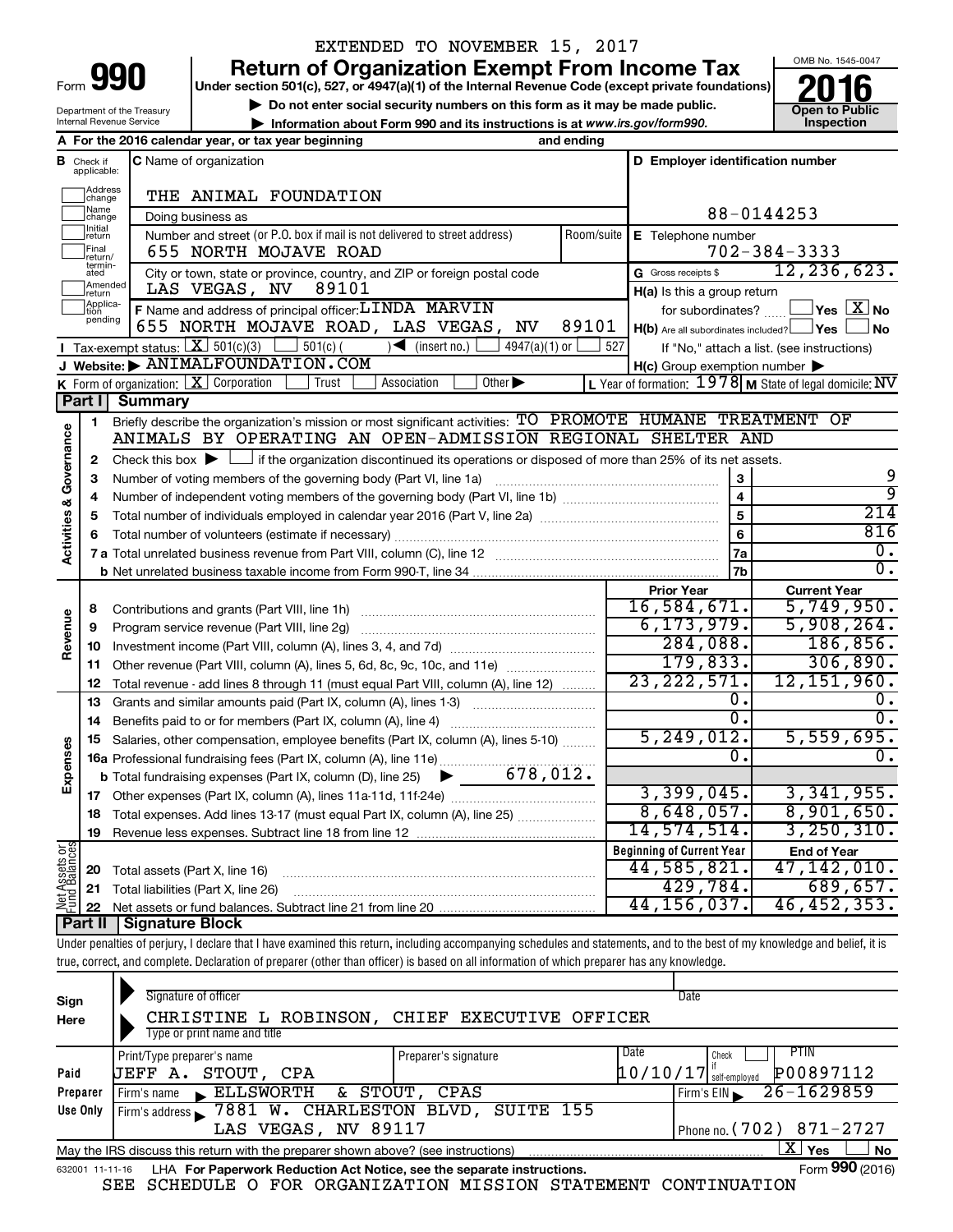|              | THE ANIMAL FOUNDATION<br>Form 990 (2016)                                                                                                         | 88-0144253                  | Page 2                                    |
|--------------|--------------------------------------------------------------------------------------------------------------------------------------------------|-----------------------------|-------------------------------------------|
|              | <b>Part III   Statement of Program Service Accomplishments</b>                                                                                   |                             |                                           |
|              |                                                                                                                                                  |                             | $\overline{\mathbf{X}}$                   |
| $\mathbf{1}$ | Briefly describe the organization's mission:<br>TO PROMOTE HUMANE TREATMENT OF ANIMALS BY OPERATING AN OPEN-ADMISSION                            |                             |                                           |
|              | REGIONAL SHELTER AND PROVIDING LOST AND FOUND SERVICES, RABIES                                                                                   |                             |                                           |
|              | OBSERVATION, FOSTER AND ADOPTION SERVICES, AFFORDABLE VACCINATION                                                                                |                             |                                           |
|              | CLINIC, LOW COST SPAY AND NEUTER, COMMUNITY EDUCATION, AND HUMANE AND                                                                            |                             |                                           |
| $\mathbf{2}$ | Did the organization undertake any significant program services during the year which were not listed on the<br>prior Form 990 or 990-EZ?        |                             | $\sqrt{\mathsf{Yes}\ \mathbb{X}}$ No      |
|              | If "Yes," describe these new services on Schedule O.                                                                                             |                             |                                           |
| 3            | Did the organization cease conducting, or make significant changes in how it conducts, any program services?                                     |                             | $\overline{\ }$ Yes $\overline{\ \ X}$ No |
|              | If "Yes," describe these changes on Schedule O.                                                                                                  |                             |                                           |
| 4            | Describe the organization's program service accomplishments for each of its three largest program services, as measured by expenses.             |                             |                                           |
|              | Section 501(c)(3) and 501(c)(4) organizations are required to report the amount of grants and allocations to others, the total expenses, and     |                             |                                           |
| 4a           | revenue, if any, for each program service reported.<br>4,000,834. including grants of \$<br>(Expenses \$                                         | 4,552,805.<br>) (Revenue \$ |                                           |
|              | (Code:<br>ORGANIZATION OPERATES A REGIONAL ANIMAL SHELTER TO HOUSE AND                                                                           | CARE FOR                    |                                           |
|              | STRAY AND UNWANTED ANIMALS UNTIL THEY CAN BE PLACED FOR ADOPTION OR IN                                                                           |                             |                                           |
|              | SOME CASES EUTHANIZED. IN 2016, THE ORGANIZATION TOOK IN 29,245                                                                                  |                             |                                           |
|              | ANIMALS. OF THE ANIMALS RECEIVED IN 2016, 55% WERE ADOPTED/RESCUED, 29%                                                                          |                             |                                           |
|              | WERE EUTHANIZED, AND 16% WERE RETURNED TO THEIR OWNERS OR WERE RETURNED                                                                          |                             |                                           |
|              | TO THE FIELD.                                                                                                                                    |                             |                                           |
|              |                                                                                                                                                  |                             |                                           |
|              |                                                                                                                                                  |                             |                                           |
|              |                                                                                                                                                  |                             |                                           |
|              |                                                                                                                                                  |                             |                                           |
|              |                                                                                                                                                  |                             |                                           |
|              |                                                                                                                                                  |                             |                                           |
| 4b           | 2,541,429.<br>including grants of \$<br>(Code:<br>(Expenses \$                                                                                   | 1,210,024.<br>) (Revenue \$ |                                           |
|              | ORGANIZATION OFFERS ANIMALS FOR ADOPTION AT LOW PRICES IN AN ATTEMPT TO<br>LIVES OF UNWANTED ANIMALS AND TO REDUCE EUTHANASIA AT THE<br>SAVE THE |                             |                                           |
|              | IN 2016,<br>16,129 ANIMALS WERE ADOPTED/RESCUED.<br>SHELTER.                                                                                     |                             |                                           |
|              |                                                                                                                                                  |                             |                                           |
|              |                                                                                                                                                  |                             |                                           |
|              |                                                                                                                                                  |                             |                                           |
|              |                                                                                                                                                  |                             |                                           |
|              |                                                                                                                                                  |                             |                                           |
|              |                                                                                                                                                  |                             |                                           |
|              |                                                                                                                                                  |                             |                                           |
|              |                                                                                                                                                  |                             |                                           |
|              |                                                                                                                                                  |                             |                                           |
| 4с           | $521, 973$ $\cdot$ including grants of \$<br>(Expenses \$<br>(Code:                                                                              | ) (Revenue \$               | 145,435.                                  |
|              | ORGANIZATION OPERATES A CLINIC TO SPAY AND NEUTER ANIMALS MOVING FROM                                                                            |                             |                                           |
|              | THE SHELTER INTO ADOPTIONS, AND TO OFFER LOW-COST SPAY AND NEUTER AND                                                                            |                             |                                           |
|              | VACCINATION SERVICES FOR THE DOGS AND CATS IN THE COMMUNITY.<br>APPROXIMATELY 15,195 ANIMALS WERE SPAYED AND NEUTERED.                           | IN 2016,                    |                                           |
|              |                                                                                                                                                  |                             |                                           |
|              |                                                                                                                                                  |                             |                                           |
|              |                                                                                                                                                  |                             |                                           |
|              |                                                                                                                                                  |                             |                                           |
|              |                                                                                                                                                  |                             |                                           |
|              |                                                                                                                                                  |                             |                                           |
|              |                                                                                                                                                  |                             |                                           |
|              |                                                                                                                                                  |                             |                                           |
| 4d -         | Other program services (Describe in Schedule O.)                                                                                                 |                             |                                           |
|              | (Expenses \$<br>including grants of \$<br>(Revenue \$                                                                                            |                             |                                           |
|              | 7,064,236.<br>4e Total program service expenses                                                                                                  |                             |                                           |
|              |                                                                                                                                                  |                             | Form 990 (2016)                           |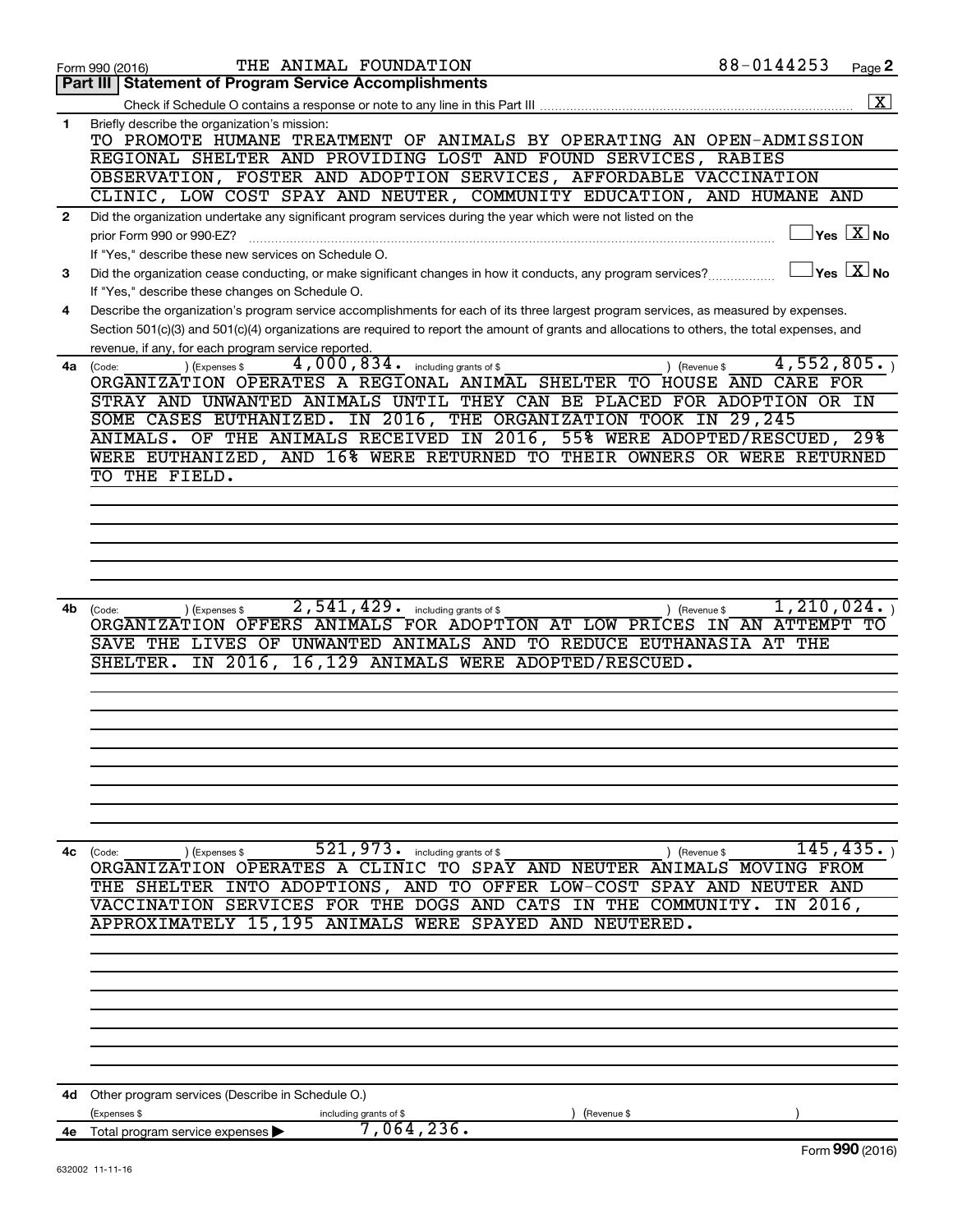| Form 990 (2016) |  |  |
|-----------------|--|--|

**Part IV Checklist of Required Schedules**

Form 990 (2016)  $\begin{array}{cccc} \text{THE} & \text{ANIMAL} & \text{FOUNDATION} \end{array}$  88 – 0144253  $\begin{array}{cccc} \text{Page} & \text{Page} \end{array}$ 

|    |                                                                                                                                                                                                                                                                                                                                                                     |                     | Yes                     | No |
|----|---------------------------------------------------------------------------------------------------------------------------------------------------------------------------------------------------------------------------------------------------------------------------------------------------------------------------------------------------------------------|---------------------|-------------------------|----|
| 1  | Is the organization described in section $501(c)(3)$ or $4947(a)(1)$ (other than a private foundation)?                                                                                                                                                                                                                                                             |                     | X                       |    |
|    |                                                                                                                                                                                                                                                                                                                                                                     | 1<br>$\overline{2}$ | $\overline{\textbf{x}}$ |    |
| 2  | Is the organization required to complete Schedule B, Schedule of Contributors? [11] The organization required to complete Schedule B, Schedule of Contributors?                                                                                                                                                                                                     |                     |                         |    |
| 3  | Did the organization engage in direct or indirect political campaign activities on behalf of or in opposition to candidates for                                                                                                                                                                                                                                     | з                   |                         | х  |
| 4  | Section 501(c)(3) organizations. Did the organization engage in lobbying activities, or have a section 501(h) election in effect                                                                                                                                                                                                                                    | 4                   |                         | x  |
| 5  | Is the organization a section 501(c)(4), 501(c)(5), or 501(c)(6) organization that receives membership dues, assessments, or                                                                                                                                                                                                                                        |                     |                         |    |
|    |                                                                                                                                                                                                                                                                                                                                                                     | 5                   |                         | x  |
| 6  | Did the organization maintain any donor advised funds or any similar funds or accounts for which donors have the right to                                                                                                                                                                                                                                           |                     |                         |    |
|    | provide advice on the distribution or investment of amounts in such funds or accounts? If "Yes," complete Schedule D, Part I                                                                                                                                                                                                                                        | 6                   |                         | х  |
| 7  | Did the organization receive or hold a conservation easement, including easements to preserve open space,                                                                                                                                                                                                                                                           |                     |                         |    |
|    |                                                                                                                                                                                                                                                                                                                                                                     | $\overline{7}$      |                         | x  |
| 8  | Did the organization maintain collections of works of art, historical treasures, or other similar assets? If "Yes," complete<br>Schedule D, Part III <b>Marting Communities</b> and the contract of the contract of the contract of the contract of the contract of the contract of the contract of the contract of the contract of the contract of the contract of | 8                   |                         | x  |
| 9  | Did the organization report an amount in Part X, line 21, for escrow or custodial account liability, serve as a custodian for                                                                                                                                                                                                                                       |                     |                         |    |
|    | amounts not listed in Part X; or provide credit counseling, debt management, credit repair, or debt negotiation services?                                                                                                                                                                                                                                           |                     |                         |    |
|    | If "Yes," complete Schedule D, Part IV                                                                                                                                                                                                                                                                                                                              | 9                   |                         | х  |
| 10 | Did the organization, directly or through a related organization, hold assets in temporarily restricted endowments, permanent                                                                                                                                                                                                                                       |                     |                         |    |
|    |                                                                                                                                                                                                                                                                                                                                                                     | 10                  | х                       |    |
| 11 | If the organization's answer to any of the following questions is "Yes," then complete Schedule D, Parts VI, VII, VIII, IX, or X                                                                                                                                                                                                                                    |                     |                         |    |
|    | as applicable.                                                                                                                                                                                                                                                                                                                                                      |                     |                         |    |
|    | a Did the organization report an amount for land, buildings, and equipment in Part X, line 10? If "Yes," complete Schedule D,<br>Part VI                                                                                                                                                                                                                            | 11a                 | х                       |    |
|    | <b>b</b> Did the organization report an amount for investments - other securities in Part X, line 12 that is 5% or more of its total                                                                                                                                                                                                                                |                     |                         |    |
|    |                                                                                                                                                                                                                                                                                                                                                                     | <b>11b</b>          |                         | x  |
|    | c Did the organization report an amount for investments - program related in Part X, line 13 that is 5% or more of its total                                                                                                                                                                                                                                        |                     |                         |    |
|    |                                                                                                                                                                                                                                                                                                                                                                     | 11c                 |                         | x  |
|    | d Did the organization report an amount for other assets in Part X, line 15 that is 5% or more of its total assets reported in                                                                                                                                                                                                                                      |                     |                         |    |
|    |                                                                                                                                                                                                                                                                                                                                                                     | 11d                 | х                       |    |
|    |                                                                                                                                                                                                                                                                                                                                                                     | 11e                 |                         | х  |
| f  | Did the organization's separate or consolidated financial statements for the tax year include a footnote that addresses                                                                                                                                                                                                                                             |                     |                         | x  |
|    | the organization's liability for uncertain tax positions under FIN 48 (ASC 740)? If "Yes," complete Schedule D, Part X                                                                                                                                                                                                                                              | 11f                 |                         |    |
|    | 12a Did the organization obtain separate, independent audited financial statements for the tax year? If "Yes," complete<br>Schedule D, Parts XI and XII                                                                                                                                                                                                             | 12a                 | х                       |    |
|    | <b>b</b> Was the organization included in consolidated, independent audited financial statements for the tax year?                                                                                                                                                                                                                                                  |                     |                         |    |
|    | If "Yes," and if the organization answered "No" to line 12a, then completing Schedule D, Parts XI and XII is optional                                                                                                                                                                                                                                               | 12b                 |                         | х  |
| 13 |                                                                                                                                                                                                                                                                                                                                                                     | 13                  |                         | х  |
|    | 14a Did the organization maintain an office, employees, or agents outside of the United States?                                                                                                                                                                                                                                                                     | 14a                 |                         | x  |
|    | <b>b</b> Did the organization have aggregate revenues or expenses of more than \$10,000 from grantmaking, fundraising, business,                                                                                                                                                                                                                                    |                     |                         |    |
|    | investment, and program service activities outside the United States, or aggregate foreign investments valued at \$100,000                                                                                                                                                                                                                                          |                     |                         | x  |
|    |                                                                                                                                                                                                                                                                                                                                                                     | 14b                 |                         |    |
| 15 | Did the organization report on Part IX, column (A), line 3, more than \$5,000 of grants or other assistance to or for any                                                                                                                                                                                                                                           |                     |                         | х  |
| 16 | Did the organization report on Part IX, column (A), line 3, more than \$5,000 of aggregate grants or other assistance to                                                                                                                                                                                                                                            | 15                  |                         |    |
|    |                                                                                                                                                                                                                                                                                                                                                                     | 16                  |                         | х  |
| 17 | Did the organization report a total of more than \$15,000 of expenses for professional fundraising services on Part IX,                                                                                                                                                                                                                                             |                     |                         |    |
|    |                                                                                                                                                                                                                                                                                                                                                                     | 17                  | х                       |    |
| 18 | Did the organization report more than \$15,000 total of fundraising event gross income and contributions on Part VIII, lines                                                                                                                                                                                                                                        |                     |                         |    |
|    |                                                                                                                                                                                                                                                                                                                                                                     | 18                  | х                       |    |
| 19 | Did the organization report more than \$15,000 of gross income from gaming activities on Part VIII, line 9a? If "Yes,"                                                                                                                                                                                                                                              | 19                  |                         | x  |

Form (2016) **990**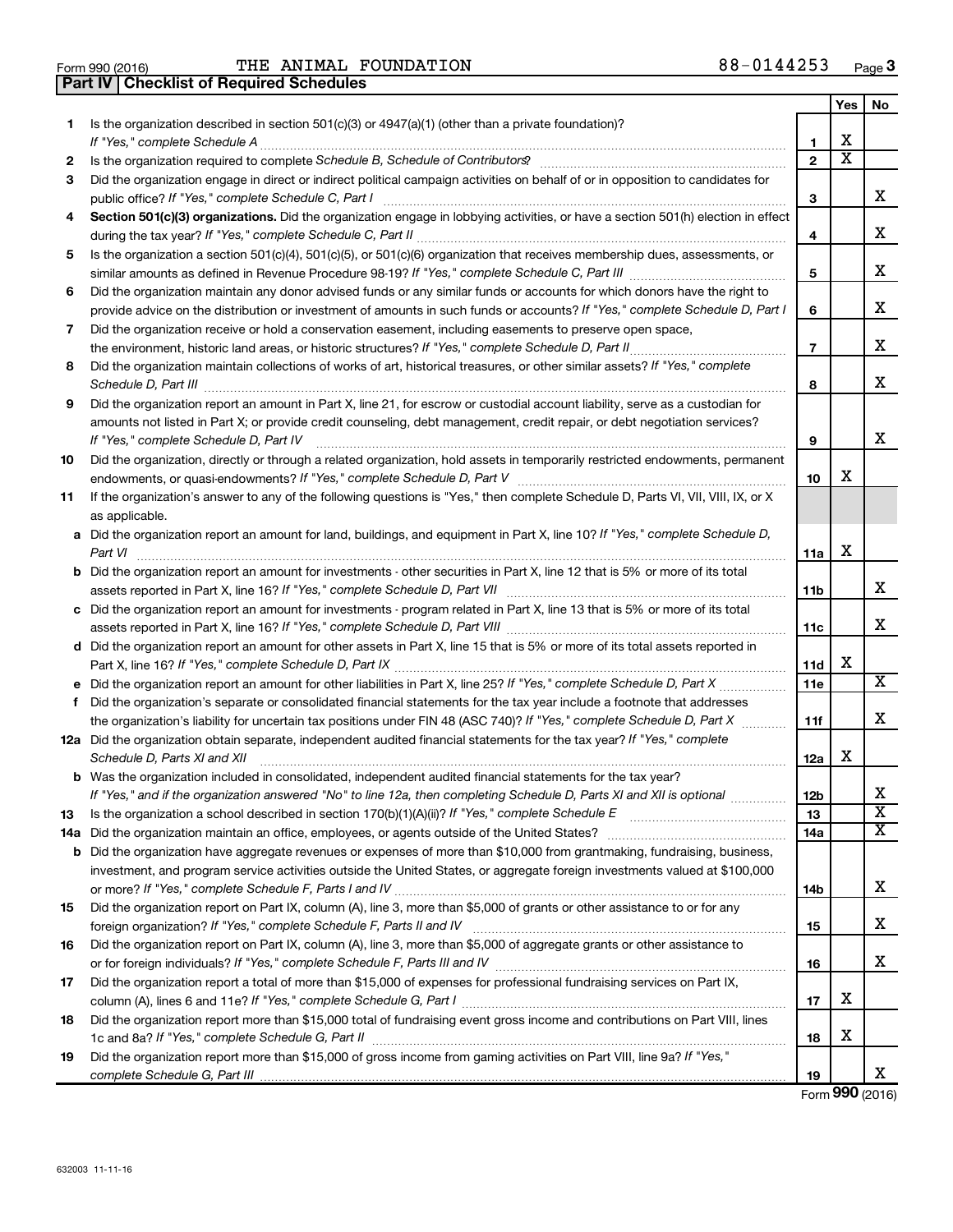Form 990 (2016)  $\begin{array}{cccc} \text{THE} & \text{ANIMAL} & \text{FOUNDATION} \end{array}$  88 – 0144253  $\begin{array}{cccc} \text{Page} & \text{Page} \end{array}$ 

*(continued)* **Part IV Checklist of Required Schedules**

|     |                                                                                                                                   |                 | Yes                     | No                      |
|-----|-----------------------------------------------------------------------------------------------------------------------------------|-----------------|-------------------------|-------------------------|
| 20a | Did the organization operate one or more hospital facilities? If "Yes," complete Schedule H                                       | 20a             |                         | X                       |
|     | <b>b</b> If "Yes" to line 20a, did the organization attach a copy of its audited financial statements to this return?             | 20 <sub>b</sub> |                         |                         |
| 21  | Did the organization report more than \$5,000 of grants or other assistance to any domestic organization or                       |                 |                         |                         |
|     |                                                                                                                                   | 21              |                         | x                       |
| 22  | Did the organization report more than \$5,000 of grants or other assistance to or for domestic individuals on                     |                 |                         |                         |
|     | Part IX, column (A), line 2? If "Yes," complete Schedule I, Parts I and III                                                       | 22              |                         | x                       |
| 23  | Did the organization answer "Yes" to Part VII, Section A, line 3, 4, or 5 about compensation of the organization's current        |                 |                         |                         |
|     | and former officers, directors, trustees, key employees, and highest compensated employees? If "Yes," complete                    |                 |                         |                         |
|     | Schedule J                                                                                                                        | 23              | x                       |                         |
| 24a | Did the organization have a tax-exempt bond issue with an outstanding principal amount of more than \$100,000 as of the           |                 |                         |                         |
|     | last day of the year, that was issued after December 31, 2002? If "Yes," answer lines 24b through 24d and complete                |                 |                         | x                       |
|     | Schedule K. If "No", go to line 25a                                                                                               | 24a             |                         |                         |
| b   |                                                                                                                                   | 24b             |                         |                         |
| с   | Did the organization maintain an escrow account other than a refunding escrow at any time during the year to defease              | 24c             |                         |                         |
|     |                                                                                                                                   | 24d             |                         |                         |
|     | 25a Section 501(c)(3), 501(c)(4), and 501(c)(29) organizations. Did the organization engage in an excess benefit                  |                 |                         |                         |
|     |                                                                                                                                   | 25a             |                         | x                       |
| b   | Is the organization aware that it engaged in an excess benefit transaction with a disqualified person in a prior year, and        |                 |                         |                         |
|     | that the transaction has not been reported on any of the organization's prior Forms 990 or 990-EZ? If "Yes," complete             |                 |                         |                         |
|     | Schedule L, Part I                                                                                                                | 25b             |                         | x                       |
| 26  | Did the organization report any amount on Part X, line 5, 6, or 22 for receivables from or payables to any current or             |                 |                         |                         |
|     | former officers, directors, trustees, key employees, highest compensated employees, or disqualified persons? If "Yes,"            |                 |                         |                         |
|     | complete Schedule L, Part II                                                                                                      | 26              |                         | x                       |
| 27  | Did the organization provide a grant or other assistance to an officer, director, trustee, key employee, substantial              |                 |                         |                         |
|     | contributor or employee thereof, a grant selection committee member, or to a 35% controlled entity or family member               |                 |                         |                         |
|     |                                                                                                                                   | 27              |                         | x                       |
| 28  | Was the organization a party to a business transaction with one of the following parties (see Schedule L, Part IV                 |                 |                         |                         |
|     | instructions for applicable filing thresholds, conditions, and exceptions):                                                       |                 |                         |                         |
| а   | A current or former officer, director, trustee, or key employee? If "Yes," complete Schedule L, Part IV                           | 28a             |                         | x                       |
| b   | A family member of a current or former officer, director, trustee, or key employee? If "Yes," complete Schedule L, Part IV        | 28 <sub>b</sub> |                         | $\overline{X}$          |
|     | c An entity of which a current or former officer, director, trustee, or key employee (or a family member thereof) was an officer, |                 |                         |                         |
|     | director, trustee, or direct or indirect owner? If "Yes," complete Schedule L, Part IV                                            | <b>28c</b>      |                         | x                       |
| 29  | Did the organization receive more than \$25,000 in non-cash contributions? If "Yes," complete Schedule M                          | 29              | $\overline{\textbf{X}}$ |                         |
| 30  | Did the organization receive contributions of art, historical treasures, or other similar assets, or qualified conservation       |                 |                         |                         |
|     |                                                                                                                                   | 30              |                         | x                       |
| 31  | Did the organization liquidate, terminate, or dissolve and cease operations?                                                      |                 |                         |                         |
|     | If "Yes," complete Schedule N, Part I                                                                                             | 31              |                         | х                       |
| 32  | Did the organization sell, exchange, dispose of, or transfer more than 25% of its net assets? If "Yes," complete                  | 32              |                         | x                       |
| 33  | Schedule N, Part II<br>Did the organization own 100% of an entity disregarded as separate from the organization under Regulations |                 |                         |                         |
|     |                                                                                                                                   | 33              |                         | x                       |
| 34  | Was the organization related to any tax-exempt or taxable entity? If "Yes," complete Schedule R, Part II, III, or IV, and         |                 |                         |                         |
|     | Part V, line 1                                                                                                                    | 34              |                         | x                       |
|     |                                                                                                                                   | 35a             |                         | $\overline{\mathbf{X}}$ |
|     | b If "Yes" to line 35a, did the organization receive any payment from or engage in any transaction with a controlled entity       |                 |                         |                         |
|     |                                                                                                                                   | 35b             |                         |                         |
| 36  | Section 501(c)(3) organizations. Did the organization make any transfers to an exempt non-charitable related organization?        |                 |                         |                         |
|     |                                                                                                                                   | 36              |                         | x                       |
| 37  | Did the organization conduct more than 5% of its activities through an entity that is not a related organization                  |                 |                         |                         |
|     |                                                                                                                                   | 37              |                         | x                       |
| 38  | Did the organization complete Schedule O and provide explanations in Schedule O for Part VI, lines 11b and 19?                    |                 |                         |                         |
|     |                                                                                                                                   | 38              | x                       |                         |

Form (2016) **990**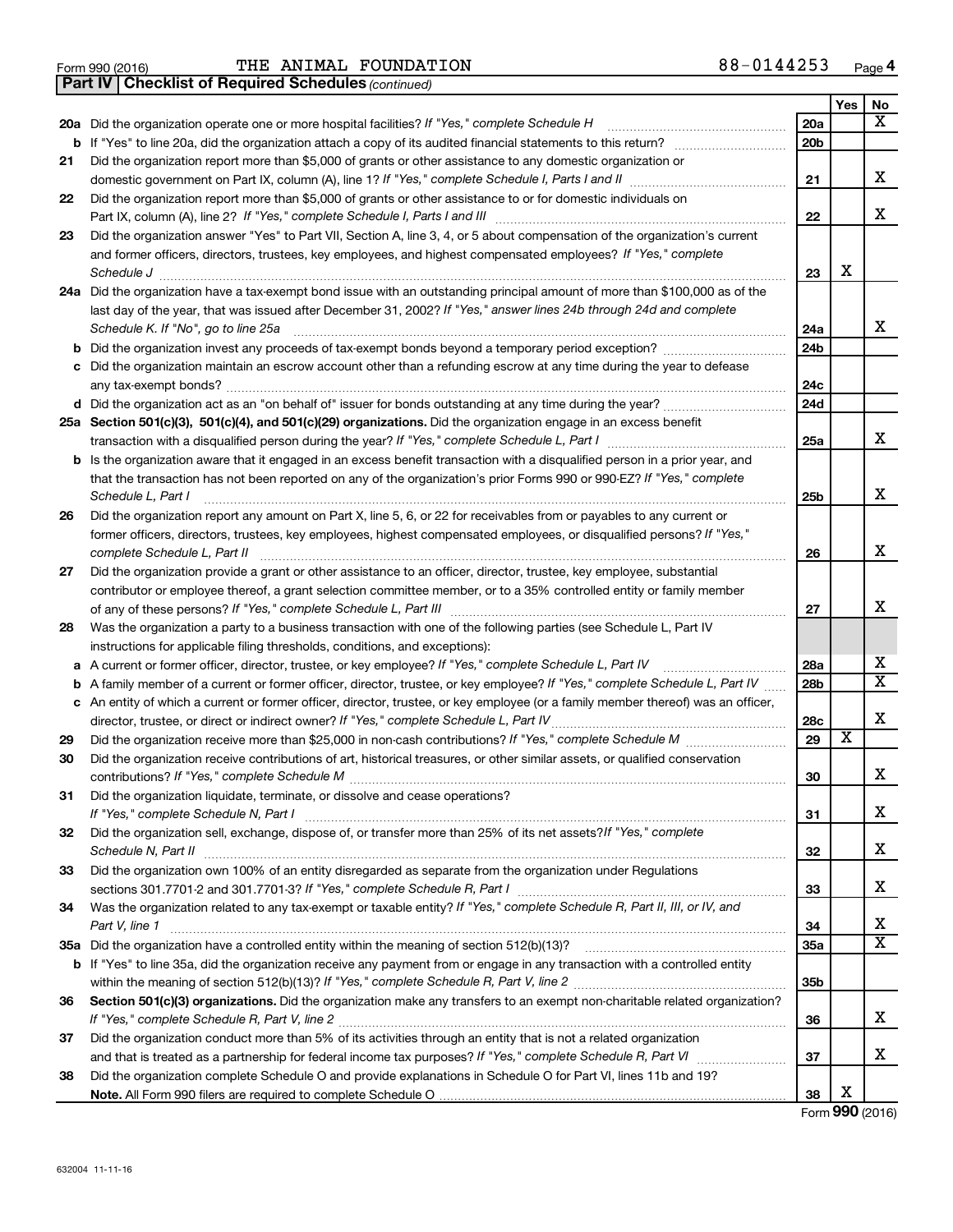|               | THE ANIMAL FOUNDATION<br>Form 990 (2016)                                                                                                        | 88-0144253      |                |     | Page 5                  |
|---------------|-------------------------------------------------------------------------------------------------------------------------------------------------|-----------------|----------------|-----|-------------------------|
| <b>Part V</b> | <b>Statements Regarding Other IRS Filings and Tax Compliance</b>                                                                                |                 |                |     |                         |
|               | Check if Schedule O contains a response or note to any line in this Part V                                                                      |                 |                |     |                         |
|               |                                                                                                                                                 |                 |                | Yes | No                      |
|               |                                                                                                                                                 | 1a              | 36             |     |                         |
| b             | Enter the number of Forms W-2G included in line 1a. Enter -0- if not applicable                                                                 | 1b              |                |     |                         |
| c             | Did the organization comply with backup withholding rules for reportable payments to vendors and reportable gaming                              |                 |                |     |                         |
|               |                                                                                                                                                 |                 | 1c             | X   |                         |
|               | 2a Enter the number of employees reported on Form W-3, Transmittal of Wage and Tax Statements,                                                  |                 |                |     |                         |
|               | filed for the calendar year ending with or within the year covered by this return                                                               | 2a              | 214            |     |                         |
|               | <b>b</b> If at least one is reported on line 2a, did the organization file all required federal employment tax returns?                         |                 | 2 <sub>b</sub> | X   |                         |
|               |                                                                                                                                                 |                 |                |     |                         |
|               | 3a Did the organization have unrelated business gross income of \$1,000 or more during the year?                                                |                 | За             |     | х                       |
|               |                                                                                                                                                 |                 | 3b             |     |                         |
|               | 4a At any time during the calendar year, did the organization have an interest in, or a signature or other authority over, a                    |                 |                |     |                         |
|               | financial account in a foreign country (such as a bank account, securities account, or other financial account)?                                |                 | 4a             |     | X                       |
|               | <b>b</b> If "Yes," enter the name of the foreign country: $\blacktriangleright$                                                                 |                 |                |     |                         |
|               | See instructions for filing requirements for FinCEN Form 114, Report of Foreign Bank and Financial Accounts (FBAR).                             |                 |                |     |                         |
|               |                                                                                                                                                 |                 | 5a             |     | х                       |
| b             |                                                                                                                                                 |                 | 5b             |     | $\overline{\texttt{x}}$ |
|               |                                                                                                                                                 |                 | 5c             |     |                         |
|               | 6a Does the organization have annual gross receipts that are normally greater than \$100,000, and did the organization solicit                  |                 |                |     |                         |
|               | any contributions that were not tax deductible as charitable contributions?                                                                     |                 | 6a             |     | x                       |
|               | b If "Yes," did the organization include with every solicitation an express statement that such contributions or gifts                          |                 |                |     |                         |
|               | were not tax deductible?                                                                                                                        |                 | 6b             |     |                         |
| 7             | Organizations that may receive deductible contributions under section 170(c).                                                                   |                 |                |     |                         |
| a             | Did the organization receive a payment in excess of \$75 made partly as a contribution and partly for goods and services provided to the payor? |                 | 7a             |     | x                       |
|               |                                                                                                                                                 |                 | 7b             |     |                         |
|               | c Did the organization sell, exchange, or otherwise dispose of tangible personal property for which it was required                             |                 |                |     |                         |
|               | to file Form 8282?                                                                                                                              |                 | 7c             |     | X                       |
|               |                                                                                                                                                 | 7d              |                |     |                         |
| е             | Did the organization receive any funds, directly or indirectly, to pay premiums on a personal benefit contract?                                 |                 | 7e             |     |                         |
| f.            | Did the organization, during the year, pay premiums, directly or indirectly, on a personal benefit contract?                                    |                 | 7f             |     |                         |
| g             | If the organization received a contribution of qualified intellectual property, did the organization file Form 8899 as required?                |                 | 7g             |     |                         |
|               | h If the organization received a contribution of cars, boats, airplanes, or other vehicles, did the organization file a Form 1098-C?            |                 | 7h             |     |                         |
| 8             | Sponsoring organizations maintaining donor advised funds. Did a donor advised fund maintained by the                                            |                 |                |     |                         |
|               | sponsoring organization have excess business holdings at any time during the year?                                                              |                 | 8              |     |                         |
| 9             | Sponsoring organizations maintaining donor advised funds.                                                                                       |                 |                |     |                         |
| а             | Did the sponsoring organization make any taxable distributions under section 4966?                                                              |                 | 9а             |     |                         |
| b             |                                                                                                                                                 |                 | 9b             |     |                         |
| 10            | Section 501(c)(7) organizations. Enter:                                                                                                         |                 |                |     |                         |
| а             |                                                                                                                                                 | 10a             |                |     |                         |
| b             | Gross receipts, included on Form 990, Part VIII, line 12, for public use of club facilities                                                     | 10 <sub>b</sub> |                |     |                         |
| 11            | Section 501(c)(12) organizations. Enter:                                                                                                        |                 |                |     |                         |
| а             |                                                                                                                                                 | 11a             |                |     |                         |
| b             | Gross income from other sources (Do not net amounts due or paid to other sources against                                                        |                 |                |     |                         |
|               |                                                                                                                                                 | 11b             |                |     |                         |
|               | 12a Section 4947(a)(1) non-exempt charitable trusts. Is the organization filing Form 990 in lieu of Form 1041?                                  |                 | 12a            |     |                         |
| b             | If "Yes," enter the amount of tax-exempt interest received or accrued during the year                                                           | 12b             |                |     |                         |
| 13            | Section 501(c)(29) qualified nonprofit health insurance issuers.                                                                                |                 |                |     |                         |
|               |                                                                                                                                                 |                 | 1За            |     |                         |
|               | Note. See the instructions for additional information the organization must report on Schedule O.                                               |                 |                |     |                         |
|               | <b>b</b> Enter the amount of reserves the organization is required to maintain by the states in which the                                       |                 |                |     |                         |
|               |                                                                                                                                                 | 13 <sub>b</sub> |                |     |                         |
|               |                                                                                                                                                 | 13с             |                |     |                         |
|               | <b>14a</b> Did the organization receive any payments for indoor tanning services during the tax year?                                           |                 | 14a            |     | х                       |
|               |                                                                                                                                                 |                 | 14b            |     |                         |

| Form 990 (2016) |  |
|-----------------|--|
|-----------------|--|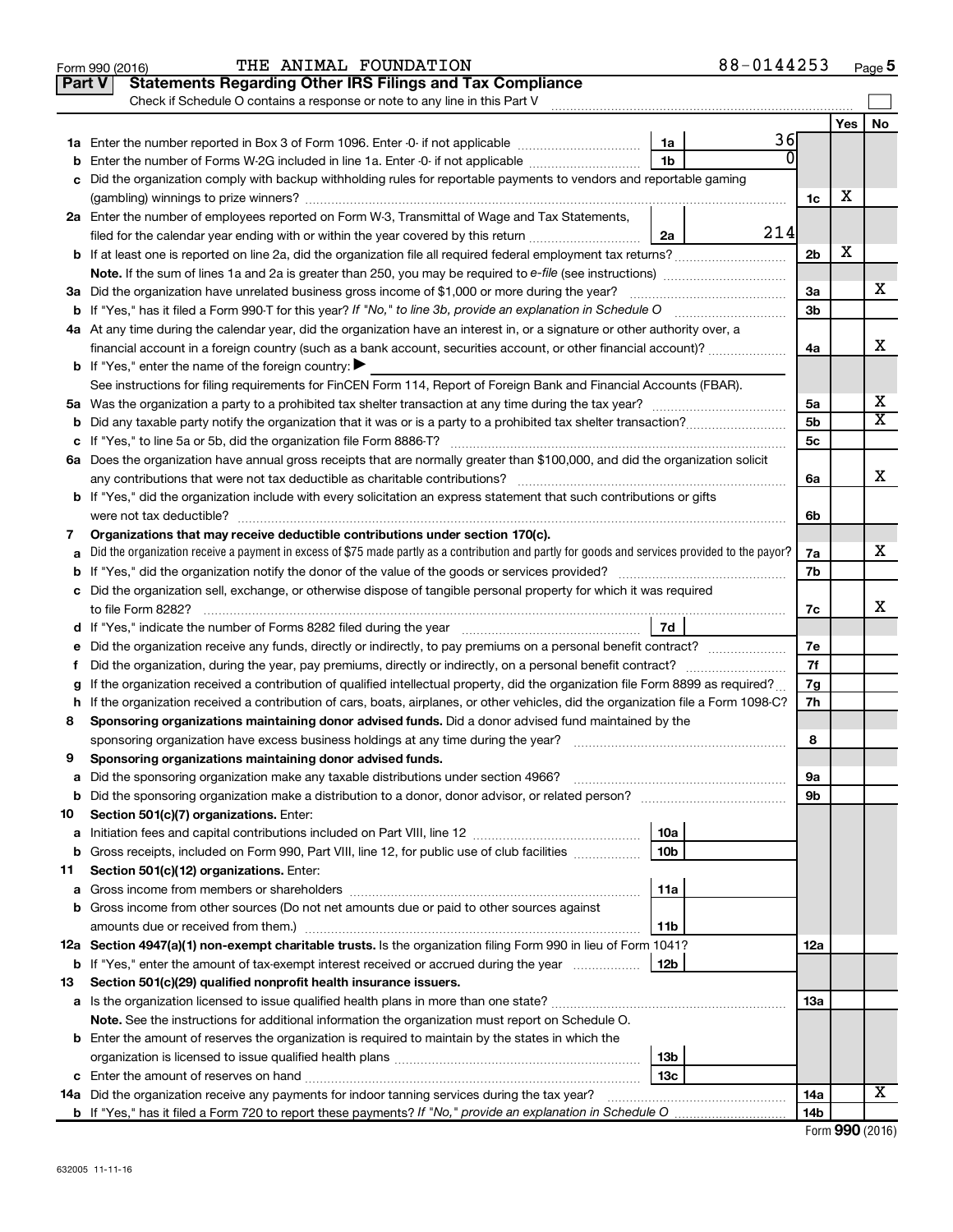|--|

#### $\frac{1}{100}$   $\frac{1}{100}$   $\frac{1}{100}$   $\frac{1}{100}$   $\frac{1}{100}$   $\frac{1}{100}$   $\frac{1}{100}$   $\frac{1}{100}$   $\frac{1}{100}$   $\frac{1}{100}$   $\frac{1}{100}$   $\frac{1}{100}$   $\frac{1}{100}$   $\frac{1}{100}$   $\frac{1}{100}$   $\frac{1}{100}$   $\frac{1}{100}$   $\frac{1}{100}$   $\frac{1$ THE ANIMAL FOUNDATION 88-0144253

*For each "Yes" response to lines 2 through 7b below, and for a "No" response to line 8a, 8b, or 10b below, describe the circumstances, processes, or changes in Schedule O. See instructions.* **Part VI Governance, Management, and Disclosure** 

|     |                                                                                                                                                                                                                               |    |    |                 |                         | $\mathbf{X}$            |
|-----|-------------------------------------------------------------------------------------------------------------------------------------------------------------------------------------------------------------------------------|----|----|-----------------|-------------------------|-------------------------|
|     | Section A. Governing Body and Management                                                                                                                                                                                      |    |    |                 |                         |                         |
|     |                                                                                                                                                                                                                               |    |    |                 | Yes                     | No                      |
|     | <b>1a</b> Enter the number of voting members of the governing body at the end of the tax year                                                                                                                                 | 1a | 91 |                 |                         |                         |
|     | If there are material differences in voting rights among members of the governing body, or if the governing                                                                                                                   |    |    |                 |                         |                         |
|     | body delegated broad authority to an executive committee or similar committee, explain in Schedule O.                                                                                                                         |    |    |                 |                         |                         |
| b   | Enter the number of voting members included in line 1a, above, who are independent                                                                                                                                            | 1b | 9  |                 |                         |                         |
| 2   | Did any officer, director, trustee, or key employee have a family relationship or a business relationship with any other                                                                                                      |    |    |                 |                         |                         |
|     | officer, director, trustee, or key employee?                                                                                                                                                                                  |    |    | 2               |                         | х                       |
| 3   | Did the organization delegate control over management duties customarily performed by or under the direct supervision                                                                                                         |    |    |                 |                         |                         |
|     |                                                                                                                                                                                                                               |    |    | 3               |                         | х                       |
| 4   | Did the organization make any significant changes to its governing documents since the prior Form 990 was filed?                                                                                                              |    |    | 4               |                         | $\overline{\textbf{x}}$ |
| 5   |                                                                                                                                                                                                                               |    |    | 5               |                         | $\overline{\textbf{X}}$ |
| 6   | Did the organization have members or stockholders?                                                                                                                                                                            |    |    | 6               |                         | $\overline{\textbf{X}}$ |
| 7a  | Did the organization have members, stockholders, or other persons who had the power to elect or appoint one or                                                                                                                |    |    |                 |                         |                         |
|     |                                                                                                                                                                                                                               |    |    | 7a              |                         | х                       |
|     | <b>b</b> Are any governance decisions of the organization reserved to (or subject to approval by) members, stockholders, or                                                                                                   |    |    |                 |                         |                         |
|     | persons other than the governing body?                                                                                                                                                                                        |    |    | 7b              |                         | x                       |
| 8   | Did the organization contemporaneously document the meetings held or written actions undertaken during the year by the following:                                                                                             |    |    |                 |                         |                         |
| a   |                                                                                                                                                                                                                               |    |    | 8а              | х                       |                         |
| b   |                                                                                                                                                                                                                               |    |    | 8b              | $\overline{\textbf{x}}$ |                         |
| 9   | Is there any officer, director, trustee, or key employee listed in Part VII, Section A, who cannot be reached at the                                                                                                          |    |    |                 |                         |                         |
|     |                                                                                                                                                                                                                               |    |    | 9               |                         | x                       |
|     | Section B. Policies (This Section B requests information about policies not required by the Internal Revenue Code.)                                                                                                           |    |    |                 |                         |                         |
|     |                                                                                                                                                                                                                               |    |    |                 | Yes                     | No                      |
|     |                                                                                                                                                                                                                               |    |    | 10a             |                         | х                       |
|     | <b>b</b> If "Yes," did the organization have written policies and procedures governing the activities of such chapters, affiliates,                                                                                           |    |    |                 |                         |                         |
|     | and branches to ensure their operations are consistent with the organization's exempt purposes? www.www.www.www.                                                                                                              |    |    | 10 <sub>b</sub> |                         |                         |
|     | 11a Has the organization provided a complete copy of this Form 990 to all members of its governing body before filing the form?                                                                                               |    |    | 11a             | X                       |                         |
| b   | Describe in Schedule O the process, if any, used by the organization to review this Form 990.                                                                                                                                 |    |    |                 |                         |                         |
| 12a | Did the organization have a written conflict of interest policy? If "No," go to line 13                                                                                                                                       |    |    | 12a             | х                       |                         |
| b   | Were officers, directors, or trustees, and key employees required to disclose annually interests that could give rise to conflicts?                                                                                           |    |    | 12 <sub>b</sub> | х                       |                         |
| с   | Did the organization regularly and consistently monitor and enforce compliance with the policy? If "Yes," describe                                                                                                            |    |    |                 |                         |                         |
|     | in Schedule O how this was done                                                                                                                                                                                               |    |    | 12c             | х                       |                         |
| 13  | Did the organization have a written whistleblower policy?                                                                                                                                                                     |    |    | 13              | $\overline{\textbf{x}}$ |                         |
| 14  | Did the organization have a written document retention and destruction policy? [111] [12] [13] Did the organization have a written document retention and destruction policy?                                                 |    |    | 14              |                         | х                       |
| 15  | Did the process for determining compensation of the following persons include a review and approval by independent                                                                                                            |    |    |                 |                         |                         |
|     | persons, comparability data, and contemporaneous substantiation of the deliberation and decision?                                                                                                                             |    |    |                 |                         |                         |
| а   | The organization's CEO, Executive Director, or top management official manufactured content content of the organization's CEO, executive Director, or top management official manufactured content of the original content of |    |    | 15a             | х                       |                         |
|     |                                                                                                                                                                                                                               |    |    | 15b             | X                       |                         |
|     | If "Yes" to line 15a or 15b, describe the process in Schedule O (see instructions).                                                                                                                                           |    |    |                 |                         |                         |
|     | 16a Did the organization invest in, contribute assets to, or participate in a joint venture or similar arrangement with a                                                                                                     |    |    |                 |                         |                         |
|     | taxable entity during the year?                                                                                                                                                                                               |    |    | 16a             |                         | x                       |
|     | b If "Yes," did the organization follow a written policy or procedure requiring the organization to evaluate its participation                                                                                                |    |    |                 |                         |                         |
|     | in joint venture arrangements under applicable federal tax law, and take steps to safeguard the organization's                                                                                                                |    |    |                 |                         |                         |
|     | exempt status with respect to such arrangements?                                                                                                                                                                              |    |    | 16b             |                         |                         |
|     | <b>Section C. Disclosure</b>                                                                                                                                                                                                  |    |    |                 |                         |                         |
| 17  | <b>NONE</b><br>List the states with which a copy of this Form 990 is required to be filed >                                                                                                                                   |    |    |                 |                         |                         |
| 18  | Section 6104 requires an organization to make its Forms 1023 (or 1024 if applicable), 990, and 990-T (Section 501(c)(3)s only) available                                                                                      |    |    |                 |                         |                         |
|     | for public inspection. Indicate how you made these available. Check all that apply.                                                                                                                                           |    |    |                 |                         |                         |
|     | $ \underline{X} $ Upon request<br>Another's website<br>Other (explain in Schedule O)<br>Own website                                                                                                                           |    |    |                 |                         |                         |
| 19  | Describe in Schedule O whether (and if so, how) the organization made its governing documents, conflict of interest policy, and financial                                                                                     |    |    |                 |                         |                         |
|     | statements available to the public during the tax year.                                                                                                                                                                       |    |    |                 |                         |                         |
| 20  | State the name, address, and telephone number of the person who possesses the organization's books and records:                                                                                                               |    |    |                 |                         |                         |
|     | THE ORGANIZATION - 702-384-3333<br>89101<br>655 NORTH MOJAVE ROAD, LAS VEGAS, NV                                                                                                                                              |    |    |                 |                         |                         |
|     |                                                                                                                                                                                                                               |    |    |                 |                         |                         |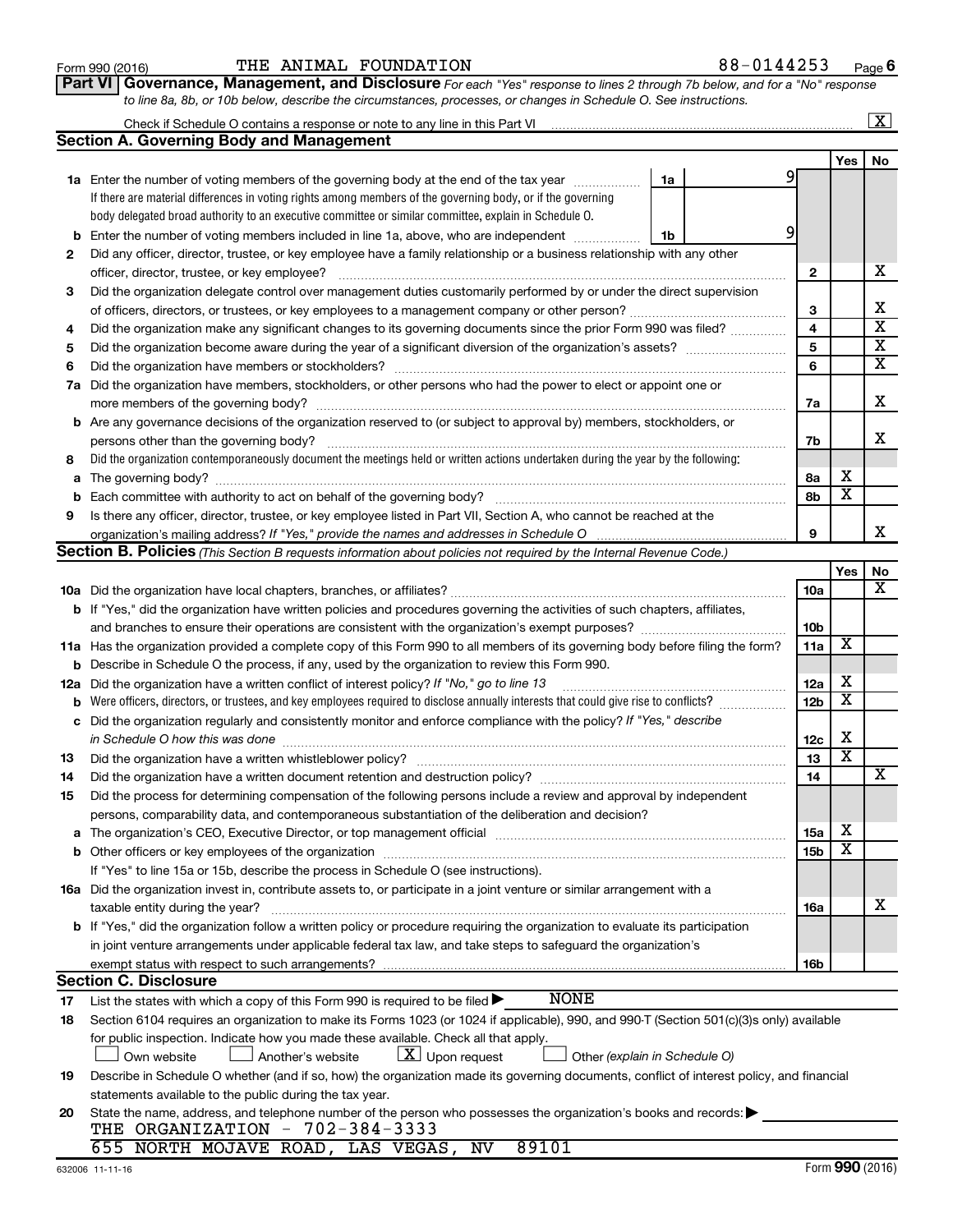$\Box$ 

| Part VII Compensation of Officers, Directors, Trustees, Key Employees, Highest Compensated |  |  |  |  |
|--------------------------------------------------------------------------------------------|--|--|--|--|
| <b>Employees, and Independent Contractors</b>                                              |  |  |  |  |

Check if Schedule O contains a response or note to any line in this Part VII

**Section A. Officers, Directors, Trustees, Key Employees, and Highest Compensated Employees**

**1a**  Complete this table for all persons required to be listed. Report compensation for the calendar year ending with or within the organization's tax year.

**•** List all of the organization's current officers, directors, trustees (whether individuals or organizations), regardless of amount of compensation. Enter -0- in columns  $(D)$ ,  $(E)$ , and  $(F)$  if no compensation was paid.

**•** List all of the organization's **current** key employees, if any. See instructions for definition of "key employee."

**•** List the organization's five current highest compensated employees (other than an officer, director, trustee, or key employee) who received reportable compensation (Box 5 of Form W-2 and/or Box 7 of Form 1099-MISC) of more than \$100,000 from the organization and any related organizations.

**•** List all of the organization's former officers, key employees, and highest compensated employees who received more than \$100,000 of reportable compensation from the organization and any related organizations.

**•** List all of the organization's former directors or trustees that received, in the capacity as a former director or trustee of the organization, more than \$10,000 of reportable compensation from the organization and any related organizations.

List persons in the following order: individual trustees or directors; institutional trustees; officers; key employees; highest compensated employees; and former such persons.

Check this box if neither the organization nor any related organization compensated any current officer, director, or trustee.  $\Box$ 

| (A)                           | (B)                    |                                |                                                                  |          | (C)          |                                   |        | (D)                 | (E)                              | (F)                      |
|-------------------------------|------------------------|--------------------------------|------------------------------------------------------------------|----------|--------------|-----------------------------------|--------|---------------------|----------------------------------|--------------------------|
| Name and Title                | Average                |                                | (do not check more than one                                      | Position |              |                                   |        | Reportable          | Reportable                       | Estimated                |
|                               | hours per              |                                | box, unless person is both an<br>officer and a director/trustee) |          |              |                                   |        | compensation        | compensation                     | amount of                |
|                               | week                   |                                |                                                                  |          |              |                                   |        | from                | from related                     | other                    |
|                               | (list any<br>hours for |                                |                                                                  |          |              |                                   |        | the<br>organization | organizations<br>(W-2/1099-MISC) | compensation<br>from the |
|                               | related                |                                |                                                                  |          |              |                                   |        | (W-2/1099-MISC)     |                                  | organization             |
|                               | organizations          |                                |                                                                  |          |              |                                   |        |                     |                                  | and related              |
|                               | below                  |                                |                                                                  |          |              |                                   |        |                     |                                  | organizations            |
|                               | line)                  | Individual trustee or director | Institutional trustee                                            | Officer  | Key employee | Highest compensated<br>  employee | Former |                     |                                  |                          |
| <b>ANDREW VAUGHAN</b><br>(1)  | 2.00                   |                                |                                                                  |          |              |                                   |        |                     |                                  |                          |
| CHAIRMAN                      |                        | $\rm X$                        |                                                                  | $\rm X$  |              |                                   |        | $\mathbf 0$         | $\mathbf 0$ .                    | $\mathbf 0$ .            |
| (2)<br><b>MATTHEW FRAZIER</b> | 2.00                   |                                |                                                                  |          |              |                                   |        |                     |                                  |                          |
| VICE-CHAIRMAN                 |                        | $\rm X$                        |                                                                  | X        |              |                                   |        | $\mathbf 0$         | $\mathbf 0$                      | 0.                       |
| (3)<br>CHRIS STACEY           | 2.00                   |                                |                                                                  |          |              |                                   |        |                     |                                  |                          |
| <b>TREASURER</b>              |                        | X                              |                                                                  | $\rm X$  |              |                                   |        | $\mathbf 0$         | 0                                | $\mathbf 0$ .            |
| MICHAEL WILKINS<br>(4)        | 2.00                   |                                |                                                                  |          |              |                                   |        |                     |                                  |                          |
| <b>SECRETARY</b>              |                        | $\rm X$                        |                                                                  | X        |              |                                   |        | $\mathbf 0$         | $\mathbf 0$                      | $\mathbf 0$ .            |
| LINDA MARVIN<br>(5)           | 2.00                   |                                |                                                                  |          |              |                                   |        |                     |                                  |                          |
| <b>DIRECTOR</b>               |                        | $\rm X$                        |                                                                  |          |              |                                   |        | 0                   | $\mathbf 0$                      | $\mathbf 0$ .            |
| (6)<br>MICHAEL ACCARDI        | 2.00                   |                                |                                                                  |          |              |                                   |        |                     |                                  |                          |
| <b>DIRECTOR</b>               |                        | X                              |                                                                  |          |              |                                   |        | $\mathbf 0$         | $\mathbf 0$                      | $\mathbf 0$ .            |
| (7)<br>RIKKI TANENBAUM        | 2.00                   |                                |                                                                  |          |              |                                   |        |                     |                                  |                          |
| <b>DIRECTOR</b>               |                        | $\mathbf X$                    |                                                                  |          |              |                                   |        | 0                   | 0                                | $\mathbf 0$ .            |
| (8)<br><b>ROBIN PERKINS</b>   | 2.00                   |                                |                                                                  |          |              |                                   |        |                     |                                  |                          |
| <b>DIRECTOR</b>               |                        | $\rm X$                        |                                                                  |          |              |                                   |        | $\mathbf 0$         | $\mathbf 0$                      | $0$ .                    |
| (10) SHOSHANA KUNIN-LEAVITT   | 2.00                   |                                |                                                                  |          |              |                                   |        |                     |                                  |                          |
| <b>DIRECTOR</b>               |                        | $\rm X$                        |                                                                  |          |              |                                   |        | $\mathbf 0$         | $\mathbf 0$                      | $\mathbf 0$ .            |
| (11) DALE WYNN                | 2.00                   |                                |                                                                  |          |              |                                   |        |                     |                                  |                          |
| EMERITUS DIRECTOR             |                        | X                              |                                                                  |          |              |                                   |        | $\mathbf 0$         | $\mathbf 0$                      | $\mathbf 0$ .            |
| (12) DIANNE K. MERKEY         | 2.00                   |                                |                                                                  |          |              |                                   |        |                     |                                  |                          |
| EMERITUS DIRECTOR             |                        | $\mathbf X$                    |                                                                  |          |              |                                   |        | 0                   | $\mathbf 0$                      | $\mathbf 0$ .            |
| (13) DOUG CROSBY              | 2.00                   |                                |                                                                  |          |              |                                   |        |                     |                                  |                          |
| EMERITUS DIRECTOR             |                        | $\rm X$                        |                                                                  |          |              |                                   |        | $\mathbf 0$         | $\mathbf 0$                      | $\mathbf 0$ .            |
| (14) JANE GREENSPUN GALE      | 2.00                   |                                |                                                                  |          |              |                                   |        |                     |                                  |                          |
| EMERITUS DIRECTOR             |                        | $\rm X$                        |                                                                  |          |              |                                   |        | $\mathbf 0$         | $\mathbf 0$                      | $\mathbf 0$ .            |
| (15) MARILYN LARSON           | 2.00                   |                                |                                                                  |          |              |                                   |        |                     |                                  |                          |
| EMERITUS DIRECTOR             |                        | $\rm X$                        |                                                                  |          |              |                                   |        | 0                   | $\mathbf 0$                      | $\mathbf 0$ .            |
| (16) VIVICA MARSHALL          | 2.00                   |                                |                                                                  |          |              |                                   |        |                     |                                  |                          |
| EMERITUS DIRECTOR             |                        | X                              |                                                                  |          |              |                                   |        | $\mathbf 0$         | $\mathbf 0$                      | $\mathbf 0$ .            |
| (17) CHRISTINE ROBINSON       | 40.00                  |                                |                                                                  |          |              |                                   |        |                     |                                  |                          |
| CHIEF EXECUTIVE OFFICER       |                        |                                |                                                                  | $\rm X$  |              |                                   |        | 194,032.            | $\mathbf 0$                      | 0.                       |
| (18) SHEREEN BURTON           | 40.00                  |                                |                                                                  |          |              |                                   |        |                     |                                  |                          |
| CHIEF VETERINARIAN            |                        |                                |                                                                  |          |              | $\rm X$                           |        | 113,397.            | $\mathbf 0$ .                    | 0.                       |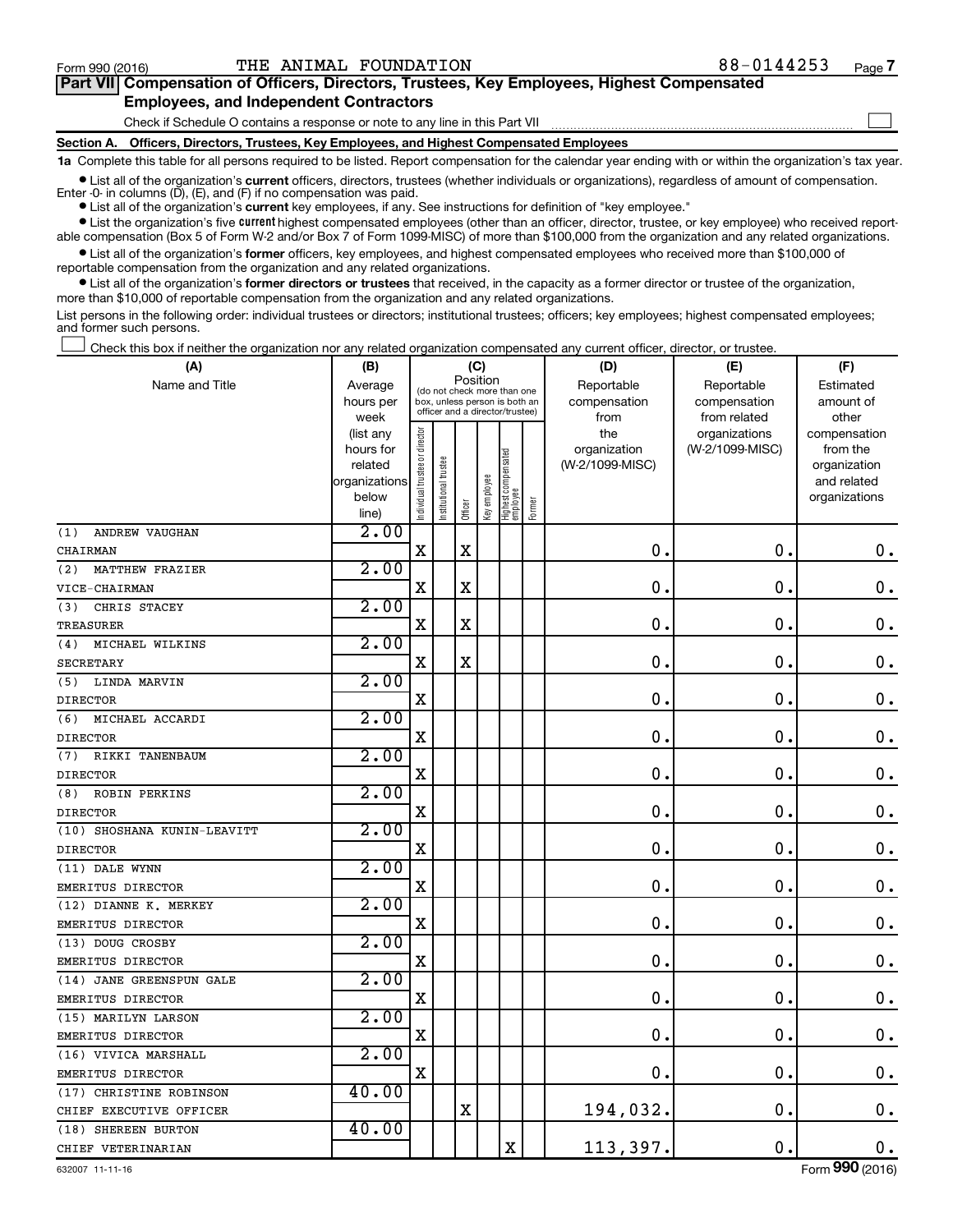|   | THE ANIMAL FOUNDATION<br>Form 990 (2016)                                                                                                                                                                                                               |                                                                      |                                |                       |                 |              |                                                                                                 |        |                                           | 88-0144253                                        |    |                     |                                                                          | Page 8           |
|---|--------------------------------------------------------------------------------------------------------------------------------------------------------------------------------------------------------------------------------------------------------|----------------------------------------------------------------------|--------------------------------|-----------------------|-----------------|--------------|-------------------------------------------------------------------------------------------------|--------|-------------------------------------------|---------------------------------------------------|----|---------------------|--------------------------------------------------------------------------|------------------|
|   | <b>Part VII</b><br>Section A. Officers, Directors, Trustees, Key Employees, and Highest Compensated Employees (continued)                                                                                                                              |                                                                      |                                |                       |                 |              |                                                                                                 |        |                                           |                                                   |    |                     |                                                                          |                  |
|   | (A)<br>Name and title                                                                                                                                                                                                                                  | (B)<br>Average<br>hours per<br>week                                  |                                |                       | (C)<br>Position |              | (do not check more than one<br>box, unless person is both an<br>officer and a director/trustee) |        | (D)<br>Reportable<br>compensation<br>from | (E)<br>Reportable<br>compensation<br>from related |    |                     | (F)<br>Estimated<br>amount of<br>other                                   |                  |
|   |                                                                                                                                                                                                                                                        | (list any<br>hours for<br>related<br>organizations<br>below<br>line) | Individual trustee or director | Institutional trustee | Officer         | Key employee | Highest compensated<br>  employee                                                               | Former | the<br>organization<br>(W-2/1099-MISC)    | organizations<br>(W-2/1099-MISC)                  |    |                     | compensation<br>from the<br>organization<br>and related<br>organizations |                  |
|   | (19) CARLY SCHOLTEN                                                                                                                                                                                                                                    | 40.00                                                                |                                |                       |                 |              |                                                                                                 |        |                                           |                                                   |    |                     |                                                                          |                  |
|   | CHIEF OPERATING OFFICER                                                                                                                                                                                                                                |                                                                      |                                |                       |                 |              | X                                                                                               |        | 107,536.                                  |                                                   | 0. |                     |                                                                          | 0.               |
|   |                                                                                                                                                                                                                                                        |                                                                      |                                |                       |                 |              |                                                                                                 |        |                                           |                                                   |    |                     |                                                                          |                  |
|   |                                                                                                                                                                                                                                                        |                                                                      |                                |                       |                 |              |                                                                                                 |        |                                           |                                                   |    |                     |                                                                          |                  |
|   |                                                                                                                                                                                                                                                        |                                                                      |                                |                       |                 |              |                                                                                                 |        |                                           |                                                   |    |                     |                                                                          |                  |
|   | 1b Sub-total                                                                                                                                                                                                                                           |                                                                      |                                |                       |                 |              |                                                                                                 |        | 414,965.                                  |                                                   | 0. |                     |                                                                          | $\overline{0}$ . |
|   | c Total from continuation sheets to Part VII, Section A manufactured by                                                                                                                                                                                |                                                                      |                                |                       |                 |              |                                                                                                 |        | $\overline{0}$ .                          |                                                   | σ. |                     |                                                                          | $\overline{0}$ . |
|   |                                                                                                                                                                                                                                                        |                                                                      |                                |                       |                 |              |                                                                                                 |        | 414,965.                                  |                                                   | σ. |                     |                                                                          | $\overline{0}$ . |
| 2 | Total number of individuals (including but not limited to those listed above) who received more than \$100,000 of reportable<br>compensation from the organization $\blacktriangleright$                                                               |                                                                      |                                |                       |                 |              |                                                                                                 |        |                                           |                                                   |    |                     |                                                                          | 3                |
|   |                                                                                                                                                                                                                                                        |                                                                      |                                |                       |                 |              |                                                                                                 |        |                                           |                                                   |    |                     | Yes                                                                      | No               |
| 3 | Did the organization list any former officer, director, or trustee, key employee, or highest compensated employee on                                                                                                                                   |                                                                      |                                |                       |                 |              |                                                                                                 |        |                                           |                                                   |    | 3                   |                                                                          | х                |
|   | For any individual listed on line 1a, is the sum of reportable compensation and other compensation from the organization<br>and related organizations greater than \$150,000? If "Yes," complete Schedule J for such individual                        |                                                                      |                                |                       |                 |              |                                                                                                 |        |                                           |                                                   |    | 4                   | х                                                                        |                  |
| 5 | Did any person listed on line 1a receive or accrue compensation from any unrelated organization or individual for services                                                                                                                             |                                                                      |                                |                       |                 |              |                                                                                                 |        |                                           |                                                   |    | 5                   |                                                                          | x                |
|   | <b>Section B. Independent Contractors</b>                                                                                                                                                                                                              |                                                                      |                                |                       |                 |              |                                                                                                 |        |                                           |                                                   |    |                     |                                                                          |                  |
| 1 | Complete this table for your five highest compensated independent contractors that received more than \$100,000 of compensation from<br>the organization. Report compensation for the calendar year ending with or within the organization's tax year. |                                                                      |                                |                       |                 |              |                                                                                                 |        |                                           |                                                   |    |                     |                                                                          |                  |
|   | (A)<br>Name and business address                                                                                                                                                                                                                       |                                                                      |                                | <b>NONE</b>           |                 |              |                                                                                                 |        | (B)<br>Description of services            |                                                   |    | (C)<br>Compensation |                                                                          |                  |
|   |                                                                                                                                                                                                                                                        |                                                                      |                                |                       |                 |              |                                                                                                 |        |                                           |                                                   |    |                     |                                                                          |                  |
|   |                                                                                                                                                                                                                                                        |                                                                      |                                |                       |                 |              |                                                                                                 |        |                                           |                                                   |    |                     |                                                                          |                  |
|   |                                                                                                                                                                                                                                                        |                                                                      |                                |                       |                 |              |                                                                                                 |        |                                           |                                                   |    |                     |                                                                          |                  |
|   |                                                                                                                                                                                                                                                        |                                                                      |                                |                       |                 |              |                                                                                                 |        |                                           |                                                   |    |                     |                                                                          |                  |
|   |                                                                                                                                                                                                                                                        |                                                                      |                                |                       |                 |              |                                                                                                 |        |                                           |                                                   |    |                     |                                                                          |                  |
| 2 | Total number of independent contractors (including but not limited to those listed above) who received more than<br>\$100,000 of compensation from the organization                                                                                    |                                                                      |                                |                       |                 |              | 0                                                                                               |        |                                           |                                                   |    |                     |                                                                          |                  |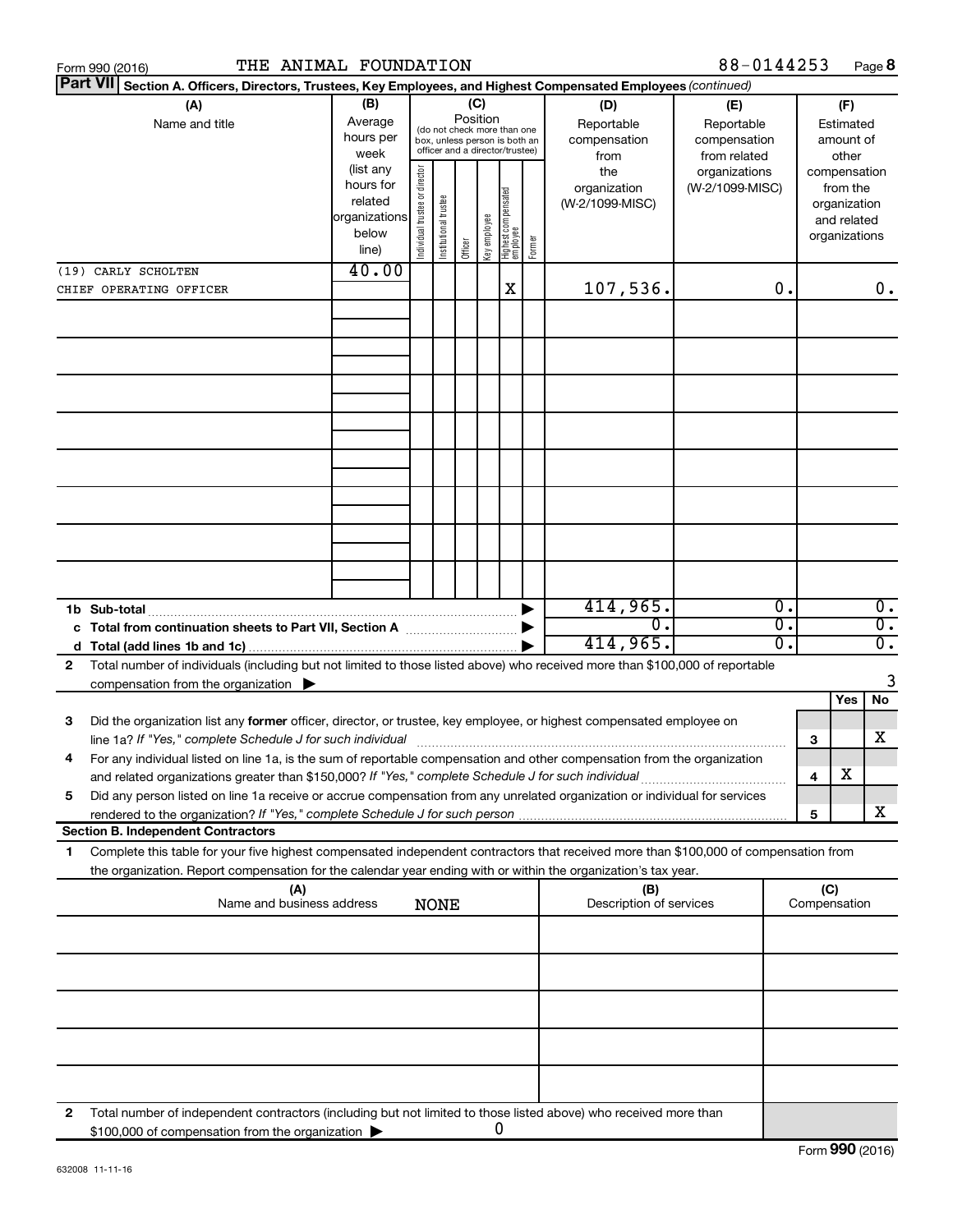|                                                           | <b>Part VIII</b> | <b>Statement of Revenue</b>                            |                |                      |                      |                                                 |                                         |                                                                    |
|-----------------------------------------------------------|------------------|--------------------------------------------------------|----------------|----------------------|----------------------|-------------------------------------------------|-----------------------------------------|--------------------------------------------------------------------|
|                                                           |                  |                                                        |                |                      |                      |                                                 |                                         |                                                                    |
|                                                           |                  |                                                        |                |                      | (A)<br>Total revenue | (B)<br>Related or<br>exempt function<br>revenue | (C)<br>Unrelated<br>business<br>revenue | (D)<br>Revenue excluded<br>from tax under<br>sections<br>512 - 514 |
|                                                           |                  | 1 a Federated campaigns                                | 1a             |                      |                      |                                                 |                                         |                                                                    |
|                                                           |                  | <b>b</b> Membership dues                               | 1 <sub>b</sub> |                      |                      |                                                 |                                         |                                                                    |
|                                                           |                  | c Fundraising events                                   | 1 <sub>c</sub> | 40,374.              |                      |                                                 |                                         |                                                                    |
|                                                           |                  | d Related organizations<br>.                           | 1 <sub>d</sub> |                      |                      |                                                 |                                         |                                                                    |
|                                                           |                  | e Government grants (contributions)                    | 1e             |                      |                      |                                                 |                                         |                                                                    |
|                                                           |                  | f All other contributions, gifts, grants, and          |                |                      |                      |                                                 |                                         |                                                                    |
|                                                           |                  | similar amounts not included above                     | 1f             | 5,709,576.           |                      |                                                 |                                         |                                                                    |
| Contributions, Gifts, Grants<br>and Other Similar Amounts |                  | Noncash contributions included in lines 1a-1f: \$<br>g |                | 98,957.              |                      |                                                 |                                         |                                                                    |
|                                                           |                  |                                                        |                | ▶                    | 5,749,950            |                                                 |                                         |                                                                    |
|                                                           |                  |                                                        |                | <b>Business Code</b> |                      |                                                 |                                         |                                                                    |
| Program Service<br>Revenue                                | 2а               | FEES & CONTRACTS GOV AGENCIES                          |                | 813410               | 4,236,284.           | 4,236,284.                                      |                                         |                                                                    |
|                                                           |                  | ADOPTIONS<br>b                                         |                | 813410               | 1,210,024.           | 1,210,024.                                      |                                         |                                                                    |
|                                                           |                  | SHELTER<br>c                                           |                | 813410               | 316,521.             | 316,521.                                        |                                         |                                                                    |
|                                                           |                  | CLINIC<br>d                                            |                | 813410               | 145,435.             | 145,435                                         |                                         |                                                                    |
|                                                           | е                |                                                        |                |                      |                      |                                                 |                                         |                                                                    |
|                                                           |                  | f All other program service revenue                    |                | ▶                    |                      |                                                 |                                         |                                                                    |
|                                                           | 3                | Investment income (including dividends, interest, and  |                |                      | 5,908,264            |                                                 |                                         |                                                                    |
|                                                           |                  |                                                        |                |                      | 103, 300.            | 103,300.                                        |                                         |                                                                    |
|                                                           | 4                | Income from investment of tax-exempt bond proceeds     |                |                      |                      |                                                 |                                         |                                                                    |
|                                                           | 5                |                                                        |                |                      |                      |                                                 |                                         |                                                                    |
|                                                           |                  |                                                        | (i) Real       | (ii) Personal        |                      |                                                 |                                         |                                                                    |
|                                                           |                  | 6 a Gross rents                                        | 22,104.        |                      |                      |                                                 |                                         |                                                                    |
|                                                           |                  | Less: rental expenses<br>b                             | $\mathbf{0}$ . |                      |                      |                                                 |                                         |                                                                    |
|                                                           |                  | c Rental income or (loss)                              | 22,104.        |                      |                      |                                                 |                                         |                                                                    |
|                                                           |                  | <b>d</b> Net rental income or (loss)                   |                |                      | 22,104.              | 22,104                                          |                                         |                                                                    |
|                                                           |                  | 7 a Gross amount from sales of                         | (i) Securities | (ii) Other           |                      |                                                 |                                         |                                                                    |
|                                                           |                  | assets other than inventory                            | 83,556.        |                      |                      |                                                 |                                         |                                                                    |
|                                                           |                  | <b>b</b> Less: cost or other basis                     |                |                      |                      |                                                 |                                         |                                                                    |
|                                                           |                  | and sales expenses                                     | 0.             |                      |                      |                                                 |                                         |                                                                    |
|                                                           |                  |                                                        | 83,556.        |                      |                      |                                                 |                                         |                                                                    |
|                                                           |                  |                                                        |                | ▶                    | 83,556.              | 83,556.                                         |                                         |                                                                    |
|                                                           |                  | 8 a Gross income from fundraising events (not          |                |                      |                      |                                                 |                                         |                                                                    |
| <b>Other Revenue</b>                                      |                  | $40,374.$ of<br>including $$$                          |                |                      |                      |                                                 |                                         |                                                                    |
|                                                           |                  | contributions reported on line 1c). See                |                |                      |                      |                                                 |                                         |                                                                    |
|                                                           |                  |                                                        |                | 350,472.             |                      |                                                 |                                         |                                                                    |
|                                                           |                  |                                                        | b              | 84,663.              |                      |                                                 |                                         |                                                                    |
|                                                           |                  | c Net income or (loss) from fundraising events         |                | ▶<br>.               | 265,809.             |                                                 |                                         | 265,809.                                                           |
|                                                           |                  | 9 a Gross income from gaming activities. See           |                |                      |                      |                                                 |                                         |                                                                    |
|                                                           |                  |                                                        |                |                      |                      |                                                 |                                         |                                                                    |
|                                                           |                  | c Net income or (loss) from gaming activities          | b              |                      |                      |                                                 |                                         |                                                                    |
|                                                           |                  | 10 a Gross sales of inventory, less returns            |                |                      |                      |                                                 |                                         |                                                                    |
|                                                           |                  |                                                        |                |                      |                      |                                                 |                                         |                                                                    |
|                                                           |                  |                                                        |                |                      |                      |                                                 |                                         |                                                                    |
|                                                           |                  | c Net income or (loss) from sales of inventory         |                |                      |                      |                                                 |                                         |                                                                    |
|                                                           |                  | Miscellaneous Revenue                                  |                | <b>Business Code</b> |                      |                                                 |                                         |                                                                    |
|                                                           |                  | 11 a OTHER INCOME                                      |                | 813410               | 18,977.              | 18,977.                                         |                                         |                                                                    |
|                                                           |                  | b                                                      |                |                      |                      |                                                 |                                         |                                                                    |
|                                                           | с                |                                                        |                |                      |                      |                                                 |                                         |                                                                    |
|                                                           |                  |                                                        |                |                      |                      |                                                 |                                         |                                                                    |
|                                                           |                  |                                                        |                |                      | 18,977.              |                                                 |                                         |                                                                    |
|                                                           | 12               |                                                        |                |                      | 12, 151, 960.        | 6, 136, 201.                                    | 0.                                      | 265,809.                                                           |

 $\frac{1}{100}$  Form 990 (2016) The High Andrea Foundation (2016)  $88-0144253$  Page

THE ANIMAL FOUNDATION 88-0144253

**9**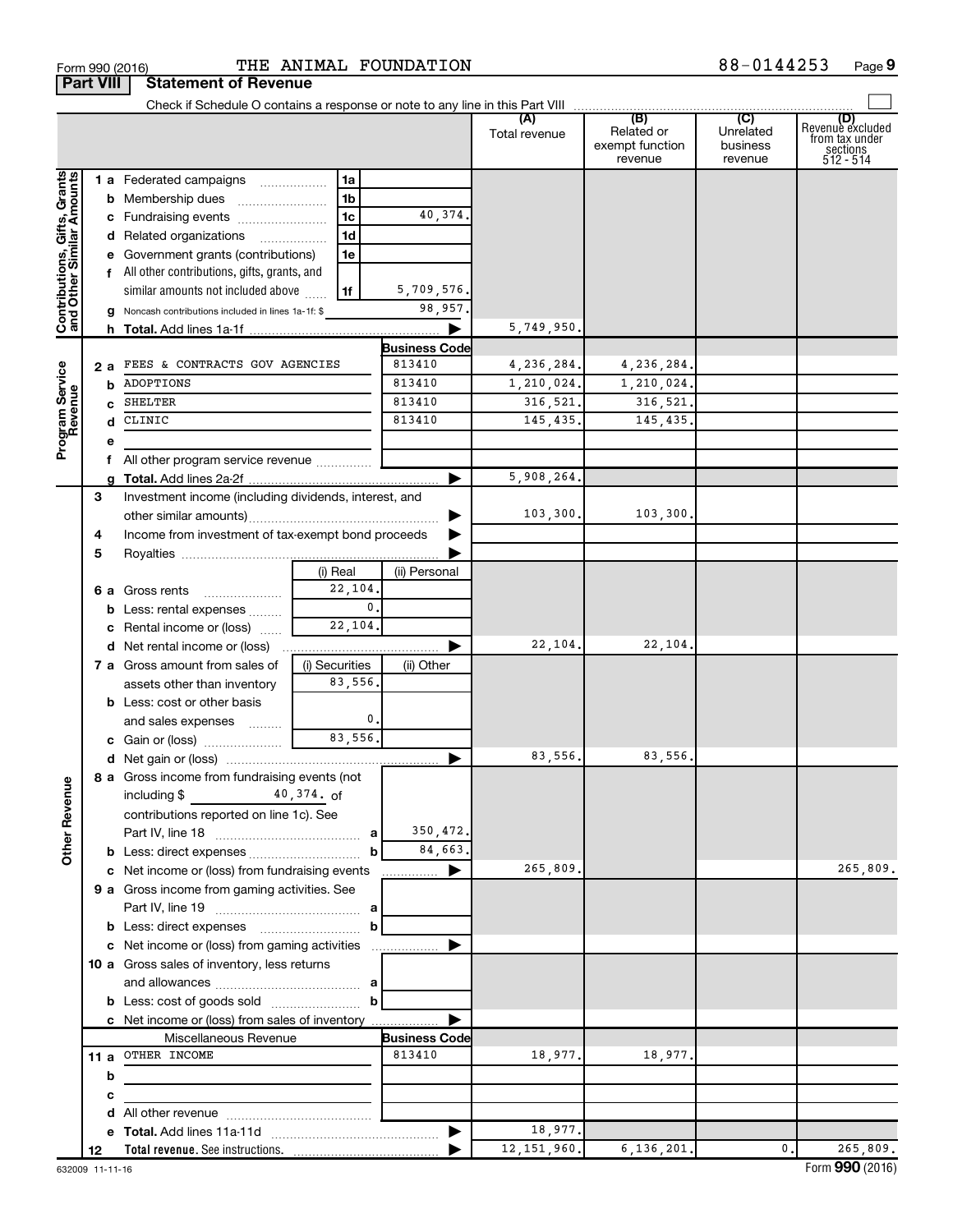#### Form 990 (2016)  $\begin{array}{cccc} \text{THE} & \text{ANIMAL} & \text{FOUNDATION} \end{array}$  88-0144253  $_{\text{Page}}$ **Part IX Statement of Functional Expenses**

|              | Section 501(c)(3) and 501(c)(4) organizations must complete all columns. All other organizations must complete column (A).                                                                                  |                |                             |                                    |                         |
|--------------|-------------------------------------------------------------------------------------------------------------------------------------------------------------------------------------------------------------|----------------|-----------------------------|------------------------------------|-------------------------|
|              |                                                                                                                                                                                                             | (A)            | (B)                         | (C)                                | (D)                     |
|              | Do not include amounts reported on lines 6b,<br>7b, 8b, 9b, and 10b of Part VIII.                                                                                                                           | Total expenses | Program service<br>expenses | Management and<br>general expenses | Fundraising<br>expenses |
| 1            | Grants and other assistance to domestic organizations                                                                                                                                                       |                |                             |                                    |                         |
|              | and domestic governments. See Part IV, line 21                                                                                                                                                              |                |                             |                                    |                         |
| $\mathbf{2}$ | Grants and other assistance to domestic                                                                                                                                                                     |                |                             |                                    |                         |
|              | individuals. See Part IV, line 22                                                                                                                                                                           |                |                             |                                    |                         |
| 3            | Grants and other assistance to foreign                                                                                                                                                                      |                |                             |                                    |                         |
|              | organizations, foreign governments, and foreign                                                                                                                                                             |                |                             |                                    |                         |
|              | individuals. See Part IV, lines 15 and 16                                                                                                                                                                   |                |                             |                                    |                         |
| 4            | Benefits paid to or for members                                                                                                                                                                             |                |                             |                                    |                         |
| 5            | Compensation of current officers, directors,                                                                                                                                                                | 399,745.       | 299,441.                    |                                    | 32,761.                 |
|              | trustees, and key employees                                                                                                                                                                                 |                |                             | 67,543.                            |                         |
| 6            | Compensation not included above, to disqualified                                                                                                                                                            |                |                             |                                    |                         |
|              | persons (as defined under section 4958(f)(1)) and                                                                                                                                                           |                |                             |                                    |                         |
|              | persons described in section 4958(c)(3)(B)<br>1.1.1.1.1.1.1                                                                                                                                                 | 4,873,041.     | 3,752,047.                  | 835,822.                           | 285, 172.               |
| 7            |                                                                                                                                                                                                             |                |                             |                                    |                         |
| 8            | Pension plan accruals and contributions (include                                                                                                                                                            |                |                             |                                    |                         |
| 9            | section 401(k) and 403(b) employer contributions)                                                                                                                                                           | 286,909.       | 238,775.                    | 42, 202.                           | 5,932.                  |
| 10           |                                                                                                                                                                                                             |                |                             |                                    |                         |
| 11           | Fees for services (non-employees):                                                                                                                                                                          |                |                             |                                    |                         |
|              |                                                                                                                                                                                                             |                |                             |                                    |                         |
| b            |                                                                                                                                                                                                             |                |                             |                                    |                         |
|              |                                                                                                                                                                                                             |                |                             |                                    |                         |
| d            |                                                                                                                                                                                                             |                |                             |                                    |                         |
|              | e Professional fundraising services. See Part IV, line 17                                                                                                                                                   |                |                             |                                    |                         |
| f            | Investment management fees                                                                                                                                                                                  |                |                             |                                    |                         |
| g            | Other. (If line 11g amount exceeds 10% of line 25,                                                                                                                                                          |                |                             |                                    |                         |
|              | column (A) amount, list line 11g expenses on Sch O.)                                                                                                                                                        | 385,501.       | 156,640.                    | 80,380.                            | 148,481.                |
| 12           |                                                                                                                                                                                                             | 43,053.        |                             |                                    | 43,053.                 |
| 13           |                                                                                                                                                                                                             |                |                             |                                    |                         |
| 14           |                                                                                                                                                                                                             |                |                             |                                    |                         |
| 15           |                                                                                                                                                                                                             |                |                             |                                    |                         |
| 16           |                                                                                                                                                                                                             | 36,472.        | 31,774.                     | 1,674.                             | 3,024.                  |
| 17           |                                                                                                                                                                                                             | 7,621.         | 2,112.                      | 3,951.                             | 1,558.                  |
| 18           | Payments of travel or entertainment expenses                                                                                                                                                                |                |                             |                                    |                         |
|              | for any federal, state, or local public officials                                                                                                                                                           |                |                             |                                    |                         |
| 19           | Conferences, conventions, and meetings                                                                                                                                                                      |                |                             |                                    |                         |
| 20           | Interest                                                                                                                                                                                                    |                |                             |                                    |                         |
| 21           |                                                                                                                                                                                                             |                |                             |                                    |                         |
| 22           | Depreciation, depletion, and amortization                                                                                                                                                                   | 619, 125.      | 604, 163.                   | 9,085.                             | 5,877.                  |
| 23           | Insurance                                                                                                                                                                                                   | 97, 262.       | 76,653.                     | 18,888.                            | 1,721.                  |
| 24           | Other expenses. Itemize expenses not covered<br>above. (List miscellaneous expenses in line 24e. If line<br>24e amount exceeds 10% of line 25, column (A)<br>amount, list line 24e expenses on Schedule O.) |                |                             |                                    |                         |
|              | CLINIC EXPENSE                                                                                                                                                                                              | 748,712.       | 748,712.                    |                                    |                         |
| b            | <b>ANIMAL CARE</b>                                                                                                                                                                                          | 460,961.       | 459,751.                    | 610.                               | 600.                    |
|              | UTILITIES                                                                                                                                                                                                   | 216, 427.      | 210, 217.                   | 4,390.                             | 1,820.                  |
|              | VOLUNTEER EXPENSES                                                                                                                                                                                          | 169,612.       | 169,612.                    |                                    |                         |
|              | e All other expenses                                                                                                                                                                                        | 557,209.       | 314, 339.                   | 94,857.                            | 148,013.                |
| 25           | Total functional expenses. Add lines 1 through 24e                                                                                                                                                          | 8,901,650.     | $7,064,236$ .               | 1,159,402.                         | 678,012.                |
| 26           | Joint costs. Complete this line only if the organization                                                                                                                                                    |                |                             |                                    |                         |
|              | reported in column (B) joint costs from a combined                                                                                                                                                          |                |                             |                                    |                         |
|              | educational campaign and fundraising solicitation.                                                                                                                                                          |                |                             |                                    |                         |
|              | Check here $\blacktriangleright$<br>if following SOP 98-2 (ASC 958-720)                                                                                                                                     |                |                             |                                    |                         |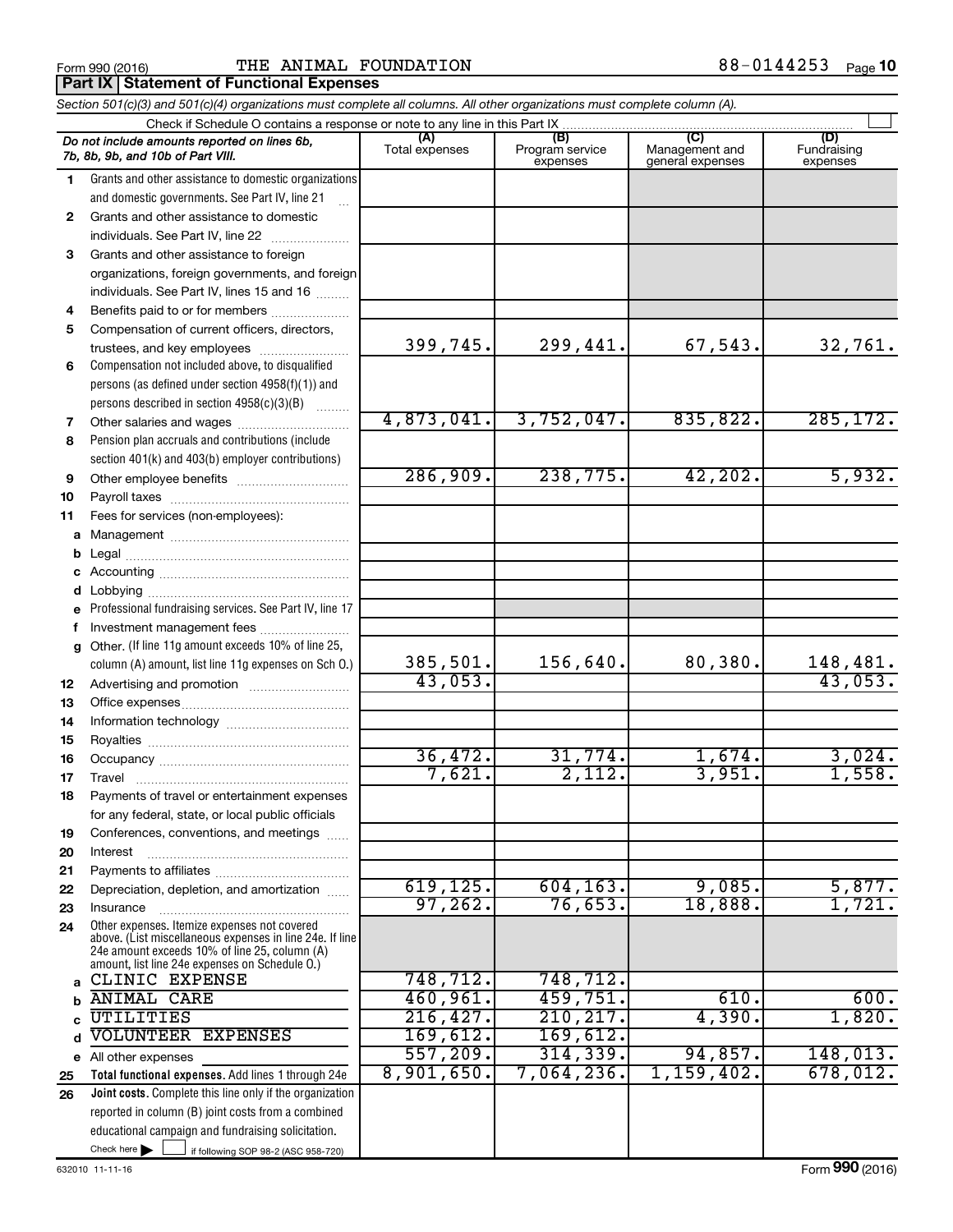**34**

Total liabilities and net assets/fund balances

| Form 990 (2016) | ANIMAL FOUNDATION<br>THE | 88-0144253<br>Page 11 |
|-----------------|--------------------------|-----------------------|
|-----------------|--------------------------|-----------------------|

|                      |          |                                                                                                                                                                                                                               |  |                   | (A)                        |                          | (B)                        |
|----------------------|----------|-------------------------------------------------------------------------------------------------------------------------------------------------------------------------------------------------------------------------------|--|-------------------|----------------------------|--------------------------|----------------------------|
|                      |          |                                                                                                                                                                                                                               |  |                   | Beginning of year          |                          | End of year                |
|                      | 1        |                                                                                                                                                                                                                               |  |                   | 6,696,552.                 | 1                        | 6,529,014.                 |
|                      | 2        |                                                                                                                                                                                                                               |  |                   |                            | $\mathbf{2}$             |                            |
|                      | 3        |                                                                                                                                                                                                                               |  |                   | 16, 166, 477.              | 3                        | 18,651,013.                |
|                      | 4        |                                                                                                                                                                                                                               |  |                   |                            |                          | 39,210.                    |
|                      | 5        | Loans and other receivables from current and former officers, directors,                                                                                                                                                      |  |                   | 23,956.                    |                          |                            |
|                      |          | trustees, key employees, and highest compensated employees. Complete                                                                                                                                                          |  |                   |                            |                          |                            |
|                      |          | Part II of Schedule L                                                                                                                                                                                                         |  |                   |                            | 5                        |                            |
|                      | 6        | Loans and other receivables from other disqualified persons (as defined under                                                                                                                                                 |  |                   |                            |                          |                            |
|                      |          | section $4958(f)(1)$ , persons described in section $4958(c)(3)(B)$ , and contributing                                                                                                                                        |  |                   |                            |                          |                            |
|                      |          | employers and sponsoring organizations of section 501(c)(9) voluntary                                                                                                                                                         |  |                   |                            |                          |                            |
|                      |          | employees' beneficiary organizations (see instr). Complete Part II of Sch L                                                                                                                                                   |  |                   |                            | 6                        |                            |
| Assets               | 7        |                                                                                                                                                                                                                               |  |                   |                            | $\overline{\phantom{a}}$ |                            |
|                      | 8        |                                                                                                                                                                                                                               |  |                   | 24,884.                    | 8                        | 27,966.                    |
|                      | 9        | Prepaid expenses and deferred charges [11] [11] Prepaid expenses and deferred charges [11] [11] Martin Marian Marian Marian Marian Marian Marian Marian Marian Marian Marian Marian Marian Marian Marian Marian Marian Marian |  |                   | 22,552.                    | 9                        | 39,857.                    |
|                      |          | 10a Land, buildings, and equipment: cost or other                                                                                                                                                                             |  |                   |                            |                          |                            |
|                      |          | basis. Complete Part VI of Schedule D    10a   21, 447, 107.                                                                                                                                                                  |  |                   |                            |                          |                            |
|                      |          |                                                                                                                                                                                                                               |  | 6,836,336.        | 15, 222, 552.              | 10 <sub>c</sub>          | 14,610,771.                |
|                      | 11       |                                                                                                                                                                                                                               |  |                   | 3,753,637.                 | 11                       | 3,870,078.                 |
|                      | 12       |                                                                                                                                                                                                                               |  |                   |                            | 12                       |                            |
|                      | 13       |                                                                                                                                                                                                                               |  |                   |                            | 13                       |                            |
|                      | 14       |                                                                                                                                                                                                                               |  |                   |                            | 14                       |                            |
|                      | 15       |                                                                                                                                                                                                                               |  |                   | 2,675,211.                 | 15                       | 3,374,101.                 |
|                      | 16       |                                                                                                                                                                                                                               |  |                   | 44,585,821.                | 16                       | 47,142,010.                |
|                      | 17       |                                                                                                                                                                                                                               |  |                   | 429,784.                   | 17                       | 689,657.                   |
|                      | 18       |                                                                                                                                                                                                                               |  |                   |                            | 18                       |                            |
|                      | 19       |                                                                                                                                                                                                                               |  |                   |                            | 19                       |                            |
|                      | 20       |                                                                                                                                                                                                                               |  |                   |                            | 20                       |                            |
|                      | 21       | Escrow or custodial account liability. Complete Part IV of Schedule D                                                                                                                                                         |  |                   |                            | 21                       |                            |
|                      | 22       | Loans and other payables to current and former officers, directors, trustees,                                                                                                                                                 |  |                   |                            |                          |                            |
|                      |          | key employees, highest compensated employees, and disqualified persons.                                                                                                                                                       |  |                   |                            |                          |                            |
| Liabilities          |          |                                                                                                                                                                                                                               |  |                   |                            | 22                       |                            |
|                      | 23       | Secured mortgages and notes payable to unrelated third parties                                                                                                                                                                |  |                   |                            | 23                       |                            |
|                      | 24       | Unsecured notes and loans payable to unrelated third parties                                                                                                                                                                  |  |                   |                            | 24                       |                            |
|                      | 25       | Other liabilities (including federal income tax, payables to related third                                                                                                                                                    |  |                   |                            |                          |                            |
|                      |          | parties, and other liabilities not included on lines 17-24). Complete Part X of                                                                                                                                               |  |                   |                            |                          |                            |
|                      |          | Schedule D                                                                                                                                                                                                                    |  |                   |                            | 25                       |                            |
|                      | 26       |                                                                                                                                                                                                                               |  |                   | 429,784.                   | 26                       | 689,657.                   |
|                      |          | Organizations that follow SFAS 117 (ASC 958), check here $\blacktriangleright \begin{array}{c} \boxed{X} \\ \end{array}$ and                                                                                                  |  |                   |                            |                          |                            |
|                      |          | complete lines 27 through 29, and lines 33 and 34.                                                                                                                                                                            |  |                   |                            |                          |                            |
|                      | 27       |                                                                                                                                                                                                                               |  |                   | 19,573,563.<br>22,638,256. | 27                       | 19,824,365.<br>24,697,671. |
|                      | 28       |                                                                                                                                                                                                                               |  |                   | 1,944,218.                 | 28                       | 1,930,317.                 |
| <b>Fund Balances</b> | 29       | Permanently restricted net assets                                                                                                                                                                                             |  |                   |                            | 29                       |                            |
|                      |          | Organizations that do not follow SFAS 117 (ASC 958), check here $\blacktriangleright$                                                                                                                                         |  |                   |                            |                          |                            |
|                      |          | and complete lines 30 through 34.                                                                                                                                                                                             |  |                   |                            |                          |                            |
|                      | 30       |                                                                                                                                                                                                                               |  |                   |                            | 30                       |                            |
| Net Assets or        | 31       | Paid-in or capital surplus, or land, building, or equipment fund                                                                                                                                                              |  |                   |                            | 31<br>32                 |                            |
|                      | 32<br>33 | Retained earnings, endowment, accumulated income, or other funds                                                                                                                                                              |  | 1.1.1.1.1.1.1.1.1 | 44, 156, 037.              | 33                       | 46,452,353.                |
|                      |          |                                                                                                                                                                                                                               |  |                   |                            |                          |                            |

Form (2016) **990**

**34**

44,585,821. 34 47,142,010.

## **Part X Balance Sheet**

| Form 990 (2016) |  |  |
|-----------------|--|--|
|                 |  |  |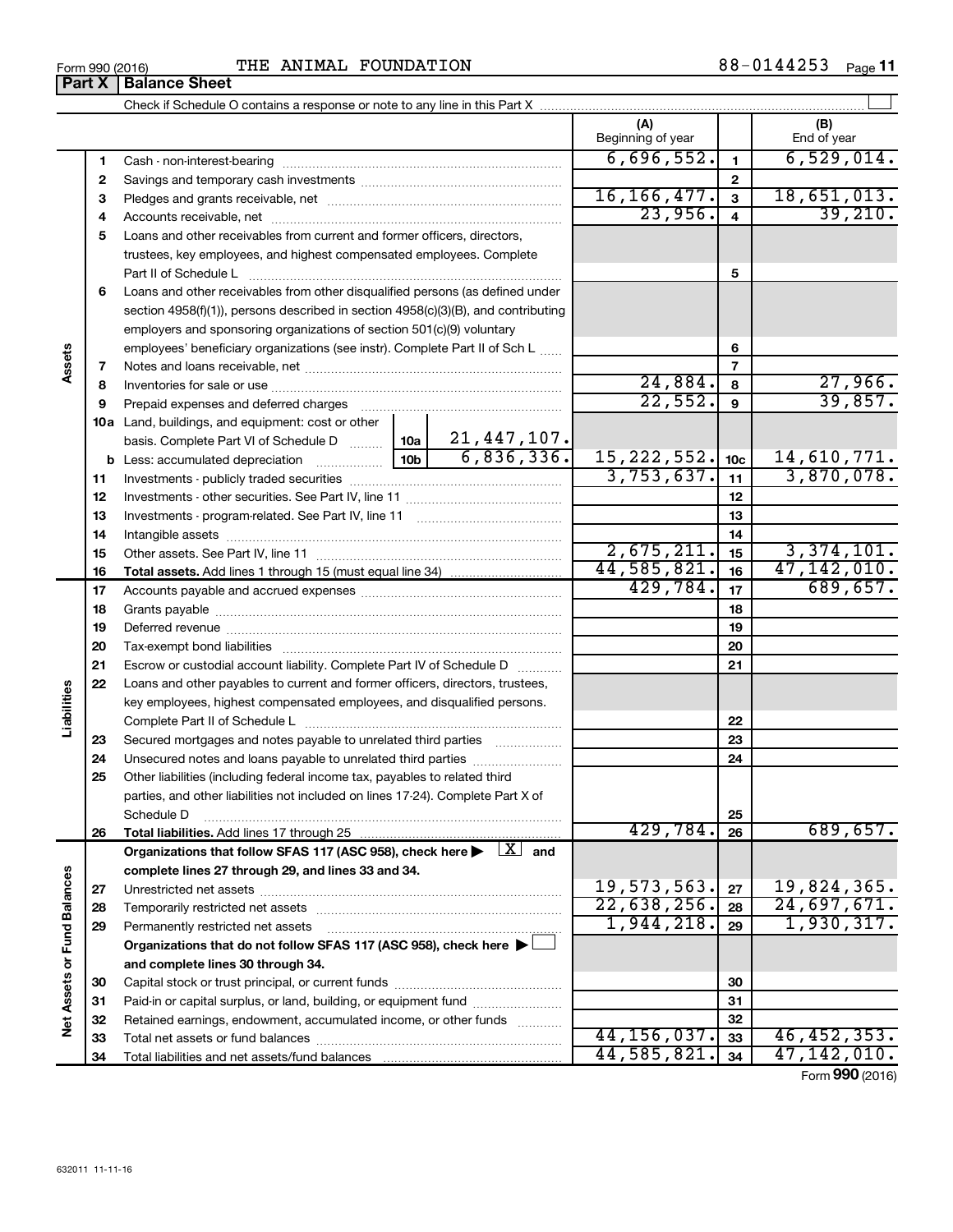|    | THE ANIMAL FOUNDATION<br>Form 990 (2016)                                                                                        |                         | 88-0144253     |     | Page 12   |
|----|---------------------------------------------------------------------------------------------------------------------------------|-------------------------|----------------|-----|-----------|
|    | <b>Part XI Reconciliation of Net Assets</b>                                                                                     |                         |                |     |           |
|    | Check if Schedule O contains a response or note to any line in this Part XI                                                     |                         |                |     |           |
|    |                                                                                                                                 |                         |                |     |           |
| 1  |                                                                                                                                 | 1                       | 12, 151, 960.  |     |           |
| 2  |                                                                                                                                 | $\mathbf{2}$            | 8,901,650.     |     |           |
| з  | Revenue less expenses. Subtract line 2 from line 1                                                                              | 3                       | 3, 250, 310.   |     |           |
| 4  |                                                                                                                                 | $\overline{\mathbf{4}}$ | 44, 156, 037.  |     |           |
| 5  |                                                                                                                                 | 5                       |                |     | 133,776.  |
| 6  | Donated services and use of facilities                                                                                          | 6                       |                |     |           |
| 7  | Investment expenses                                                                                                             | $\overline{7}$          |                |     |           |
| 8  | Prior period adjustments                                                                                                        | 8                       | $-1,087,770$ . |     |           |
| 9  |                                                                                                                                 | 9                       |                |     |           |
| 10 | Net assets or fund balances at end of year. Combine lines 3 through 9 (must equal Part X, line 33,                              |                         |                |     |           |
|    | column (B))                                                                                                                     | 10                      | 46, 452, 353.  |     |           |
|    | <b>Part XII Financial Statements and Reporting</b>                                                                              |                         |                |     |           |
|    |                                                                                                                                 |                         |                |     |           |
|    |                                                                                                                                 |                         |                | Yes | <b>No</b> |
| 1  | $\mathbf{X}$ Accrual<br>Accounting method used to prepare the Form 990: [130] Cash<br>$\Box$ Other                              |                         |                |     |           |
|    | If the organization changed its method of accounting from a prior year or checked "Other," explain in Schedule O.               |                         |                |     |           |
|    | 2a Were the organization's financial statements compiled or reviewed by an independent accountant?                              |                         | 2a             |     | x         |
|    | If "Yes," check a box below to indicate whether the financial statements for the year were compiled or reviewed on a            |                         |                |     |           |
|    | separate basis, consolidated basis, or both:                                                                                    |                         |                |     |           |
|    | Separate basis<br>Consolidated basis<br>Both consolidated and separate basis                                                    |                         |                |     |           |
|    |                                                                                                                                 |                         | 2 <sub>b</sub> | x   |           |
|    | If "Yes," check a box below to indicate whether the financial statements for the year were audited on a separate basis,         |                         |                |     |           |
|    | consolidated basis, or both:                                                                                                    |                         |                |     |           |
|    | $ \mathbf{X} $ Separate basis<br>Consolidated basis<br>Both consolidated and separate basis                                     |                         |                |     |           |
| c  | If "Yes" to line 2a or 2b, does the organization have a committee that assumes responsibility for oversight of the audit,       |                         |                |     |           |
|    | review, or compilation of its financial statements and selection of an independent accountant?                                  |                         | 2c             | х   |           |
|    | If the organization changed either its oversight process or selection process during the tax year, explain in Schedule O.       |                         |                |     |           |
|    | 3a As a result of a federal award, was the organization required to undergo an audit or audits as set forth in the Single Audit |                         |                |     |           |
|    | Act and OMB Circular A-133?                                                                                                     |                         | За             |     | x         |
|    | b If "Yes," did the organization undergo the required audit or audits? If the organization did not undergo the required audit   |                         |                |     |           |
|    |                                                                                                                                 |                         | 3 <sub>b</sub> |     |           |

Form (2016) **990**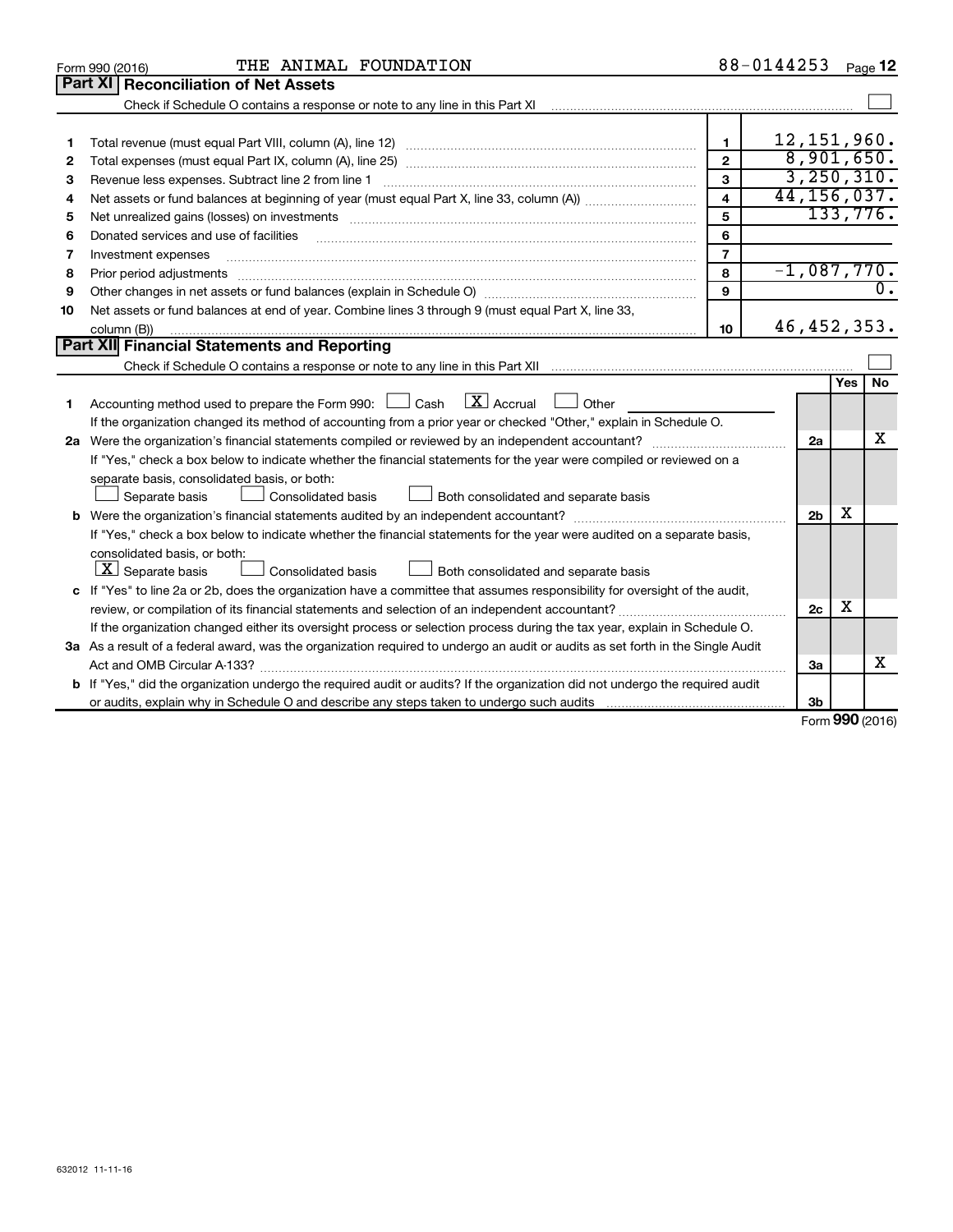| <b>SCHEDULE A</b> |  |
|-------------------|--|
|-------------------|--|

| (Form 990 or 990-EZ |  |  |  |  |
|---------------------|--|--|--|--|
|---------------------|--|--|--|--|

# Form 990 or 990-EZ) **Public Charity Status and Public Support**<br>
Complete if the organization is a section 501(c)(3) organization or a section<br> **2016**

**4947(a)(1) nonexempt charitable trust. | Attach to Form 990 or Form 990-EZ.** 

|  | <b>Open to Public</b> |
|--|-----------------------|
|  | <b>Inspection</b>     |

OMB No. 1545-0047

| Department of the Treasury |
|----------------------------|
| Internal Revenue Service   |
|                            |

Information about Schedule A (Form 990 or 990-EZ) and its instructions is at WWW.irs.gov/form990.

|       | Name of the organization<br><b>Employer identification number</b>                                                |                                                                                                                                                                                                                      |          |                            |                                    |    |                            |  |                            |
|-------|------------------------------------------------------------------------------------------------------------------|----------------------------------------------------------------------------------------------------------------------------------------------------------------------------------------------------------------------|----------|----------------------------|------------------------------------|----|----------------------------|--|----------------------------|
|       |                                                                                                                  | 88-0144253<br>THE ANIMAL FOUNDATION                                                                                                                                                                                  |          |                            |                                    |    |                            |  |                            |
|       | <b>Part I</b><br>Reason for Public Charity Status (All organizations must complete this part.) See instructions. |                                                                                                                                                                                                                      |          |                            |                                    |    |                            |  |                            |
|       |                                                                                                                  | The organization is not a private foundation because it is: (For lines 1 through 12, check only one box.)                                                                                                            |          |                            |                                    |    |                            |  |                            |
| 1.    |                                                                                                                  | A church, convention of churches, or association of churches described in section 170(b)(1)(A)(i).                                                                                                                   |          |                            |                                    |    |                            |  |                            |
| 2     |                                                                                                                  | A school described in section 170(b)(1)(A)(ii). (Attach Schedule E (Form 990 or 990-EZ).)                                                                                                                            |          |                            |                                    |    |                            |  |                            |
| з     |                                                                                                                  | A hospital or a cooperative hospital service organization described in section 170(b)(1)(A)(iii).                                                                                                                    |          |                            |                                    |    |                            |  |                            |
| 4     |                                                                                                                  | A medical research organization operated in conjunction with a hospital described in section 170(b)(1)(A)(iii). Enter the hospital's name,                                                                           |          |                            |                                    |    |                            |  |                            |
|       |                                                                                                                  | city, and state:                                                                                                                                                                                                     |          |                            |                                    |    |                            |  |                            |
| 5     |                                                                                                                  | An organization operated for the benefit of a college or university owned or operated by a governmental unit described in                                                                                            |          |                            |                                    |    |                            |  |                            |
|       |                                                                                                                  | section 170(b)(1)(A)(iv). (Complete Part II.)                                                                                                                                                                        |          |                            |                                    |    |                            |  |                            |
| 6     |                                                                                                                  | A federal, state, or local government or governmental unit described in section 170(b)(1)(A)(v).                                                                                                                     |          |                            |                                    |    |                            |  |                            |
| 7     |                                                                                                                  | An organization that normally receives a substantial part of its support from a governmental unit or from the general public described in                                                                            |          |                            |                                    |    |                            |  |                            |
|       |                                                                                                                  | section 170(b)(1)(A)(vi). (Complete Part II.)                                                                                                                                                                        |          |                            |                                    |    |                            |  |                            |
| 8     |                                                                                                                  | A community trust described in section 170(b)(1)(A)(vi). (Complete Part II.)                                                                                                                                         |          |                            |                                    |    |                            |  |                            |
| 9     |                                                                                                                  | An agricultural research organization described in section 170(b)(1)(A)(ix) operated in conjunction with a land-grant college                                                                                        |          |                            |                                    |    |                            |  |                            |
|       |                                                                                                                  | or university or a non-land-grant college of agriculture (see instructions). Enter the name, city, and state of the college or                                                                                       |          |                            |                                    |    |                            |  |                            |
|       | $\boxed{\text{X}}$                                                                                               | university:                                                                                                                                                                                                          |          |                            |                                    |    |                            |  |                            |
| 10    |                                                                                                                  | An organization that normally receives: (1) more than 33 1/3% of its support from contributions, membership fees, and gross receipts from                                                                            |          |                            |                                    |    |                            |  |                            |
|       |                                                                                                                  | activities related to its exempt functions - subject to certain exceptions, and (2) no more than 33 1/3% of its support from gross investment                                                                        |          |                            |                                    |    |                            |  |                            |
|       |                                                                                                                  | income and unrelated business taxable income (less section 511 tax) from businesses acquired by the organization after June 30, 1975.                                                                                |          |                            |                                    |    |                            |  |                            |
|       |                                                                                                                  | See section 509(a)(2). (Complete Part III.)                                                                                                                                                                          |          |                            |                                    |    |                            |  |                            |
| 11    |                                                                                                                  | An organization organized and operated exclusively to test for public safety. See section 509(a)(4).                                                                                                                 |          |                            |                                    |    |                            |  |                            |
| 12    |                                                                                                                  | An organization organized and operated exclusively for the benefit of, to perform the functions of, or to carry out the purposes of one or                                                                           |          |                            |                                    |    |                            |  |                            |
|       |                                                                                                                  | more publicly supported organizations described in section 509(a)(1) or section 509(a)(2). See section 509(a)(3). Check the box in                                                                                   |          |                            |                                    |    |                            |  |                            |
|       |                                                                                                                  | lines 12a through 12d that describes the type of supporting organization and complete lines 12e, 12f, and 12g.                                                                                                       |          |                            |                                    |    |                            |  |                            |
| a     |                                                                                                                  | Type I. A supporting organization operated, supervised, or controlled by its supported organization(s), typically by giving                                                                                          |          |                            |                                    |    |                            |  |                            |
|       |                                                                                                                  | the supported organization(s) the power to regularly appoint or elect a majority of the directors or trustees of the supporting                                                                                      |          |                            |                                    |    |                            |  |                            |
|       |                                                                                                                  | organization. You must complete Part IV, Sections A and B.                                                                                                                                                           |          |                            |                                    |    |                            |  |                            |
| b     |                                                                                                                  | Type II. A supporting organization supervised or controlled in connection with its supported organization(s), by having                                                                                              |          |                            |                                    |    |                            |  |                            |
|       |                                                                                                                  | control or management of the supporting organization vested in the same persons that control or manage the supported                                                                                                 |          |                            |                                    |    |                            |  |                            |
|       |                                                                                                                  | organization(s). You must complete Part IV, Sections A and C.                                                                                                                                                        |          |                            |                                    |    |                            |  |                            |
| с     |                                                                                                                  | Type III functionally integrated. A supporting organization operated in connection with, and functionally integrated with,                                                                                           |          |                            |                                    |    |                            |  |                            |
|       |                                                                                                                  | its supported organization(s) (see instructions). You must complete Part IV, Sections A, D, and E.                                                                                                                   |          |                            |                                    |    |                            |  |                            |
| d     |                                                                                                                  | Type III non-functionally integrated. A supporting organization operated in connection with its supported organization(s)                                                                                            |          |                            |                                    |    |                            |  |                            |
|       |                                                                                                                  | that is not functionally integrated. The organization generally must satisfy a distribution requirement and an attentiveness                                                                                         |          |                            |                                    |    |                            |  |                            |
|       |                                                                                                                  | requirement (see instructions). You must complete Part IV, Sections A and D, and Part V.                                                                                                                             |          |                            |                                    |    |                            |  |                            |
|       |                                                                                                                  | Check this box if the organization received a written determination from the IRS that it is a Type I, Type II, Type III<br>functionally integrated, or Type III non-functionally integrated supporting organization. |          |                            |                                    |    |                            |  |                            |
|       |                                                                                                                  |                                                                                                                                                                                                                      |          |                            |                                    |    |                            |  |                            |
|       |                                                                                                                  | g Provide the following information about the supported organization(s).                                                                                                                                             |          |                            |                                    |    |                            |  |                            |
|       |                                                                                                                  | (i) Name of supported                                                                                                                                                                                                | (ii) EIN | (iii) Type of organization | (iv) Is the organization listed    |    | (v) Amount of monetary     |  | (vi) Amount of other       |
|       |                                                                                                                  | organization                                                                                                                                                                                                         |          | (described on lines 1-10   | in your governing document?<br>Yes | No | support (see instructions) |  | support (see instructions) |
|       |                                                                                                                  |                                                                                                                                                                                                                      |          | above (see instructions))  |                                    |    |                            |  |                            |
|       |                                                                                                                  |                                                                                                                                                                                                                      |          |                            |                                    |    |                            |  |                            |
|       |                                                                                                                  |                                                                                                                                                                                                                      |          |                            |                                    |    |                            |  |                            |
|       |                                                                                                                  |                                                                                                                                                                                                                      |          |                            |                                    |    |                            |  |                            |
|       |                                                                                                                  |                                                                                                                                                                                                                      |          |                            |                                    |    |                            |  |                            |
|       |                                                                                                                  |                                                                                                                                                                                                                      |          |                            |                                    |    |                            |  |                            |
|       |                                                                                                                  |                                                                                                                                                                                                                      |          |                            |                                    |    |                            |  |                            |
|       |                                                                                                                  |                                                                                                                                                                                                                      |          |                            |                                    |    |                            |  |                            |
| Total |                                                                                                                  |                                                                                                                                                                                                                      |          |                            |                                    |    |                            |  |                            |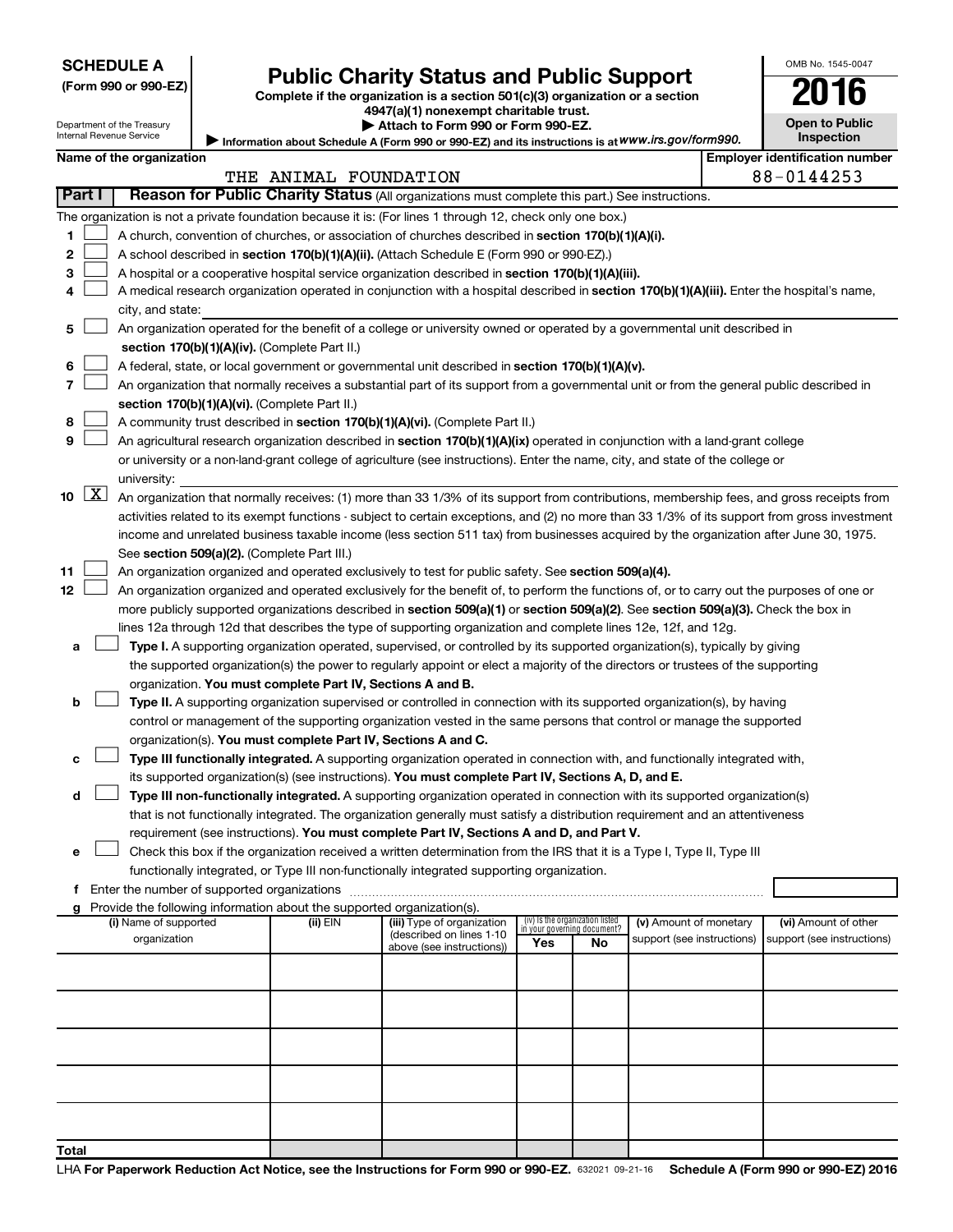#### Schedule A (Form 990 or 990-EZ) 2016 Page THE ANIMAL FOUNDATION 88-0144253

88-0144253 Page 2

(Complete only if you checked the box on line 5, 7, or 8 of Part I or if the organization failed to qualify under Part III. If the organization fails to qualify under the tests listed below, please complete Part III.) **Part II Support Schedule for Organizations Described in Sections 170(b)(1)(A)(iv) and 170(b)(1)(A)(vi)**

|    | <b>Section A. Public Support</b>                                                                                                           |                 |            |            |            |          |           |
|----|--------------------------------------------------------------------------------------------------------------------------------------------|-----------------|------------|------------|------------|----------|-----------|
|    | Calendar year (or fiscal year beginning in)                                                                                                | <b>(a)</b> 2012 | $(b)$ 2013 | $(c)$ 2014 | $(d)$ 2015 | (e) 2016 | (f) Total |
|    | 1 Gifts, grants, contributions, and                                                                                                        |                 |            |            |            |          |           |
|    | membership fees received. (Do not                                                                                                          |                 |            |            |            |          |           |
|    | include any "unusual grants.")                                                                                                             |                 |            |            |            |          |           |
|    | 2 Tax revenues levied for the organ-                                                                                                       |                 |            |            |            |          |           |
|    | ization's benefit and either paid to                                                                                                       |                 |            |            |            |          |           |
|    | or expended on its behalf                                                                                                                  |                 |            |            |            |          |           |
|    | 3 The value of services or facilities                                                                                                      |                 |            |            |            |          |           |
|    | furnished by a governmental unit to                                                                                                        |                 |            |            |            |          |           |
|    | the organization without charge                                                                                                            |                 |            |            |            |          |           |
|    | <b>Total.</b> Add lines 1 through 3                                                                                                        |                 |            |            |            |          |           |
| 5  | The portion of total contributions                                                                                                         |                 |            |            |            |          |           |
|    | by each person (other than a                                                                                                               |                 |            |            |            |          |           |
|    | governmental unit or publicly                                                                                                              |                 |            |            |            |          |           |
|    | supported organization) included                                                                                                           |                 |            |            |            |          |           |
|    | on line 1 that exceeds 2% of the                                                                                                           |                 |            |            |            |          |           |
|    | amount shown on line 11,                                                                                                                   |                 |            |            |            |          |           |
|    | column (f)                                                                                                                                 |                 |            |            |            |          |           |
|    | 6 Public support. Subtract line 5 from line 4.                                                                                             |                 |            |            |            |          |           |
|    | <b>Section B. Total Support</b>                                                                                                            |                 |            |            |            |          |           |
|    | Calendar year (or fiscal year beginning in)                                                                                                | (a) 2012        | (b) 2013   | $(c)$ 2014 | $(d)$ 2015 | (e) 2016 | (f) Total |
|    | 7 Amounts from line 4                                                                                                                      |                 |            |            |            |          |           |
| 8  | Gross income from interest,                                                                                                                |                 |            |            |            |          |           |
|    | dividends, payments received on                                                                                                            |                 |            |            |            |          |           |
|    | securities loans, rents, royalties                                                                                                         |                 |            |            |            |          |           |
|    | and income from similar sources                                                                                                            |                 |            |            |            |          |           |
| 9  | Net income from unrelated business                                                                                                         |                 |            |            |            |          |           |
|    | activities, whether or not the                                                                                                             |                 |            |            |            |          |           |
|    | business is regularly carried on                                                                                                           |                 |            |            |            |          |           |
| 10 | Other income. Do not include gain                                                                                                          |                 |            |            |            |          |           |
|    | or loss from the sale of capital                                                                                                           |                 |            |            |            |          |           |
|    | assets (Explain in Part VI.)                                                                                                               |                 |            |            |            |          |           |
|    | 11 Total support. Add lines 7 through 10                                                                                                   |                 |            |            |            |          |           |
|    | <b>12</b> Gross receipts from related activities, etc. (see instructions)                                                                  |                 |            |            |            | 12       |           |
|    | 13 First five years. If the Form 990 is for the organization's first, second, third, fourth, or fifth tax year as a section 501(c)(3)      |                 |            |            |            |          |           |
|    | organization, check this box and stop here                                                                                                 |                 |            |            |            |          |           |
|    | <b>Section C. Computation of Public Support Percentage</b>                                                                                 |                 |            |            |            |          |           |
|    |                                                                                                                                            |                 |            |            |            | 14       | %         |
|    |                                                                                                                                            |                 |            |            |            | 15       | %         |
|    | 16a 33 1/3% support test - 2016. If the organization did not check the box on line 13, and line 14 is 33 1/3% or more, check this box and  |                 |            |            |            |          |           |
|    | stop here. The organization qualifies as a publicly supported organization                                                                 |                 |            |            |            |          |           |
|    | b 33 1/3% support test - 2015. If the organization did not check a box on line 13 or 16a, and line 15 is 33 1/3% or more, check this box   |                 |            |            |            |          |           |
|    |                                                                                                                                            |                 |            |            |            |          |           |
|    | 17a 10% -facts-and-circumstances test - 2016. If the organization did not check a box on line 13, 16a, or 16b, and line 14 is 10% or more, |                 |            |            |            |          |           |
|    | and if the organization meets the "facts-and-circumstances" test, check this box and stop here. Explain in Part VI how the organization    |                 |            |            |            |          |           |
|    | meets the "facts-and-circumstances" test. The organization qualifies as a publicly supported organization <i>manumumum</i>                 |                 |            |            |            |          |           |
|    | b 10% -facts-and-circumstances test - 2015. If the organization did not check a box on line 13, 16a, 16b, or 17a, and line 15 is 10% or    |                 |            |            |            |          |           |
|    | more, and if the organization meets the "facts-and-circumstances" test, check this box and stop here. Explain in Part VI how the           |                 |            |            |            |          |           |
|    | organization meets the "facts-and-circumstances" test. The organization qualifies as a publicly supported organization                     |                 |            |            |            |          |           |
| 18 | Private foundation. If the organization did not check a box on line 13, 16a, 16b, 17a, or 17b, check this box and see instructions         |                 |            |            |            |          |           |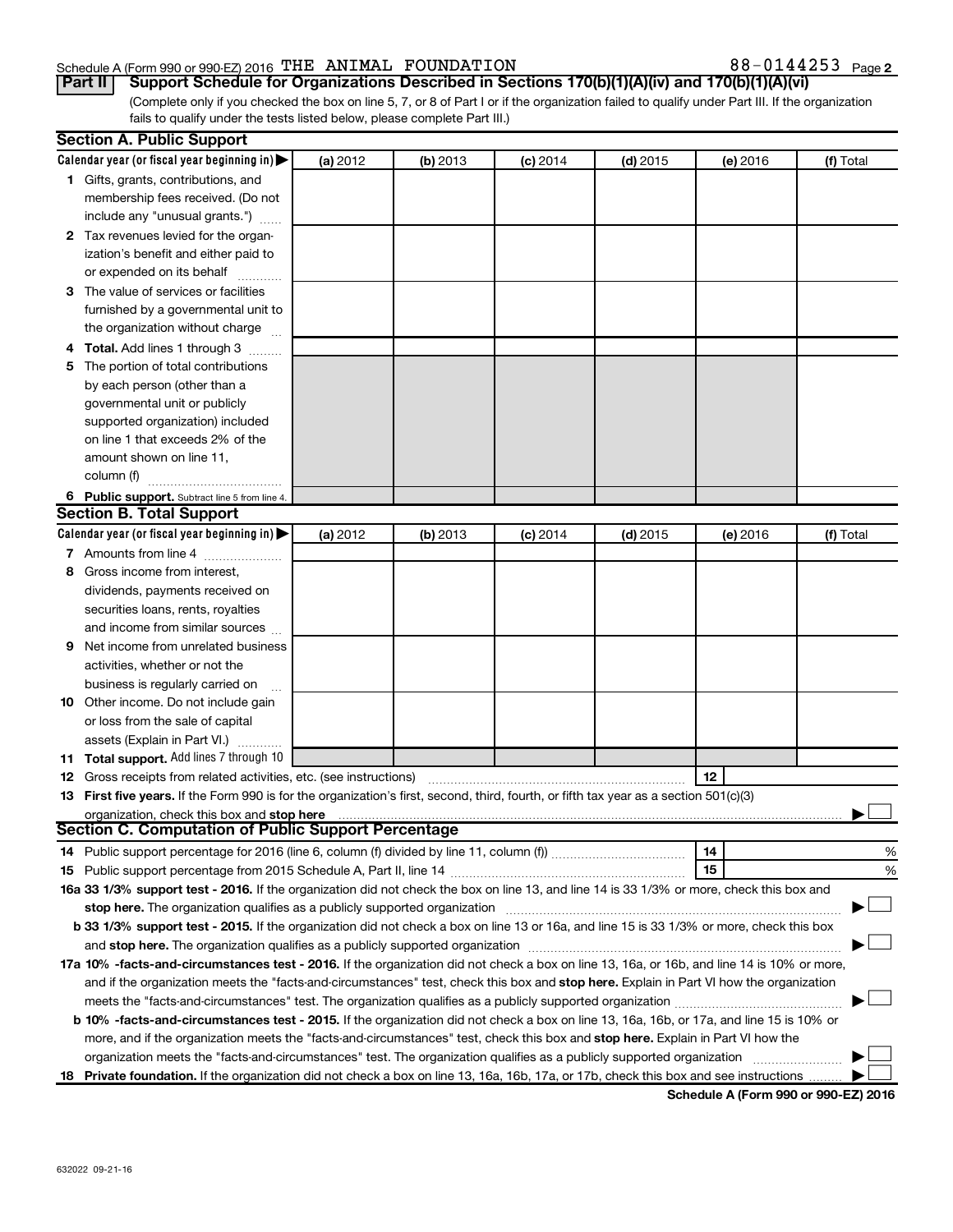### Schedule A (Form 990 or 990-EZ) 2016 Page THE ANIMAL FOUNDATION 88-0144253

88-0144253 Page 3

(Complete only if you checked the box on line 10 of Part I or if the organization failed to qualify under Part II. If the organization fails to qualify under the tests listed below, please complete Part II.)

| <b>Section A. Public Support</b>                                                                                                                    |            |                                            |               |                |               |                                    |
|-----------------------------------------------------------------------------------------------------------------------------------------------------|------------|--------------------------------------------|---------------|----------------|---------------|------------------------------------|
| Calendar year (or fiscal year beginning in)                                                                                                         | (a) 2012   | (b) 2013                                   | $(c)$ 2014    | $(d)$ 2015     | (e) 2016      | (f) Total                          |
| 1 Gifts, grants, contributions, and                                                                                                                 |            |                                            |               |                |               |                                    |
| membership fees received. (Do not                                                                                                                   |            |                                            |               |                |               |                                    |
| include any "unusual grants.")                                                                                                                      | 2,707,984. | 2,657,599.                                 | 5,989,551.    | 16,584,671.    | 5,749,950.    | 33,689,755.                        |
| 2 Gross receipts from admissions,                                                                                                                   |            |                                            |               |                |               |                                    |
| merchandise sold or services per-<br>formed, or facilities furnished in                                                                             |            |                                            |               |                |               |                                    |
| any activity that is related to the                                                                                                                 |            |                                            |               |                |               |                                    |
| organization's tax-exempt purpose                                                                                                                   | 6,526,033. | 6,733,428.                                 | 6,555,018.    | 6, 173, 979.   | 5,908,264.    | 31,896,722.                        |
| 3 Gross receipts from activities that                                                                                                               |            |                                            |               |                |               |                                    |
| are not an unrelated trade or bus-                                                                                                                  |            |                                            |               |                |               |                                    |
| iness under section 513                                                                                                                             |            |                                            |               |                |               |                                    |
| 4 Tax revenues levied for the organ-                                                                                                                |            |                                            |               |                |               |                                    |
| ization's benefit and either paid to                                                                                                                |            |                                            |               |                |               |                                    |
| or expended on its behalf                                                                                                                           |            |                                            |               |                |               |                                    |
| 5 The value of services or facilities                                                                                                               |            |                                            |               |                |               |                                    |
| furnished by a governmental unit to                                                                                                                 |            |                                            |               |                |               |                                    |
| the organization without charge                                                                                                                     |            | $219, 453$ , 224, 372, 290, 843, 323, 417, |               |                | 258,564.      | 1,316,649.                         |
| 6 Total. Add lines 1 through 5                                                                                                                      | 9,453,470. | 9,615,399.                                 | 12,835,412.   | $23,082,067$ . | 11,916,778.   | $\overline{66,903,126}$ .          |
| 7a Amounts included on lines 1, 2, and                                                                                                              |            |                                            |               |                |               |                                    |
| 3 received from disqualified persons                                                                                                                | 2,139,100. | 2, 181, 454.                               | 67,000.       | 82,775.        | 132,500.      | 4,602,829.                         |
| <b>b</b> Amounts included on lines 2 and 3 received                                                                                                 |            |                                            |               |                |               |                                    |
| from other than disqualified persons that<br>exceed the greater of \$5,000 or 1% of the                                                             |            |                                            |               |                |               |                                    |
| amount on line 13 for the year                                                                                                                      |            | 3,883,725.                                 | 3,639,869.    | 3,654,168.     | 3,863,968.    | 15,041,730.                        |
| c Add lines 7a and 7b                                                                                                                               | 2,139,100  | 6,065,179.                                 | 3,706,869.    | 3,736,943.     | 3,996,468     | 19,644,559.                        |
| 8 Public support. (Subtract line 7c from line 6.)                                                                                                   |            |                                            |               |                |               | 47, 258, 567.                      |
| <b>Section B. Total Support</b>                                                                                                                     |            |                                            |               |                |               |                                    |
| Calendar year (or fiscal year beginning in)                                                                                                         | (a) 2012   | (b) 2013                                   | $(c)$ 2014    | $(d)$ 2015     | (e) 2016      | (f) Total                          |
| 9 Amounts from line 6                                                                                                                               | 9,453,470  | 9,615,399.                                 | 12,835,412    | 23,082,067     | 11,916,778    | 66,903,126.                        |
| <b>10a</b> Gross income from interest,<br>dividends, payments received on                                                                           |            |                                            |               |                |               |                                    |
| securities loans, rents, royalties                                                                                                                  |            |                                            |               |                |               |                                    |
| and income from similar sources                                                                                                                     | 44,497.    | 233, 267.                                  | 299,533.      | 284,088.       | 186,856.      | 1,048,241.                         |
| <b>b</b> Unrelated business taxable income                                                                                                          |            |                                            |               |                |               |                                    |
| (less section 511 taxes) from businesses                                                                                                            |            |                                            |               |                |               |                                    |
| acquired after June 30, 1975                                                                                                                        |            |                                            |               |                |               |                                    |
| c Add lines 10a and 10b                                                                                                                             | 44,497.    | 233, 267.                                  | 299,533.      | 284,088.       | 186, 856.     | 1,048,241.                         |
| <b>11</b> Net income from unrelated business<br>activities not included in line 10b.                                                                |            |                                            |               |                |               |                                    |
| whether or not the business is                                                                                                                      |            |                                            |               |                |               |                                    |
| regularly carried on                                                                                                                                |            |                                            |               |                |               |                                    |
| <b>12</b> Other income. Do not include gain<br>or loss from the sale of capital                                                                     |            |                                            |               |                |               |                                    |
| assets (Explain in Part VI.) $\cdots$                                                                                                               | 3,660.     | 17,735.                                    | 52,031.       | 179,833.       | 306,890.      | 560,149.                           |
| <b>13</b> Total support. (Add lines 9, 10c, 11, and 12.)                                                                                            | 9,501,627. | 9,866,401.                                 | 13, 186, 976. | 23, 545, 988.  | 12, 410, 524. | 68.511.516.                        |
| 14 First five years. If the Form 990 is for the organization's first, second, third, fourth, or fifth tax year as a section 501(c)(3) organization, |            |                                            |               |                |               |                                    |
| check this box and stop here                                                                                                                        |            |                                            |               |                |               |                                    |
| Section C. Computation of Public Support Percentage                                                                                                 |            |                                            |               |                |               |                                    |
|                                                                                                                                                     |            |                                            |               |                | 15            | 68.98<br>%<br>68.11                |
| 16 Public support percentage from 2015 Schedule A, Part III, line 15                                                                                |            |                                            |               |                | 16            | $\%$                               |
| Section D. Computation of Investment Income Percentage                                                                                              |            |                                            |               |                |               |                                    |
| 17 Investment income percentage for 2016 (line 10c, column (f) divided by line 13, column (f))                                                      |            |                                            |               |                | 17            | 1.53<br>$\%$                       |
| 18 Investment income percentage from 2015 Schedule A, Part III, line 17                                                                             |            |                                            |               |                | 18            | 1.26<br>$\%$                       |
| 19a 33 1/3% support tests - 2016. If the organization did not check the box on line 14, and line 15 is more than 33 1/3%, and line 17 is not        |            |                                            |               |                |               |                                    |
| more than 33 1/3%, check this box and stop here. The organization qualifies as a publicly supported organization                                    |            |                                            |               |                |               | $\blacktriangleright$ $\mathbf{X}$ |
| b 33 1/3% support tests - 2015. If the organization did not check a box on line 14 or line 19a, and line 16 is more than 33 1/3%, and               |            |                                            |               |                |               |                                    |
| line 18 is not more than 33 1/3%, check this box and stop here. The organization qualifies as a publicly supported organization                     |            |                                            |               |                |               |                                    |
|                                                                                                                                                     |            |                                            |               |                |               |                                    |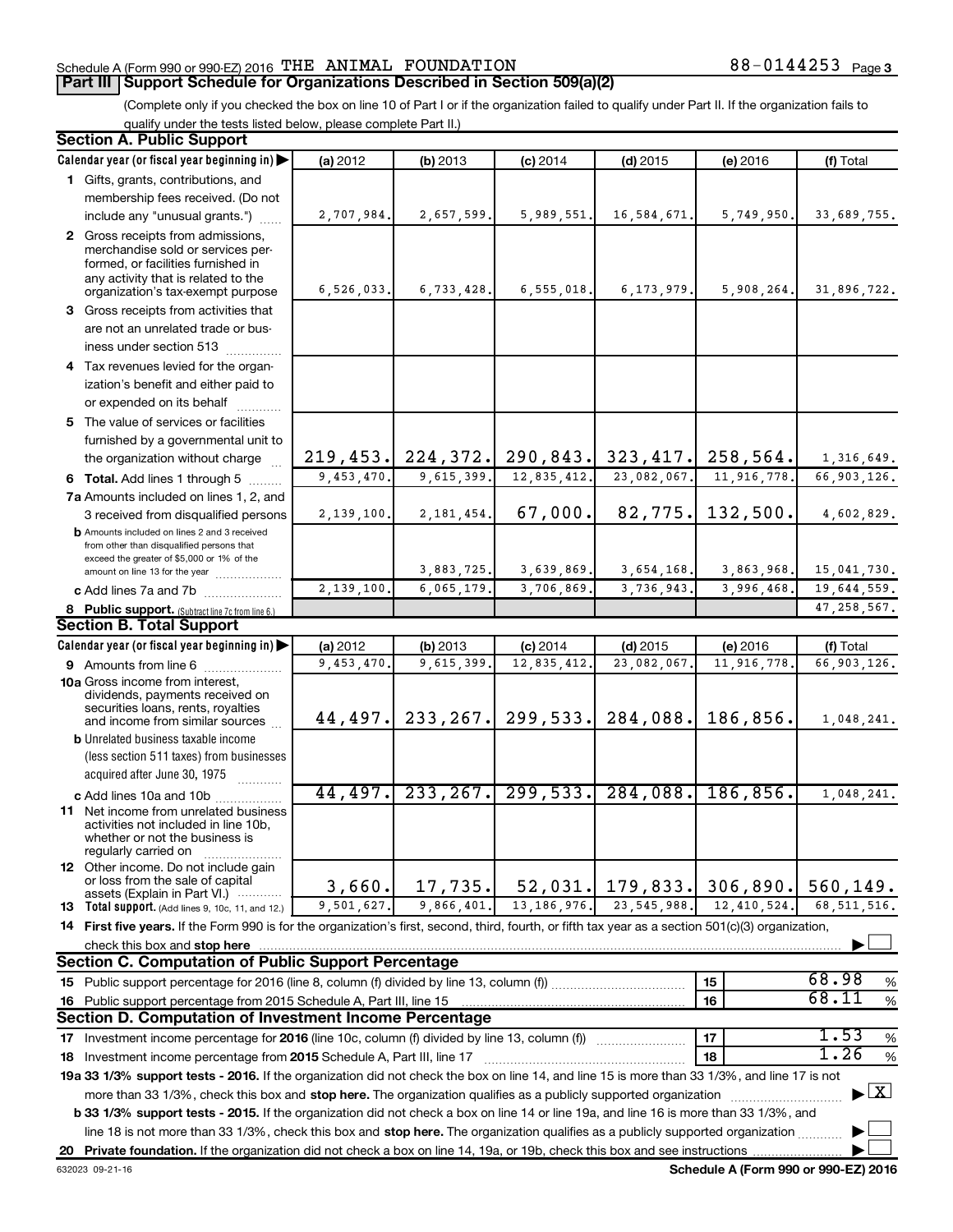**1**

**Yes No**

### **Part IV Supporting Organizations**

(Complete only if you checked a box in line 12 on Part I. If you checked 12a of Part I, complete Sections A and B. If you checked 12b of Part I, complete Sections A and C. If you checked 12c of Part I, complete Sections A, D, and E. If you checked 12d of Part I, complete Sections A and D, and complete Part V.)

#### **Section A. All Supporting Organizations**

- **1** Are all of the organization's supported organizations listed by name in the organization's governing documents? If "No," describe in Part VI how the supported organizations are designated. If designated by *class or purpose, describe the designation. If historic and continuing relationship, explain.*
- **2** Did the organization have any supported organization that does not have an IRS determination of status under section 509(a)(1) or (2)? If "Yes," explain in Part VI how the organization determined that the supported *organization was described in section 509(a)(1) or (2).*
- **3a** Did the organization have a supported organization described in section 501(c)(4), (5), or (6)? If "Yes," answer *(b) and (c) below.*
- **b** Did the organization confirm that each supported organization qualified under section 501(c)(4), (5), or (6) and satisfied the public support tests under section 509(a)(2)? If "Yes," describe in Part VI when and how the *organization made the determination.*
- **c** Did the organization ensure that all support to such organizations was used exclusively for section 170(c)(2)(B) purposes? If "Yes," explain in Part VI what controls the organization put in place to ensure such use.
- **4 a** *If* Was any supported organization not organized in the United States ("foreign supported organization")? *"Yes," and if you checked 12a or 12b in Part I, answer (b) and (c) below.*
- **b** Did the organization have ultimate control and discretion in deciding whether to make grants to the foreign supported organization? If "Yes," describe in Part VI how the organization had such control and discretion *despite being controlled or supervised by or in connection with its supported organizations.*
- **c** Did the organization support any foreign supported organization that does not have an IRS determination under sections 501(c)(3) and 509(a)(1) or (2)? If "Yes," explain in Part VI what controls the organization used *to ensure that all support to the foreign supported organization was used exclusively for section 170(c)(2)(B) purposes.*
- **5a** Did the organization add, substitute, or remove any supported organizations during the tax year? If "Yes," answer (b) and (c) below (if applicable). Also, provide detail in Part VI, including (i) the names and EIN *numbers of the supported organizations added, substituted, or removed; (ii) the reasons for each such action; (iii) the authority under the organization's organizing document authorizing such action; and (iv) how the action was accomplished (such as by amendment to the organizing document).*
- **b** Type I or Type II only. Was any added or substituted supported organization part of a class already designated in the organization's organizing document?
- **c Substitutions only.**  Was the substitution the result of an event beyond the organization's control?
- **6** Did the organization provide support (whether in the form of grants or the provision of services or facilities) to support or benefit one or more of the filing organization's supported organizations? If "Yes," provide detail in anyone other than (i) its supported organizations, (ii) individuals that are part of the charitable class benefited by one or more of its supported organizations, or (iii) other supporting organizations that also *Part VI.*
- **7** Did the organization provide a grant, loan, compensation, or other similar payment to a substantial contributor regard to a substantial contributor? If "Yes," complete Part I of Schedule L (Form 990 or 990-EZ). (defined in section 4958(c)(3)(C)), a family member of a substantial contributor, or a 35% controlled entity with
- **8** Did the organization make a loan to a disqualified person (as defined in section 4958) not described in line 7? *If "Yes," complete Part I of Schedule L (Form 990 or 990-EZ).*
- **9 a** Was the organization controlled directly or indirectly at any time during the tax year by one or more in section 509(a)(1) or (2))? If "Yes," provide detail in Part VI. disqualified persons as defined in section 4946 (other than foundation managers and organizations described
- **b** Did one or more disqualified persons (as defined in line 9a) hold a controlling interest in any entity in which the supporting organization had an interest? If "Yes," provide detail in Part VI.
- **c** Did a disqualified person (as defined in line 9a) have an ownership interest in, or derive any personal benefit from, assets in which the supporting organization also had an interest? If "Yes," provide detail in Part VI.
- **10 a** Was the organization subject to the excess business holdings rules of section 4943 because of section supporting organizations)? If "Yes," answer 10b below. 4943(f) (regarding certain Type II supporting organizations, and all Type III non-functionally integrated
- **b** Did the organization have any excess business holdings in the tax year? (Use Schedule C, Form 4720, to *determine whether the organization had excess business holdings.)*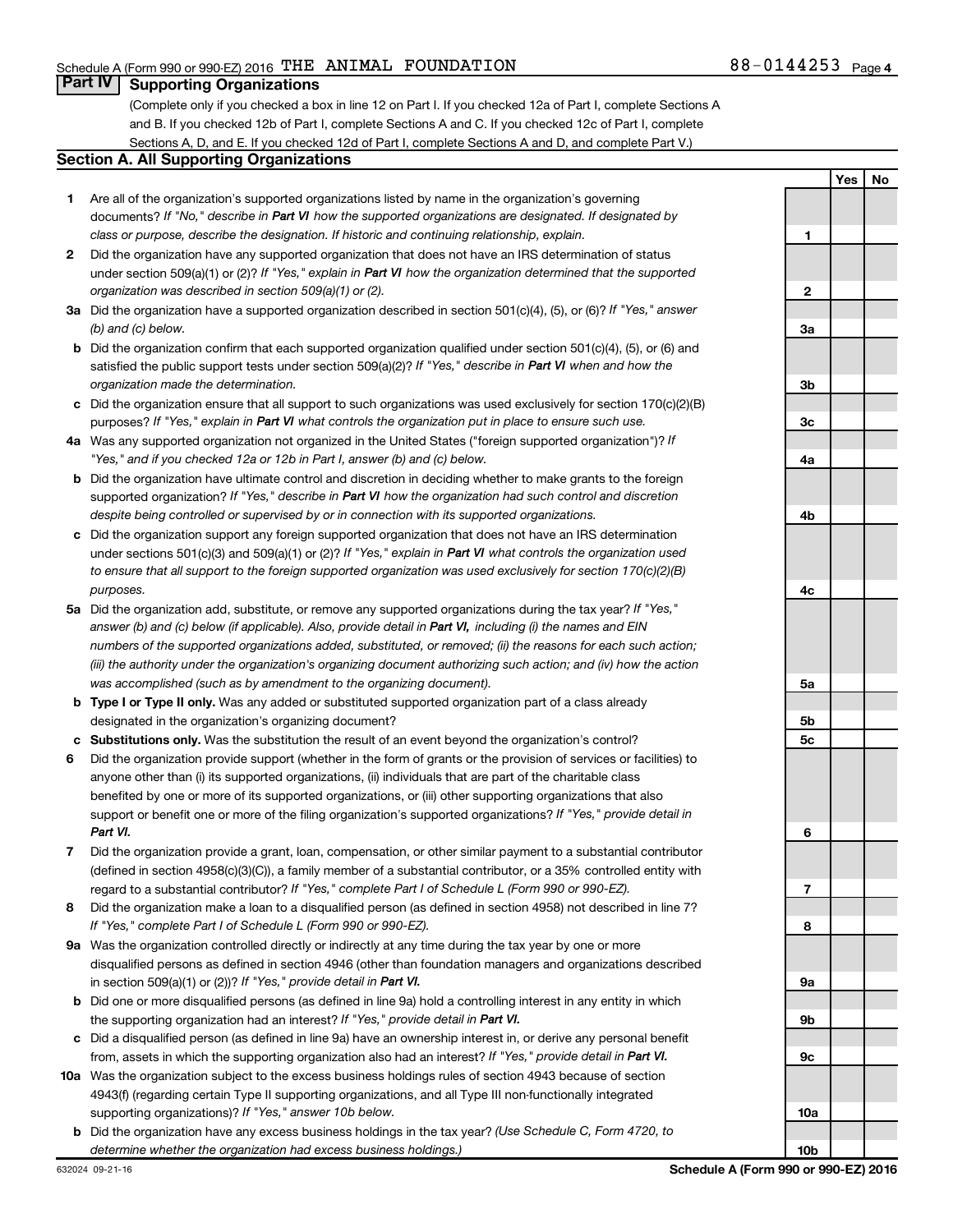|    |                                                                                                                                 |              | Yes | No |
|----|---------------------------------------------------------------------------------------------------------------------------------|--------------|-----|----|
| 11 | Has the organization accepted a gift or contribution from any of the following persons?                                         |              |     |    |
|    | a A person who directly or indirectly controls, either alone or together with persons described in (b) and (c)                  |              |     |    |
|    | below, the governing body of a supported organization?                                                                          | 11a          |     |    |
|    | <b>b</b> A family member of a person described in (a) above?                                                                    | 11b          |     |    |
|    | A 35% controlled entity of a person described in (a) or (b) above?If "Yes" to a, b, or c, provide detail in Part VI.            | 11c          |     |    |
|    | <b>Section B. Type I Supporting Organizations</b>                                                                               |              |     |    |
|    |                                                                                                                                 |              | Yes | No |
| 1. | Did the directors, trustees, or membership of one or more supported organizations have the power to                             |              |     |    |
|    | regularly appoint or elect at least a majority of the organization's directors or trustees at all times during the              |              |     |    |
|    | tax year? If "No," describe in Part VI how the supported organization(s) effectively operated, supervised, or                   |              |     |    |
|    |                                                                                                                                 |              |     |    |
|    | controlled the organization's activities. If the organization had more than one supported organization,                         |              |     |    |
|    | describe how the powers to appoint and/or remove directors or trustees were allocated among the supported                       |              |     |    |
|    | organizations and what conditions or restrictions, if any, applied to such powers during the tax year.                          | 1            |     |    |
| 2  | Did the organization operate for the benefit of any supported organization other than the supported                             |              |     |    |
|    | organization(s) that operated, supervised, or controlled the supporting organization? If "Yes," explain in                      |              |     |    |
|    | Part VI how providing such benefit carried out the purposes of the supported organization(s) that operated,                     |              |     |    |
|    | supervised, or controlled the supporting organization.                                                                          | $\mathbf{2}$ |     |    |
|    | <b>Section C. Type II Supporting Organizations</b>                                                                              |              |     |    |
|    |                                                                                                                                 |              | Yes | No |
| 1. | Were a majority of the organization's directors or trustees during the tax year also a majority of the directors                |              |     |    |
|    | or trustees of each of the organization's supported organization(s)? If "No," describe in Part VI how control                   |              |     |    |
|    | or management of the supporting organization was vested in the same persons that controlled or managed                          |              |     |    |
|    | the supported organization(s).                                                                                                  | 1            |     |    |
|    | <b>Section D. All Type III Supporting Organizations</b>                                                                         |              |     |    |
|    |                                                                                                                                 |              | Yes | No |
| 1  | Did the organization provide to each of its supported organizations, by the last day of the fifth month of the                  |              |     |    |
|    | organization's tax year, (i) a written notice describing the type and amount of support provided during the prior tax           |              |     |    |
|    | year, (ii) a copy of the Form 990 that was most recently filed as of the date of notification, and (iii) copies of the          |              |     |    |
|    | organization's governing documents in effect on the date of notification, to the extent not previously provided?                | 1            |     |    |
| 2  | Were any of the organization's officers, directors, or trustees either (i) appointed or elected by the supported                |              |     |    |
|    | organization(s) or (ii) serving on the governing body of a supported organization? If "No," explain in Part VI how              |              |     |    |
|    | the organization maintained a close and continuous working relationship with the supported organization(s).                     | $\mathbf{2}$ |     |    |
| 3  | By reason of the relationship described in (2), did the organization's supported organizations have a                           |              |     |    |
|    | significant voice in the organization's investment policies and in directing the use of the organization's                      |              |     |    |
|    | income or assets at all times during the tax year? If "Yes," describe in Part VI the role the organization's                    |              |     |    |
|    |                                                                                                                                 | З            |     |    |
|    | supported organizations played in this regard.<br>Section E. Type III Functionally Integrated Supporting Organizations          |              |     |    |
|    |                                                                                                                                 |              |     |    |
| 1. | Check the box next to the method that the organization used to satisfy the Integral Part Test during the yeafsee instructions). |              |     |    |
| а  | The organization satisfied the Activities Test. Complete line 2 below.                                                          |              |     |    |
| b  | The organization is the parent of each of its supported organizations. Complete line 3 below.                                   |              |     |    |
| с  | The organization supported a governmental entity. Describe in Part VI how you supported a government entity (see instructions). |              |     |    |
| 2  | Activities Test. Answer (a) and (b) below.                                                                                      |              | Yes | No |
| а  | Did substantially all of the organization's activities during the tax year directly further the exempt purposes of              |              |     |    |
|    | the supported organization(s) to which the organization was responsive? If "Yes," then in Part VI identify                      |              |     |    |
|    | those supported organizations and explain how these activities directly furthered their exempt purposes,                        |              |     |    |
|    | how the organization was responsive to those supported organizations, and how the organization determined                       |              |     |    |
|    | that these activities constituted substantially all of its activities.                                                          | 2a           |     |    |
| b  | Did the activities described in (a) constitute activities that, but for the organization's involvement, one or more             |              |     |    |
|    | of the organization's supported organization(s) would have been engaged in? If "Yes," explain in Part VI the                    |              |     |    |
|    | reasons for the organization's position that its supported organization(s) would have engaged in these                          |              |     |    |
|    | activities but for the organization's involvement.                                                                              | 2b           |     |    |
| 3  | Parent of Supported Organizations. Answer (a) and (b) below.                                                                    |              |     |    |
| а  | Did the organization have the power to regularly appoint or elect a majority of the officers, directors, or                     |              |     |    |
|    | trustees of each of the supported organizations? Provide details in Part VI.                                                    | За           |     |    |
| b  | Did the organization exercise a substantial degree of direction over the policies, programs, and activities of each             |              |     |    |
|    | of its supported organizations? If "Yes," describe in Part VI the role played by the organization in this regard.               | 3b           |     |    |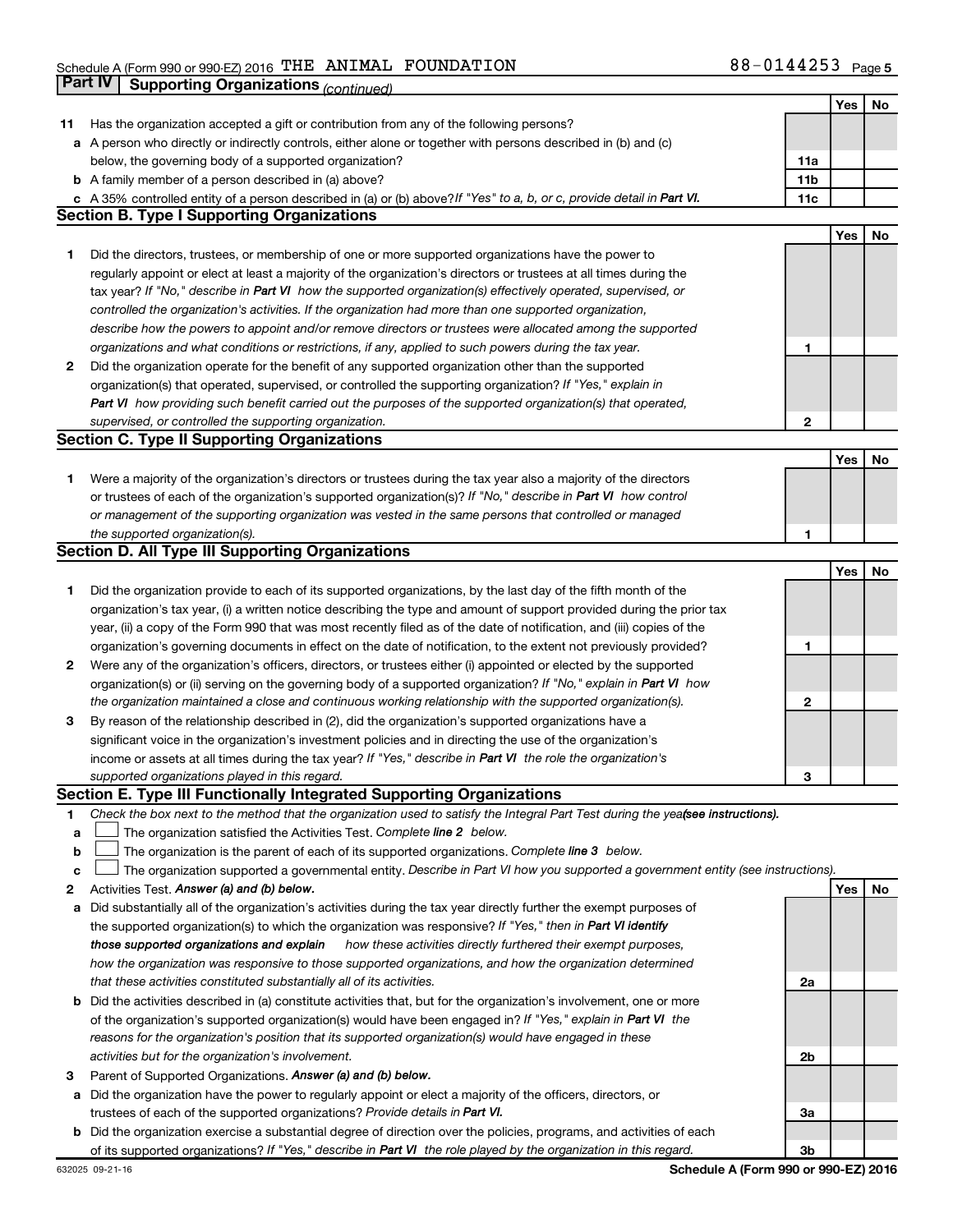#### Schedule A (Form 990 or 990-EZ) 2016 Page THE ANIMAL FOUNDATION 88-0144253**Part V Type III Non-Functionally Integrated 509(a)(3) Supporting Organizations**

1 **Letter See instructions.** All Check here if the organization satisfied the Integral Part Test as a qualifying trust on Nov. 20, 1970 (explain in Part VI.) See instructions. All other Type III non-functionally integrated supporting organizations must complete Sections A through E.

|              | Section A - Adjusted Net Income                                              |                | (A) Prior Year | (B) Current Year<br>(optional) |
|--------------|------------------------------------------------------------------------------|----------------|----------------|--------------------------------|
| 1            | Net short-term capital gain                                                  | 1              |                |                                |
| 2            | Recoveries of prior-year distributions                                       | $\mathbf{2}$   |                |                                |
| з            | Other gross income (see instructions)                                        | 3              |                |                                |
| 4            | Add lines 1 through 3                                                        | 4              |                |                                |
| 5            | Depreciation and depletion                                                   | 5              |                |                                |
| 6            | Portion of operating expenses paid or incurred for production or             |                |                |                                |
|              | collection of gross income or for management, conservation, or               |                |                |                                |
|              | maintenance of property held for production of income (see instructions)     | 6              |                |                                |
| 7            | Other expenses (see instructions)                                            | $\overline{7}$ |                |                                |
| 8            | Adjusted Net Income (subtract lines 5, 6, and 7 from line 4)                 | 8              |                |                                |
|              | <b>Section B - Minimum Asset Amount</b>                                      |                | (A) Prior Year | (B) Current Year<br>(optional) |
| 1.           | Aggregate fair market value of all non-exempt-use assets (see                |                |                |                                |
|              | instructions for short tax year or assets held for part of year):            |                |                |                                |
|              | a Average monthly value of securities                                        | 1a             |                |                                |
|              | <b>b</b> Average monthly cash balances                                       | 1b             |                |                                |
|              | c Fair market value of other non-exempt-use assets                           | 1c             |                |                                |
|              | <b>d</b> Total (add lines 1a, 1b, and 1c)                                    | 1 <sub>d</sub> |                |                                |
|              | e Discount claimed for blockage or other                                     |                |                |                                |
|              | factors (explain in detail in <b>Part VI</b> ):                              |                |                |                                |
| 2            | Acquisition indebtedness applicable to non-exempt-use assets                 | $\mathbf{2}$   |                |                                |
| 3            | Subtract line 2 from line 1d                                                 | 3              |                |                                |
| 4            | Cash deemed held for exempt use. Enter 1-1/2% of line 3 (for greater amount, |                |                |                                |
|              | see instructions)                                                            | 4              |                |                                |
| 5            | Net value of non-exempt-use assets (subtract line 4 from line 3)             | 5              |                |                                |
| 6            | Multiply line 5 by .035                                                      | 6              |                |                                |
| 7            | Recoveries of prior-year distributions                                       | $\overline{7}$ |                |                                |
| 8            | Minimum Asset Amount (add line 7 to line 6)                                  | 8              |                |                                |
|              | <b>Section C - Distributable Amount</b>                                      |                |                | <b>Current Year</b>            |
| 1            | Adjusted net income for prior year (from Section A, line 8, Column A)        | 1              |                |                                |
| $\mathbf{2}$ | Enter 85% of line 1                                                          | $\mathbf{2}$   |                |                                |
| З            | Minimum asset amount for prior year (from Section B, line 8, Column A)       | 3              |                |                                |
| 4            | Enter greater of line 2 or line 3                                            | 4              |                |                                |
| 5            | Income tax imposed in prior year                                             | 5              |                |                                |
| 6            | <b>Distributable Amount.</b> Subtract line 5 from line 4, unless subject to  |                |                |                                |
|              | emergency temporary reduction (see instructions)                             | 6              |                |                                |

**7** Let Check here if the current year is the organization's first as a non-functionally integrated Type III supporting organization (see instructions).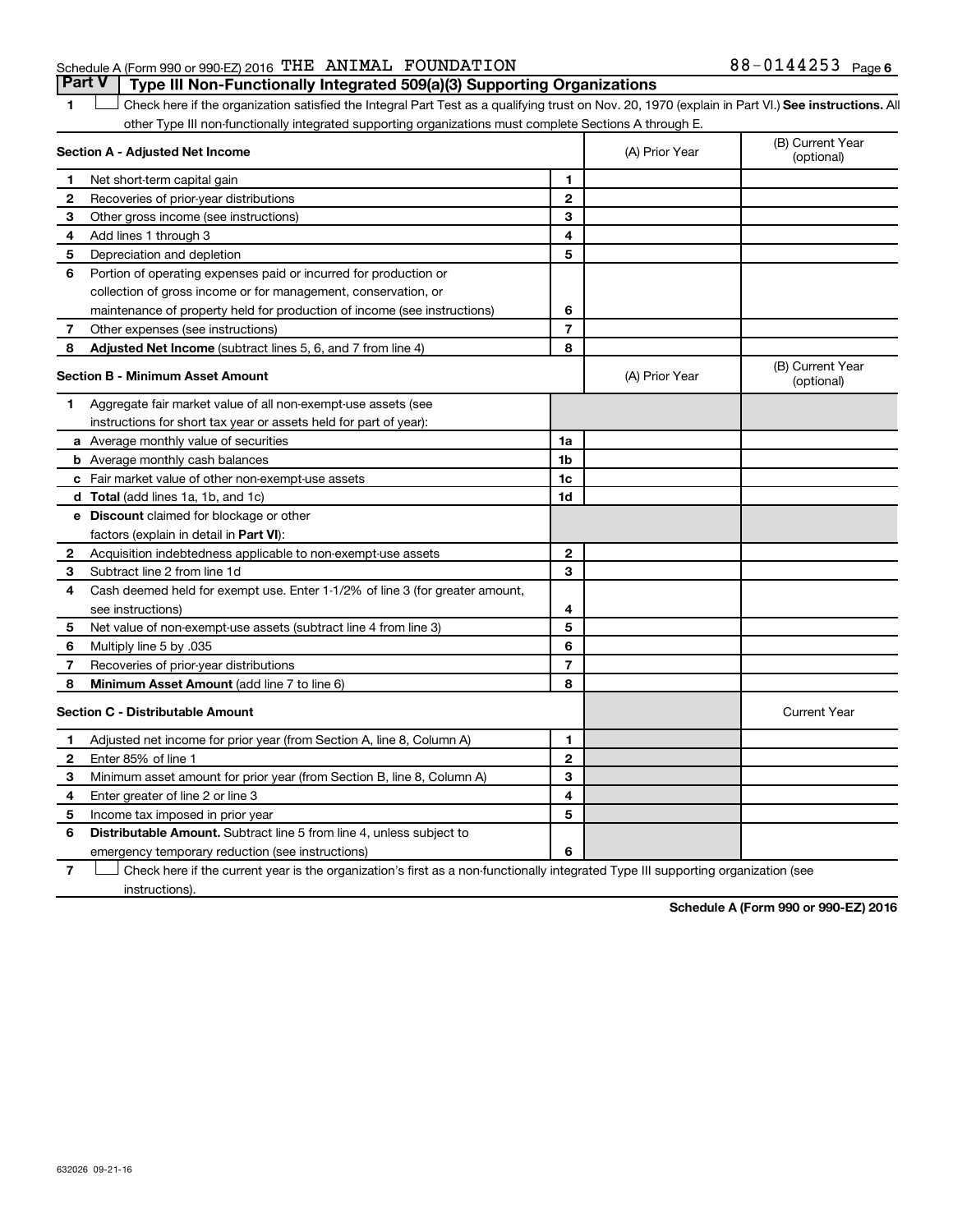| <b>Part V</b>  | Type III Non-Functionally Integrated 509(a)(3) Supporting Organizations (continued)         |                             |                                       |                                         |  |  |
|----------------|---------------------------------------------------------------------------------------------|-----------------------------|---------------------------------------|-----------------------------------------|--|--|
|                | <b>Current Year</b><br><b>Section D - Distributions</b>                                     |                             |                                       |                                         |  |  |
| 1              | Amounts paid to supported organizations to accomplish exempt purposes                       |                             |                                       |                                         |  |  |
| $\mathbf{2}$   | Amounts paid to perform activity that directly furthers exempt purposes of supported        |                             |                                       |                                         |  |  |
|                | organizations, in excess of income from activity                                            |                             |                                       |                                         |  |  |
| 3              | Administrative expenses paid to accomplish exempt purposes of supported organizations       |                             |                                       |                                         |  |  |
| 4              | Amounts paid to acquire exempt-use assets                                                   |                             |                                       |                                         |  |  |
| 5              | Qualified set-aside amounts (prior IRS approval required)                                   |                             |                                       |                                         |  |  |
| 6              | Other distributions (describe in <b>Part VI</b> ). See instructions                         |                             |                                       |                                         |  |  |
| 7              | <b>Total annual distributions.</b> Add lines 1 through 6                                    |                             |                                       |                                         |  |  |
| 8              | Distributions to attentive supported organizations to which the organization is responsive  |                             |                                       |                                         |  |  |
|                | (provide details in Part VI). See instructions                                              |                             |                                       |                                         |  |  |
| 9              | Distributable amount for 2016 from Section C, line 6                                        |                             |                                       |                                         |  |  |
| 10             | Line 8 amount divided by Line 9 amount                                                      |                             |                                       |                                         |  |  |
|                |                                                                                             | (i)                         | (ii)                                  | (iii)                                   |  |  |
|                | Section E - Distribution Allocations (see instructions)                                     | <b>Excess Distributions</b> | <b>Underdistributions</b><br>Pre-2016 | <b>Distributable</b><br>Amount for 2016 |  |  |
|                |                                                                                             |                             |                                       |                                         |  |  |
| 1              | Distributable amount for 2016 from Section C, line 6                                        |                             |                                       |                                         |  |  |
| $\mathbf{2}$   | Underdistributions, if any, for years prior to 2016 (reason-                                |                             |                                       |                                         |  |  |
|                | able cause required- explain in Part VI). See instructions                                  |                             |                                       |                                         |  |  |
| 3              | Excess distributions carryover, if any, to 2016:                                            |                             |                                       |                                         |  |  |
| а              |                                                                                             |                             |                                       |                                         |  |  |
| b              |                                                                                             |                             |                                       |                                         |  |  |
|                | c From 2013                                                                                 |                             |                                       |                                         |  |  |
|                | <b>d</b> From 2014                                                                          |                             |                                       |                                         |  |  |
|                | e From 2015                                                                                 |                             |                                       |                                         |  |  |
|                | f Total of lines 3a through e                                                               |                             |                                       |                                         |  |  |
|                | <b>g</b> Applied to underdistributions of prior years                                       |                             |                                       |                                         |  |  |
|                | h Applied to 2016 distributable amount                                                      |                             |                                       |                                         |  |  |
| Ť.             | Carryover from 2011 not applied (see instructions)                                          |                             |                                       |                                         |  |  |
|                | Remainder. Subtract lines 3g, 3h, and 3i from 3f.<br>Distributions for 2016 from Section D, |                             |                                       |                                         |  |  |
| 4              | line $7:$                                                                                   |                             |                                       |                                         |  |  |
|                | a Applied to underdistributions of prior years                                              |                             |                                       |                                         |  |  |
|                | <b>b</b> Applied to 2016 distributable amount                                               |                             |                                       |                                         |  |  |
| с              | Remainder. Subtract lines 4a and 4b from 4                                                  |                             |                                       |                                         |  |  |
| 5              | Remaining underdistributions for years prior to 2016, if                                    |                             |                                       |                                         |  |  |
|                | any. Subtract lines 3g and 4a from line 2. For result greater                               |                             |                                       |                                         |  |  |
|                | than zero, explain in Part VI. See instructions                                             |                             |                                       |                                         |  |  |
| 6              | Remaining underdistributions for 2016. Subtract lines 3h                                    |                             |                                       |                                         |  |  |
|                | and 4b from line 1. For result greater than zero, explain in                                |                             |                                       |                                         |  |  |
|                | Part VI. See instructions                                                                   |                             |                                       |                                         |  |  |
| $\overline{7}$ | Excess distributions carryover to 2017. Add lines 3j                                        |                             |                                       |                                         |  |  |
|                | and 4c                                                                                      |                             |                                       |                                         |  |  |
| 8              | Breakdown of line 7:                                                                        |                             |                                       |                                         |  |  |
| а              |                                                                                             |                             |                                       |                                         |  |  |
|                | <b>b</b> Excess from 2013                                                                   |                             |                                       |                                         |  |  |
|                | c Excess from 2014                                                                          |                             |                                       |                                         |  |  |
|                | d Excess from 2015                                                                          |                             |                                       |                                         |  |  |
|                | e Excess from 2016                                                                          |                             |                                       |                                         |  |  |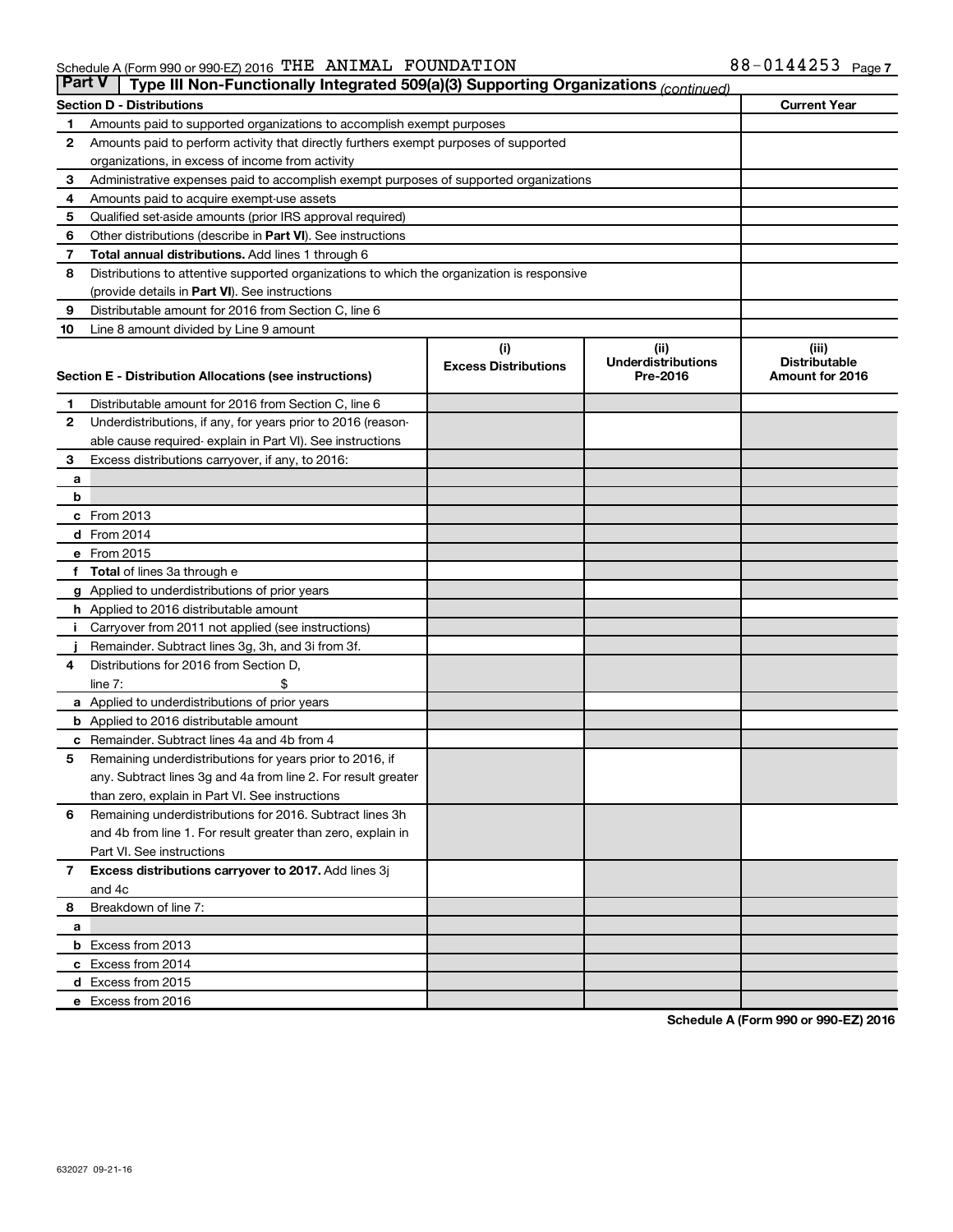| Schedule A (Form 990 or 990-EZ) 2016 THE ANIMAL FOUNDATION |  |  | 88-0144253 $_{Page8}$ |  |
|------------------------------------------------------------|--|--|-----------------------|--|
|------------------------------------------------------------|--|--|-----------------------|--|

|                | $\frac{1}{2}$ contradicts in the sector of $\frac{1}{2}$ such that $\frac{1}{2}$ and $\frac{1}{2}$ control in $\frac{1}{2}$ and $\frac{1}{2}$ and $\frac{1}{2}$ and $\frac{1}{2}$ and $\frac{1}{2}$ and $\frac{1}{2}$ and $\frac{1}{2}$ and $\frac{1}{2}$ and $\frac{1}{2}$ and<br><del>------</del> - 1 ay <del>c</del> 0                                                                                                                                                                                                                                           |
|----------------|----------------------------------------------------------------------------------------------------------------------------------------------------------------------------------------------------------------------------------------------------------------------------------------------------------------------------------------------------------------------------------------------------------------------------------------------------------------------------------------------------------------------------------------------------------------------|
| <b>Part VI</b> | Supplemental Information. Provide the explanations required by Part II, line 10; Part II, line 17a or 17b; Part III, line 12;<br>Part IV, Section A, lines 1, 2, 3b, 3c, 4b, 4c, 5a, 6, 9a, 9b, 9c, 11a, 11b, and 11c; Part IV, Section B, lines 1 and 2; Part IV, Section C,<br>line 1; Part IV, Section D, lines 2 and 3; Part IV, Section E, lines 1c, 2a, 2b, 3a, and 3b; Part V, line 1; Part V, Section B, line 1e; Part V,<br>Section D, lines 5, 6, and 8; and Part V, Section E, lines 2, 5, and 6. Also complete this part for any additional information. |
|                | (See instructions.)                                                                                                                                                                                                                                                                                                                                                                                                                                                                                                                                                  |
|                |                                                                                                                                                                                                                                                                                                                                                                                                                                                                                                                                                                      |
|                |                                                                                                                                                                                                                                                                                                                                                                                                                                                                                                                                                                      |
|                |                                                                                                                                                                                                                                                                                                                                                                                                                                                                                                                                                                      |
|                |                                                                                                                                                                                                                                                                                                                                                                                                                                                                                                                                                                      |
|                |                                                                                                                                                                                                                                                                                                                                                                                                                                                                                                                                                                      |
|                |                                                                                                                                                                                                                                                                                                                                                                                                                                                                                                                                                                      |
|                |                                                                                                                                                                                                                                                                                                                                                                                                                                                                                                                                                                      |
|                |                                                                                                                                                                                                                                                                                                                                                                                                                                                                                                                                                                      |
|                |                                                                                                                                                                                                                                                                                                                                                                                                                                                                                                                                                                      |
|                |                                                                                                                                                                                                                                                                                                                                                                                                                                                                                                                                                                      |
|                |                                                                                                                                                                                                                                                                                                                                                                                                                                                                                                                                                                      |
|                |                                                                                                                                                                                                                                                                                                                                                                                                                                                                                                                                                                      |
|                |                                                                                                                                                                                                                                                                                                                                                                                                                                                                                                                                                                      |
|                |                                                                                                                                                                                                                                                                                                                                                                                                                                                                                                                                                                      |
|                |                                                                                                                                                                                                                                                                                                                                                                                                                                                                                                                                                                      |
|                |                                                                                                                                                                                                                                                                                                                                                                                                                                                                                                                                                                      |
|                |                                                                                                                                                                                                                                                                                                                                                                                                                                                                                                                                                                      |
|                |                                                                                                                                                                                                                                                                                                                                                                                                                                                                                                                                                                      |
|                |                                                                                                                                                                                                                                                                                                                                                                                                                                                                                                                                                                      |
|                |                                                                                                                                                                                                                                                                                                                                                                                                                                                                                                                                                                      |
|                |                                                                                                                                                                                                                                                                                                                                                                                                                                                                                                                                                                      |
|                |                                                                                                                                                                                                                                                                                                                                                                                                                                                                                                                                                                      |
|                |                                                                                                                                                                                                                                                                                                                                                                                                                                                                                                                                                                      |
|                |                                                                                                                                                                                                                                                                                                                                                                                                                                                                                                                                                                      |
|                |                                                                                                                                                                                                                                                                                                                                                                                                                                                                                                                                                                      |
|                |                                                                                                                                                                                                                                                                                                                                                                                                                                                                                                                                                                      |
|                |                                                                                                                                                                                                                                                                                                                                                                                                                                                                                                                                                                      |
|                |                                                                                                                                                                                                                                                                                                                                                                                                                                                                                                                                                                      |
|                |                                                                                                                                                                                                                                                                                                                                                                                                                                                                                                                                                                      |
|                |                                                                                                                                                                                                                                                                                                                                                                                                                                                                                                                                                                      |
|                |                                                                                                                                                                                                                                                                                                                                                                                                                                                                                                                                                                      |
|                |                                                                                                                                                                                                                                                                                                                                                                                                                                                                                                                                                                      |
|                |                                                                                                                                                                                                                                                                                                                                                                                                                                                                                                                                                                      |
|                |                                                                                                                                                                                                                                                                                                                                                                                                                                                                                                                                                                      |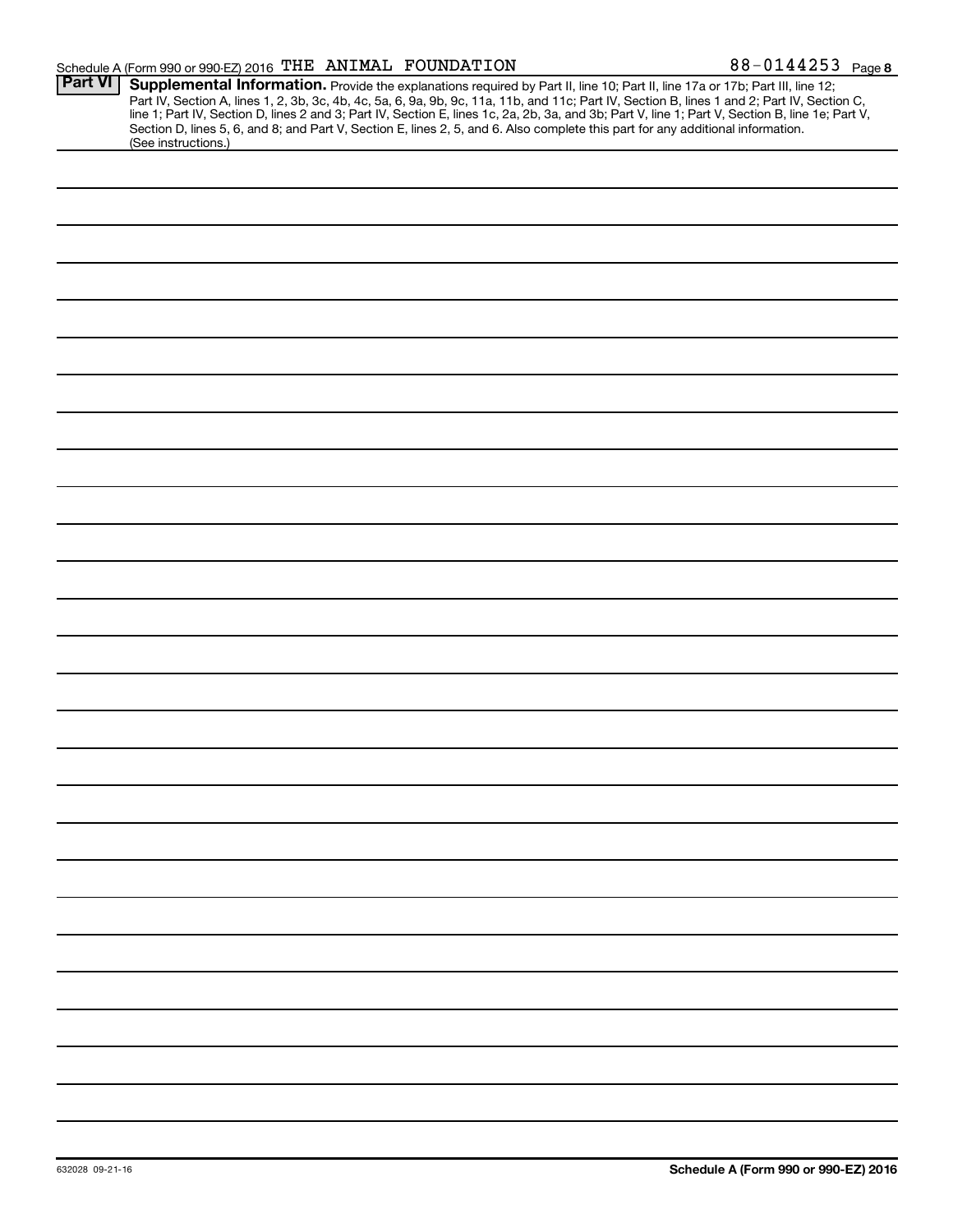# **Payments from Disqualified Persons Included on Part III, Line 7a Schedule A <sup>2016</sup>**

**\*\* Do Not File \*\* \*\*\* Not Open to Public Inspection \*\*\***

| Payer's Name                   | 2012<br>Amount | 2013<br>Amount            | 2014<br>Amount | 2015<br>Amount | 2016<br>Amount |
|--------------------------------|----------------|---------------------------|----------------|----------------|----------------|
| LIST AVAILABLE UPON<br>REQUEST |                | $2,139,100.$ $2,181,454.$ | 67,000.        | 82,775.        | 132,500.       |
|                                |                |                           |                |                |                |
|                                |                |                           |                |                |                |
|                                |                |                           |                |                |                |
|                                |                |                           |                |                |                |
|                                |                |                           |                |                |                |
|                                |                |                           |                |                |                |
|                                |                |                           |                |                |                |
|                                |                |                           |                |                |                |
|                                |                |                           |                |                |                |
|                                |                |                           |                |                |                |
|                                |                |                           |                |                |                |
|                                |                |                           |                |                |                |
|                                |                |                           |                |                |                |
|                                |                |                           |                |                |                |
|                                |                |                           |                |                |                |
|                                |                |                           |                |                |                |
|                                |                |                           |                |                |                |
|                                |                |                           |                |                |                |
|                                |                |                           |                |                |                |
|                                |                |                           |                |                |                |
|                                |                |                           |                |                |                |
|                                |                |                           |                |                |                |
|                                |                |                           |                |                |                |
|                                |                |                           |                |                |                |
|                                |                |                           |                |                |                |
| Total to Schedule A,           |                | $2,139,100.$ $2,181,454.$ | 67,000.        | 82,775.        | 132,500.       |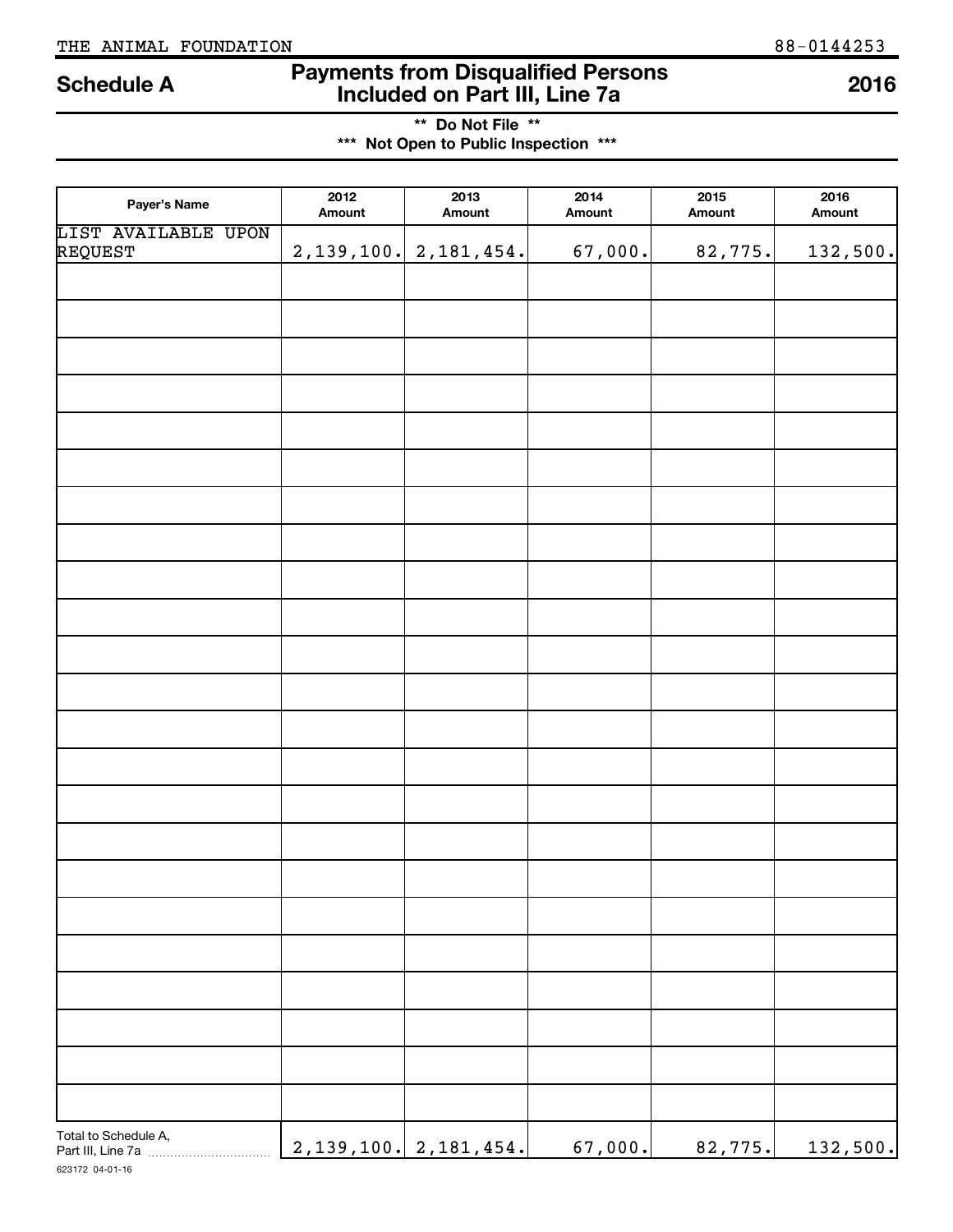# **Excess Payments from Non-Disqualified Persons Included on Part III, Line 7b Schedule A <sup>2016</sup>**

**\*\* Do Not File \*\* \*\*\* Not Open to Public Inspection \*\*\***

| Payer's Name                   | 2012<br>Amount | 2013<br>Amount | 2014<br>Amount                                     | 2015<br>Amount | 2016<br>Amount |
|--------------------------------|----------------|----------------|----------------------------------------------------|----------------|----------------|
| LIST AVAILABLE UPON<br>REQUEST |                |                |                                                    |                |                |
|                                |                |                |                                                    |                |                |
|                                |                |                |                                                    |                |                |
|                                |                |                |                                                    |                |                |
|                                |                |                |                                                    |                |                |
|                                |                |                |                                                    |                |                |
|                                |                |                |                                                    |                |                |
|                                |                |                |                                                    |                |                |
|                                |                |                |                                                    |                |                |
|                                |                |                |                                                    |                |                |
|                                |                |                |                                                    |                |                |
|                                |                |                |                                                    |                |                |
|                                |                |                |                                                    |                |                |
|                                |                |                |                                                    |                |                |
|                                |                |                |                                                    |                |                |
|                                |                |                |                                                    |                |                |
|                                |                |                |                                                    |                |                |
|                                |                |                |                                                    |                |                |
|                                |                |                |                                                    |                |                |
|                                |                |                |                                                    |                |                |
|                                |                |                |                                                    |                |                |
|                                |                |                |                                                    |                |                |
|                                |                |                |                                                    |                |                |
|                                |                |                |                                                    |                |                |
|                                |                |                |                                                    |                |                |
|                                |                |                |                                                    |                |                |
|                                |                |                |                                                    |                |                |
| Total to Schedule A,           |                |                | <u>3,883,725. 3,639,869. 3,654,168. 3,863,968.</u> |                |                |

623173 04-01-16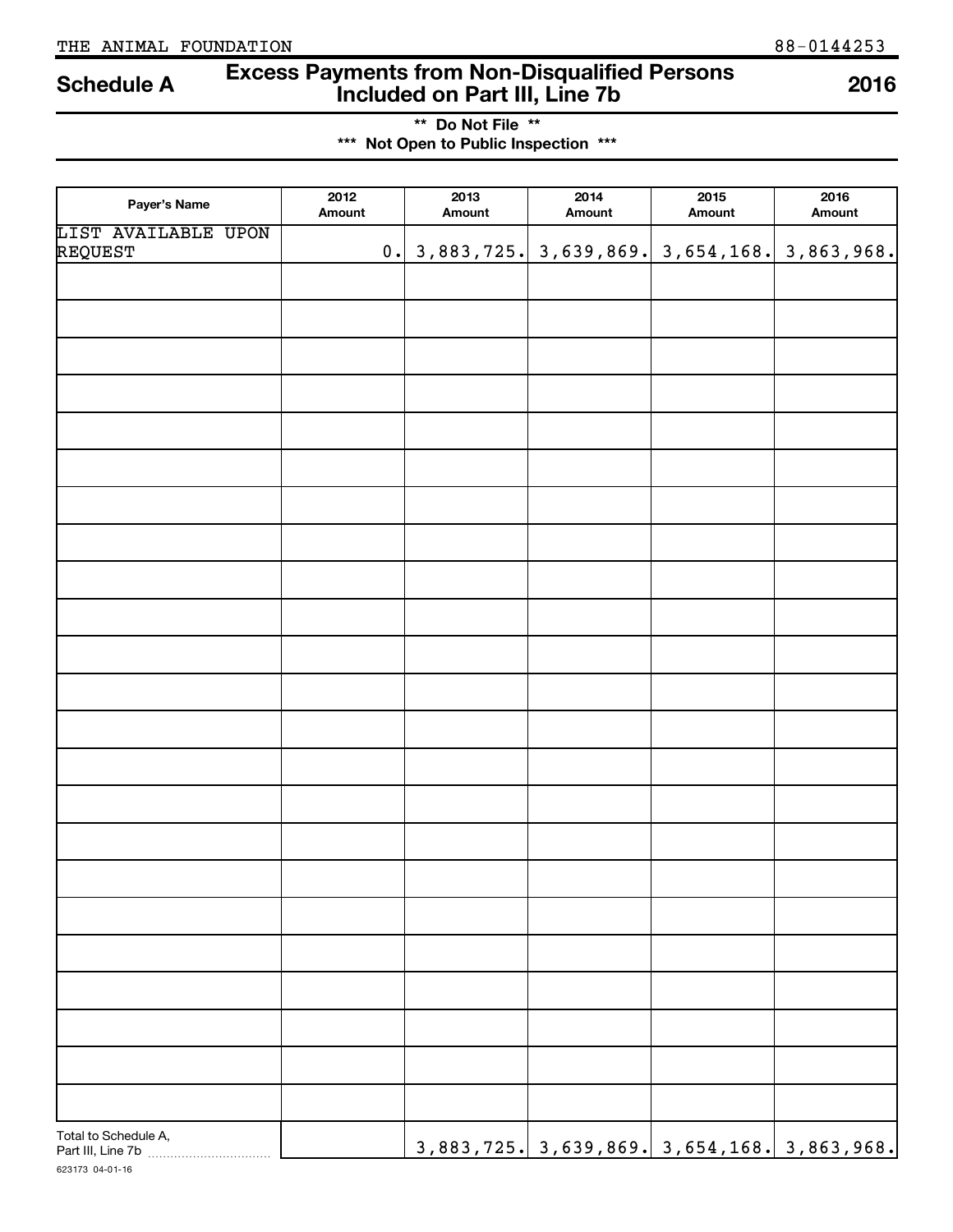632251 04-01-16

# **Identification of Excess Support Payments Included on Part III, Line 7b, column (e) Schedule A <sup>2016</sup>**

**\*\* Do Not File \*\* \*\*\* Not Open to Public Inspection \*\*\***

| Payer's Name                                                       | <b>Amount Received</b><br>in 2016 | 2016 Excess<br>Payments |
|--------------------------------------------------------------------|-----------------------------------|-------------------------|
| LIST AVAILABLE UPON REQUEST                                        | 3,988,073.                        | 3,863,968.              |
|                                                                    |                                   |                         |
|                                                                    |                                   |                         |
|                                                                    |                                   |                         |
|                                                                    |                                   |                         |
|                                                                    |                                   |                         |
|                                                                    |                                   |                         |
|                                                                    |                                   |                         |
|                                                                    |                                   |                         |
|                                                                    |                                   |                         |
|                                                                    |                                   |                         |
|                                                                    |                                   |                         |
|                                                                    |                                   |                         |
|                                                                    |                                   |                         |
|                                                                    |                                   |                         |
|                                                                    |                                   |                         |
|                                                                    |                                   |                         |
|                                                                    |                                   |                         |
|                                                                    |                                   |                         |
|                                                                    |                                   |                         |
|                                                                    |                                   |                         |
|                                                                    |                                   |                         |
|                                                                    |                                   |                         |
|                                                                    |                                   |                         |
| Total Excess Payments to Schedule A, Part III, Line 7b, column (e) |                                   | 3,863,968.              |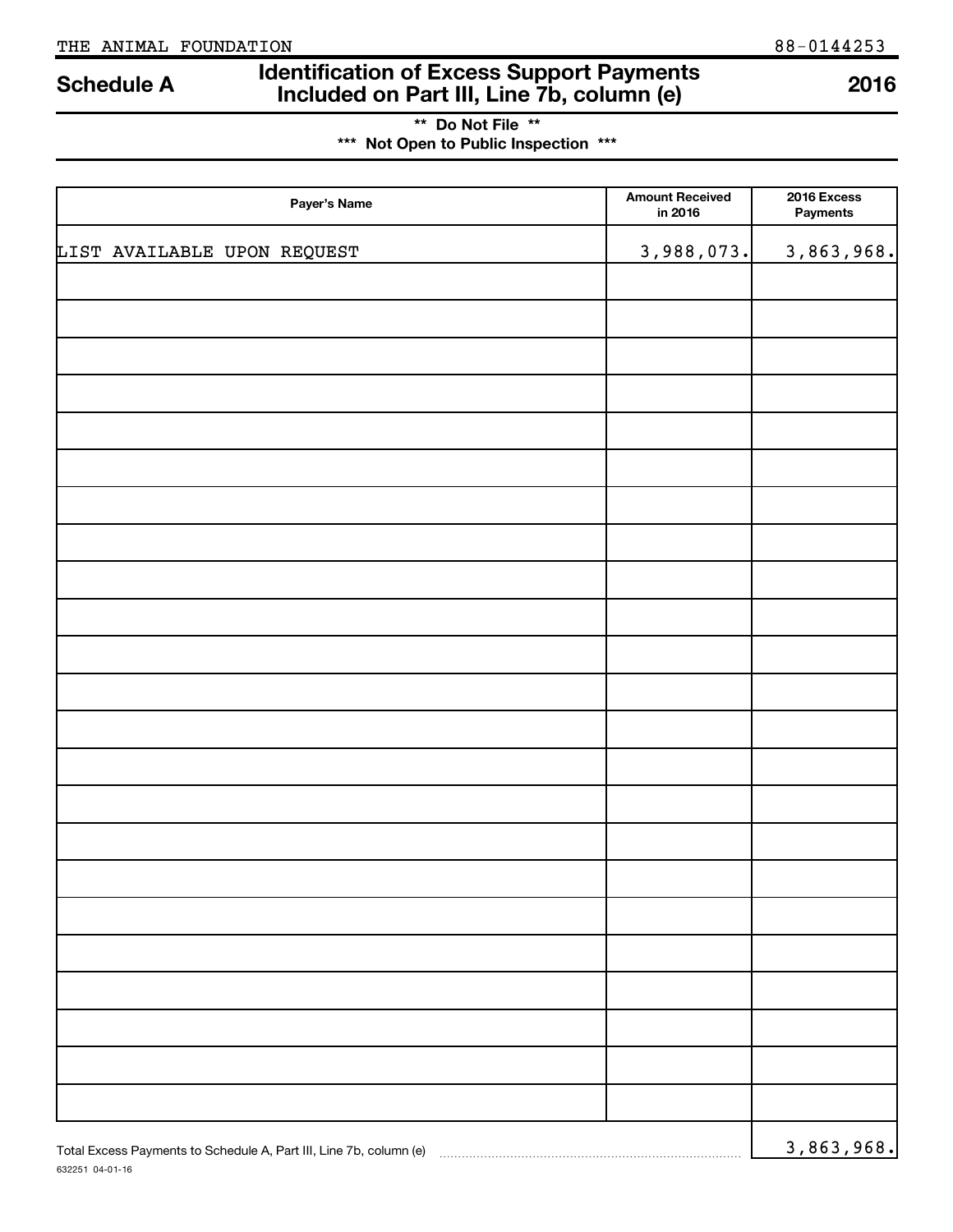Department of the Treasury Internal Revenue Service **(Form 990, 990-EZ,**

# **Schedule B Schedule of Contributors**

**or 990-PF) | Attach to Form 990, Form 990-EZ, or Form 990-PF. | Information about Schedule B (Form 990, 990-EZ, or 990-PF) and** its instructions is at www.irs.gov/form990.

OMB No. 1545-0047

**2016**

**Name of the organization Employer identification number**

|  | lame of the organization |
|--|--------------------------|
|--|--------------------------|

**Organization type** (check one):

#### THE ANIMAL FOUNDATION **88-0144253**

| Filers of:         | Section:                                                                           |
|--------------------|------------------------------------------------------------------------------------|
| Form 990 or 990-EZ | $ \mathbf{X} $ 501(c)( 3) (enter number) organization                              |
|                    | $4947(a)(1)$ nonexempt charitable trust <b>not</b> treated as a private foundation |
|                    | 527 political organization                                                         |
| Form 990-PF        | 501(c)(3) exempt private foundation                                                |
|                    | 4947(a)(1) nonexempt charitable trust treated as a private foundation              |
|                    | 501(c)(3) taxable private foundation                                               |

Check if your organization is covered by the General Rule or a Special Rule.

**Note:**  Only a section 501(c)(7), (8), or (10) organization can check boxes for both the General Rule and a Special Rule. See instructions.

#### **General Rule**

**K** For an organization filing Form 990, 990-EZ, or 990-PF that received, during the year, contributions totaling \$5,000 or more (in money or property) from any one contributor. Complete Parts I and II. See instructions for determining a contributor's total contributions.

#### **Special Rules**

 $\Box$ 

any one contributor, during the year, total contributions of the greater of **(1)** \$5,000 or **(2)** 2% of the amount on (i) Form 990, Part VIII, line 1h, For an organization described in section 501(c)(3) filing Form 990 or 990-EZ that met the 33 1/3% support test of the regulations under sections 509(a)(1) and 170(b)(1)(A)(vi), that checked Schedule A (Form 990 or 990-EZ), Part II, line 13, 16a, or 16b, and that received from or (ii) Form 990-EZ, line 1. Complete Parts I and II.  $\Box$ 

year, total contributions of more than \$1,000 *exclusively* for religious, charitable, scientific, literary, or educational purposes, or for For an organization described in section 501(c)(7), (8), or (10) filing Form 990 or 990-EZ that received from any one contributor, during the the prevention of cruelty to children or animals. Complete Parts I, II, and III.  $\Box$ 

purpose. Don't complete any of the parts unless the General Rule applies to this organization because it received nonexclusively year, contributions exclusively for religious, charitable, etc., purposes, but no such contributions totaled more than \$1,000. If this box is checked, enter here the total contributions that were received during the year for an exclusively religious, charitable, etc., For an organization described in section 501(c)(7), (8), or (10) filing Form 990 or 990-EZ that received from any one contributor, during the religious, charitable, etc., contributions totaling \$5,000 or more during the year  $\ldots$  $\ldots$  $\ldots$  $\ldots$  $\ldots$  $\ldots$ 

**Caution:**  An organization that isn't covered by the General Rule and/or the Special Rules doesn't file Schedule B (Form 990, 990-EZ, or 990-PF),  **must** but it answer "No" on Part IV, line 2, of its Form 990; or check the box on line H of its Form 990-EZ or on its Form 990-PF, Part I, line 2, to certify that it doesn't meet the filing requirements of Schedule B (Form 990, 990-EZ, or 990-PF).

LHA For Paperwork Reduction Act Notice, see the Instructions for Form 990, 990-EZ, or 990-PF. Schedule B (Form 990, 990-EZ, or 990-PF) (2016)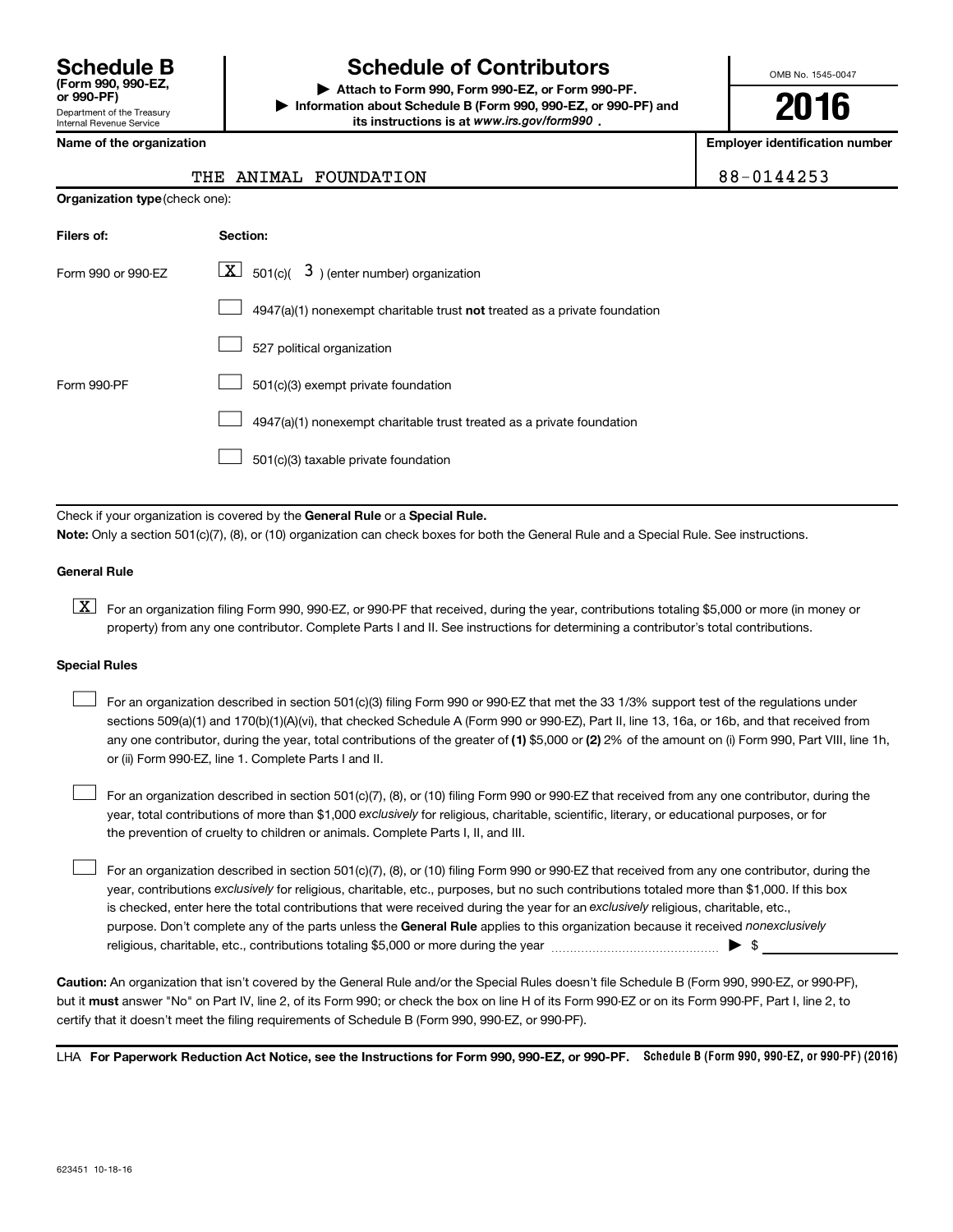**Name of organization Employer identification number**

THE ANIMAL FOUNDATION 88-0144253

| Part I     | <b>Contributors</b> (See instructions). Use duplicate copies of Part I if additional space is needed. |                                              |                                                                                                                             |
|------------|-------------------------------------------------------------------------------------------------------|----------------------------------------------|-----------------------------------------------------------------------------------------------------------------------------|
| (a)<br>No. | (b)<br>Name, address, and ZIP + 4                                                                     | (c)<br><b>Total contributions</b>            | (d)<br>Type of contribution                                                                                                 |
| 1          | CITY OF LAS VEGAS ANIMAL CONTROL<br>495 S MAIN ST,<br>LAS VEGAS, NV 89101                             | 800,000.<br>\$                               | $\mathbf{X}$<br>Person<br>Payroll<br>Noncash<br>(Complete Part II for<br>noncash contributions.)                            |
| (a)<br>No. | (b)<br>Name, address, and ZIP + 4                                                                     | (c)<br><b>Total contributions</b>            | (d)<br>Type of contribution                                                                                                 |
| 2          | PETCO FOUNDATION<br>654 RICHLAND HILLS DR<br>SAN ANTONIO, TX 78245                                    | 202,052.<br>\$                               | $\mathbf{X}$<br>Person<br>Payroll<br><b>Noncash</b><br>(Complete Part II for<br>noncash contributions.)                     |
| (a)<br>No. | (b)<br>Name, address, and $ZIP + 4$                                                                   | (c)<br><b>Total contributions</b>            | (d)<br>Type of contribution                                                                                                 |
| 3          | THE JOHN C. KISH FOUNDATION<br>PO BOX 95458<br>LAS VEGAS, NV 89193                                    | 111,500.<br>\$                               | $\overline{\mathbf{X}}$<br>Person<br>Payroll<br><b>Noncash</b><br>(Complete Part II for<br>noncash contributions.)          |
| (a)        | (b)                                                                                                   | (c)                                          | (d)                                                                                                                         |
| No.<br>4   | Name, address, and ZIP + 4<br>LIED FOUNDATION TRUST<br>3907 W CHARLESTON BLVD<br>LAS VEGAS, NV 89102  | <b>Total contributions</b><br>100,000.<br>\$ | Type of contribution<br><u>x</u><br>Person<br>Payroll<br><b>Noncash</b><br>(Complete Part II for<br>noncash contributions.) |
| (a)<br>No. | (b)<br>Name, address, and ZIP + 4                                                                     | (c)<br><b>Total contributions</b>            | (d)<br>Type of contribution                                                                                                 |
| 5          | CHARLES SHADY CHARITABLE TRUST<br>S FLOWER ST<br>515<br>LOS ANGELES, CA 90071                         | 89,809.<br>\$                                | $\lfloor x \rfloor$<br>Person<br>Payroll<br><b>Noncash</b><br>(Complete Part II for<br>noncash contributions.)              |
| (a)<br>No. | (b)<br>Name, address, and ZIP + 4                                                                     | (c)<br><b>Total contributions</b>            | (d)<br>Type of contribution                                                                                                 |
| 6          | FRIENDS ANIMAL SOCIETY<br>BEST<br>5001 ANGEL CANYON RD<br>KANAB, UT 84741                             | 61,820.<br>\$                                | $\lfloor x \rfloor$<br>Person<br>Payroll<br>Noncash<br>(Complete Part II for<br>noncash contributions.)                     |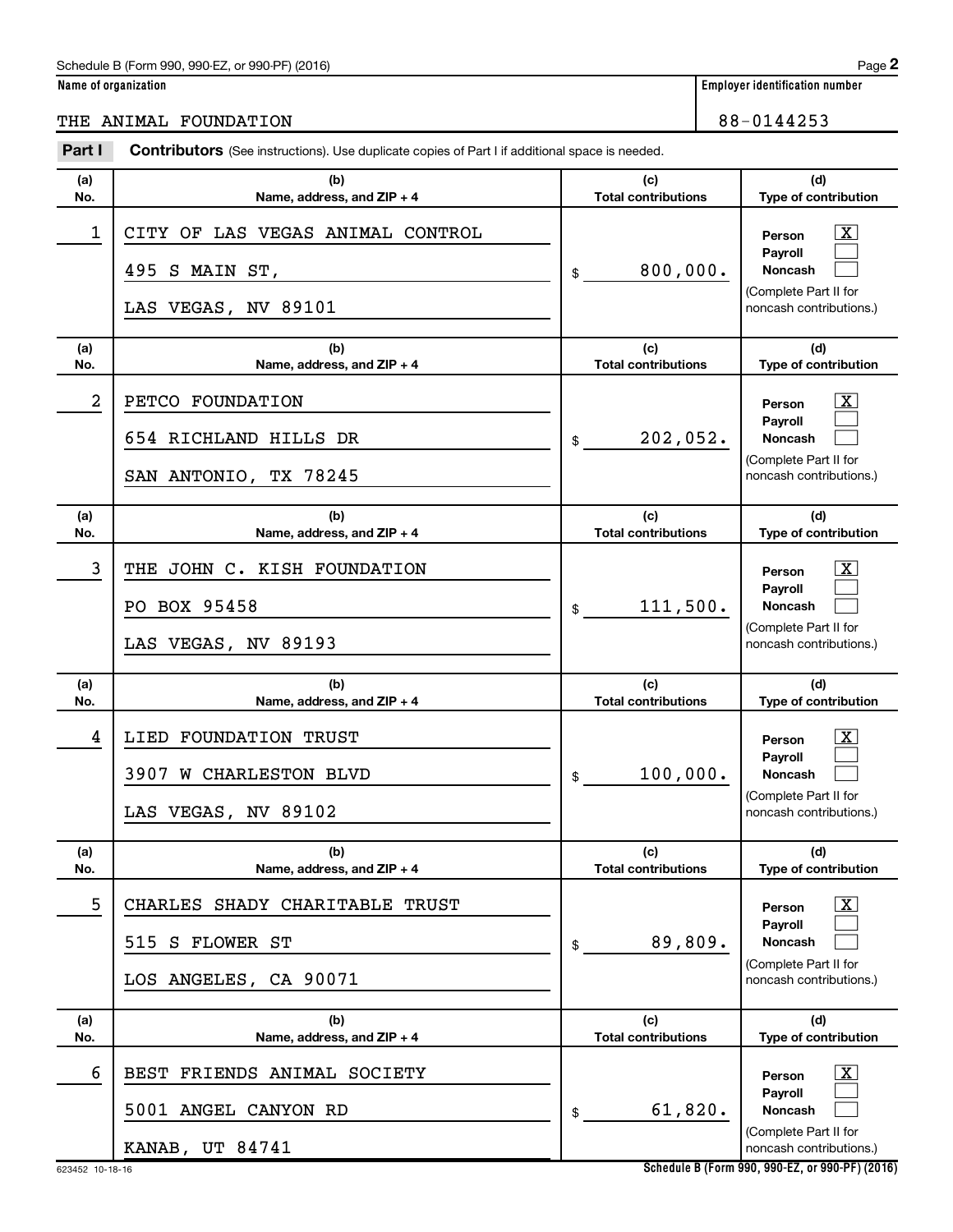**Name of organization Employer identification number**

### THE ANIMAL FOUNDATION 88-0144253

| Part I     | <b>Contributors</b> (See instructions). Use duplicate copies of Part I if additional space is needed. |                                   |                                                                                                                                     |
|------------|-------------------------------------------------------------------------------------------------------|-----------------------------------|-------------------------------------------------------------------------------------------------------------------------------------|
| (a)<br>No. | (b)<br>Name, address, and ZIP + 4                                                                     | (c)<br><b>Total contributions</b> | (d)                                                                                                                                 |
| 7          | AMERICAN SOCIETY FOR THE PREVENTION OF<br>CRUELTY TO ANIMALS<br>424 E 92ND ST<br>NEW YORK, NY 10128   | 60,000.<br>\$                     | Type of contribution<br>$\overline{\mathbf{X}}$<br>Person<br>Payroll<br>Noncash<br>(Complete Part II for<br>noncash contributions.) |
| (a)        | (b)                                                                                                   | (c)                               | (d)                                                                                                                                 |
| No.        | Name, address, and ZIP + 4                                                                            | <b>Total contributions</b>        | Type of contribution                                                                                                                |
| 8          | DANA AND STEPHEN ARCANA<br>777<br>TOZZETTI LN                                                         | 25,300.<br>\$                     | $\overline{\mathbf{X}}$<br>Person<br>Payroll<br><b>Noncash</b>                                                                      |
|            | HENDERSON, NV 89012                                                                                   |                                   | (Complete Part II for<br>noncash contributions.)                                                                                    |
| (a)<br>No. | (b)<br>Name, address, and ZIP + 4                                                                     | (c)<br><b>Total contributions</b> | (d)<br>Type of contribution                                                                                                         |
| 9          | ELINOR PATTERSON BAKER FOUNDATION<br>10 MASON ST<br>GREENWICH, CT 06830                               | 25,000.<br>\$                     | $\overline{\mathbf{X}}$<br>Person<br><b>Payroll</b><br><b>Noncash</b><br>(Complete Part II for<br>noncash contributions.)           |
| (a)<br>No. | (b)<br>Name, address, and ZIP + 4                                                                     | (c)<br><b>Total contributions</b> | (d)<br>Type of contribution                                                                                                         |
| 10         | STATION CASINOS<br>1505 S PAVILION CENTER DR<br>LAS VEGAS, NV 89135                                   | 25,000.<br>\$                     | $\overline{\mathbf{X}}$<br>Person<br><b>Payroll</b><br><b>Noncash</b><br>(Complete Part II for<br>noncash contributions.)           |
| (a)<br>No. | (b)<br>Name, address, and ZIP + 4                                                                     | (c)<br><b>Total contributions</b> | (d)<br>Type of contribution                                                                                                         |
| 11         | <b>JANE GALE</b><br>6722 N RAINBOW BLVD<br>LAS VEGAS, NV 89131                                        | 21,000.<br>\$                     | $\overline{\mathbf{X}}$<br>Person<br><b>Pavroll</b><br>Noncash<br>(Complete Part II for<br>noncash contributions.)                  |
| (a)<br>No. | (b)<br>Name, address, and ZIP + 4                                                                     | (c)<br><b>Total contributions</b> | (d)<br>Type of contribution                                                                                                         |
| 12         | WYNN RESORTS<br>3131 LAS VEGAS BLVD S<br>LAS VEGAS, NV 89109                                          | 19,751.<br>\$                     | $\mathbf{X}$<br>Person<br><b>Payroll</b><br>Noncash<br>(Complete Part II for<br>noncash contributions.)                             |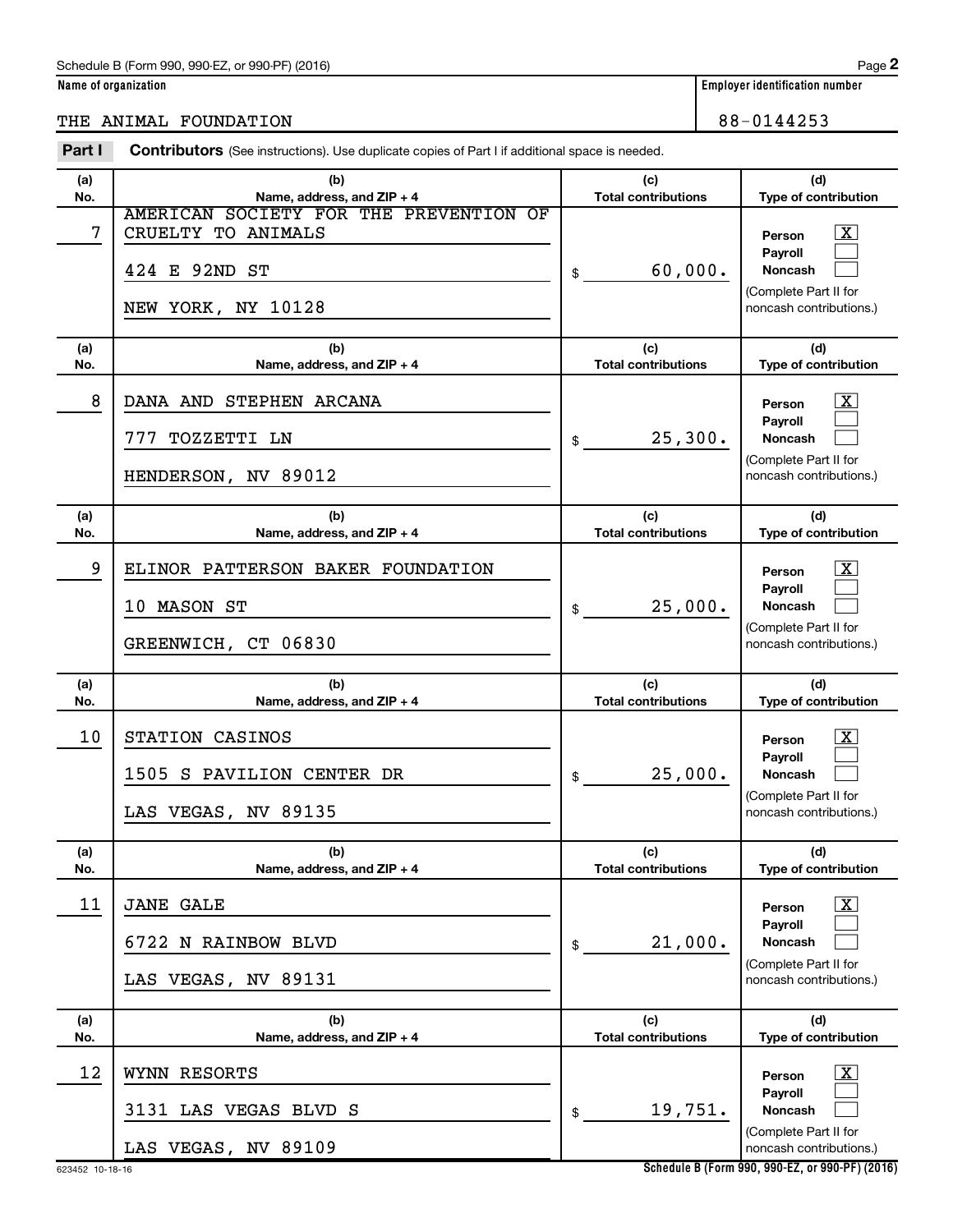**Name of organization Employer identification number**

## THE ANIMAL FOUNDATION 88-0144253

| Part I     | <b>Contributors</b> (See instructions). Use duplicate copies of Part I if additional space is needed. |                                   |                                                                                                                                               |
|------------|-------------------------------------------------------------------------------------------------------|-----------------------------------|-----------------------------------------------------------------------------------------------------------------------------------------------|
| (a)<br>No. | (b)<br>Name, address, and ZIP + 4                                                                     | (c)<br><b>Total contributions</b> | (d)<br>Type of contribution                                                                                                                   |
| 13         | COX COMMUNICATIONS<br>1700 VEGAS DR<br>LAS VEGAS, NV 89106                                            | 17,000.<br>\$                     | $\overline{\mathbf{X}}$<br>Person<br>Payroll<br><b>Noncash</b><br>(Complete Part II for<br>noncash contributions.)                            |
| (a)<br>No. | (b)<br>Name, address, and ZIP + 4                                                                     | (c)<br><b>Total contributions</b> | (d)<br>Type of contribution                                                                                                                   |
| 14         | HILL'S PET NUTRITION<br>PO BOX 148<br><b>TOPEKA, KS 66601</b>                                         | 113,957.<br>\$                    | $\overline{\mathbf{X}}$<br>Person<br>Payroll<br>$\overline{\mathbf{X}}$<br><b>Noncash</b><br>(Complete Part II for<br>noncash contributions.) |
| (a)<br>No. | (b)<br>Name, address, and ZIP + 4                                                                     | (c)<br><b>Total contributions</b> | (d)<br>Type of contribution                                                                                                                   |
| 15         | MGM RESORTS FOUNDATION<br>3260 SAMMY DAVIS JR DR<br>LAS VEGAS, NV 89109                               | 13,733.<br>\$                     | x<br>Person<br>Payroll<br><b>Noncash</b><br>(Complete Part II for<br>noncash contributions.)                                                  |
| (a)<br>No. | (b)<br>Name, address, and ZIP + 4                                                                     | (c)<br><b>Total contributions</b> | (d)<br>Type of contribution                                                                                                                   |
| 16         | ZAPPOS.COM<br><b>400 STEWART AVE</b><br>LAS VEGAS, NV 89101                                           | 12,500.<br>\$                     | x<br>Person<br>Payroll<br><b>Noncash</b><br>(Complete Part II for<br>noncash contributions.)                                                  |
| (a)<br>No. | (b)<br>Name, address, and ZIP + 4                                                                     | (c)<br><b>Total contributions</b> | (d)<br>Type of contribution                                                                                                                   |
| 17         | KARIN SPORN<br>9101 ALTA DR<br>LAS VEGAS, NV 89145                                                    | 11,000.<br>\$                     | x<br>Person<br>Payroll<br><b>Noncash</b><br>(Complete Part II for<br>noncash contributions.)                                                  |
| (a)<br>No. | (b)<br>Name, address, and ZIP + 4                                                                     | (c)<br><b>Total contributions</b> | (d)<br>Type of contribution                                                                                                                   |
| 18         | DOUG CROSBY<br>3747 RICK STRATTON DR<br>LAS VEGAS, NV 89120                                           | 10,500.<br>\$                     | x<br>Person<br>Payroll<br><b>Noncash</b><br>(Complete Part II for<br>noncash contributions.)                                                  |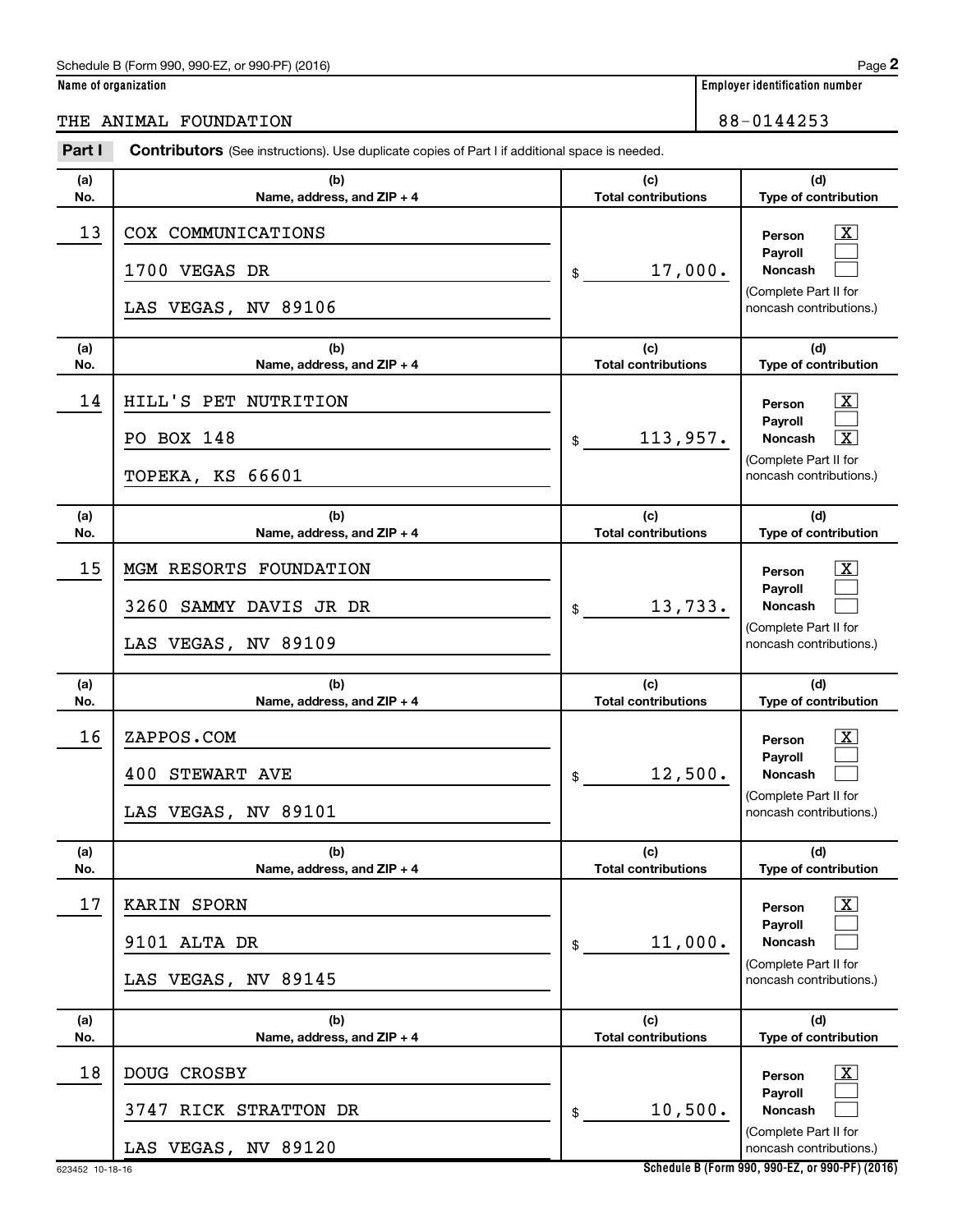**Name of organization Employer identification number**

|                                                                                                                 | 88-0144253<br>THE ANIMAL FOUNDATION                                                                     |  |                                 |  |  |
|-----------------------------------------------------------------------------------------------------------------|---------------------------------------------------------------------------------------------------------|--|---------------------------------|--|--|
| Part I<br><b>Contributors</b> (See instructions). Use duplicate copies of Part I if additional space is needed. |                                                                                                         |  |                                 |  |  |
| (a)<br>No.                                                                                                      | (c)<br>(d)<br>(b)<br>Name, address, and $ZIP + 4$<br>Type of contribution<br><b>Total contributions</b> |  |                                 |  |  |
| 19                                                                                                              | CAESARS ENTERTAINMENT                                                                                   |  | $\overline{\text{X}}$<br>Person |  |  |

| 19         | CAESARS ENTERTAINMENT<br>CAESARS PALACE DR<br>ı<br>LAS VEGAS, NV 89109                         | 10,000.<br>\$                     | <u>x</u><br>Person<br>Payroll<br><b>Noncash</b><br>(Complete Part II for<br>noncash contributions.)              |
|------------|------------------------------------------------------------------------------------------------|-----------------------------------|------------------------------------------------------------------------------------------------------------------|
| (a)<br>No. | (b)<br>Name, address, and ZIP + 4                                                              | (c)<br><b>Total contributions</b> | (d)<br>Type of contribution                                                                                      |
| 20         | CAESARS FOUNDATION<br>CAESARS PALACE DR<br>1<br>LAS VEGAS, NV 89109                            | 10,000.<br>\$                     | $\overline{\text{X}}$<br>Person<br>Payroll<br><b>Noncash</b><br>(Complete Part II for<br>noncash contributions.) |
| (a)<br>No. | (b)<br>Name, address, and ZIP + 4                                                              | (c)<br><b>Total contributions</b> | (d)<br>Type of contribution                                                                                      |
| 21         | FRANK FERTITTA<br>9400<br>KINGS GATE CT<br>LAS VEGAS, NV 89145                                 | 10,000.<br>\$                     | $\overline{\text{X}}$<br>Person<br>Payroll<br><b>Noncash</b><br>(Complete Part II for<br>noncash contributions.) |
| (a)<br>No. | (b)<br>Name, address, and ZIP + 4                                                              | (c)<br><b>Total contributions</b> | (d)<br>Type of contribution                                                                                      |
| 22         | JOANN BRASSFIELD CHARITABLE GIVING<br>FOUNDATION<br>1975<br>HAMILTON AVE<br>SAN JOSE, CA 95125 | 10,000.<br>\$                     | $\overline{\text{X}}$<br>Person<br>Payroll<br>Noncash<br>(Complete Part II for<br>noncash contributions.)        |
| (a)<br>No. | (b)<br>Name, address, and ZIP + 4                                                              | (c)<br><b>Total contributions</b> | (d)<br>Type of contribution                                                                                      |
| 23         | UNITED<br>GUARANTY CORPORATION<br>230 N ELM ST<br>GREENSBORO, NC 27401                         | 10,000.<br>\$                     | $\overline{\mathbf{X}}$<br>Person<br>Payroll<br>Noncash<br>(Complete Part II for<br>noncash contributions.)      |
| (a)<br>No. | (b)<br>Name, address, and ZIP + 4                                                              | (c)<br><b>Total contributions</b> | (d)<br>Type of contribution                                                                                      |
| 24         | ELYSIA SHELDON<br>608 TANDOORI LN                                                              | 9,786.<br>\$                      | $\overline{\text{X}}$<br>Person<br>Payroll<br><b>Noncash</b><br>(Complete Part II for                            |
|            | LAS VEGAS, NV 89138                                                                            |                                   | noncash contributions.)                                                                                          |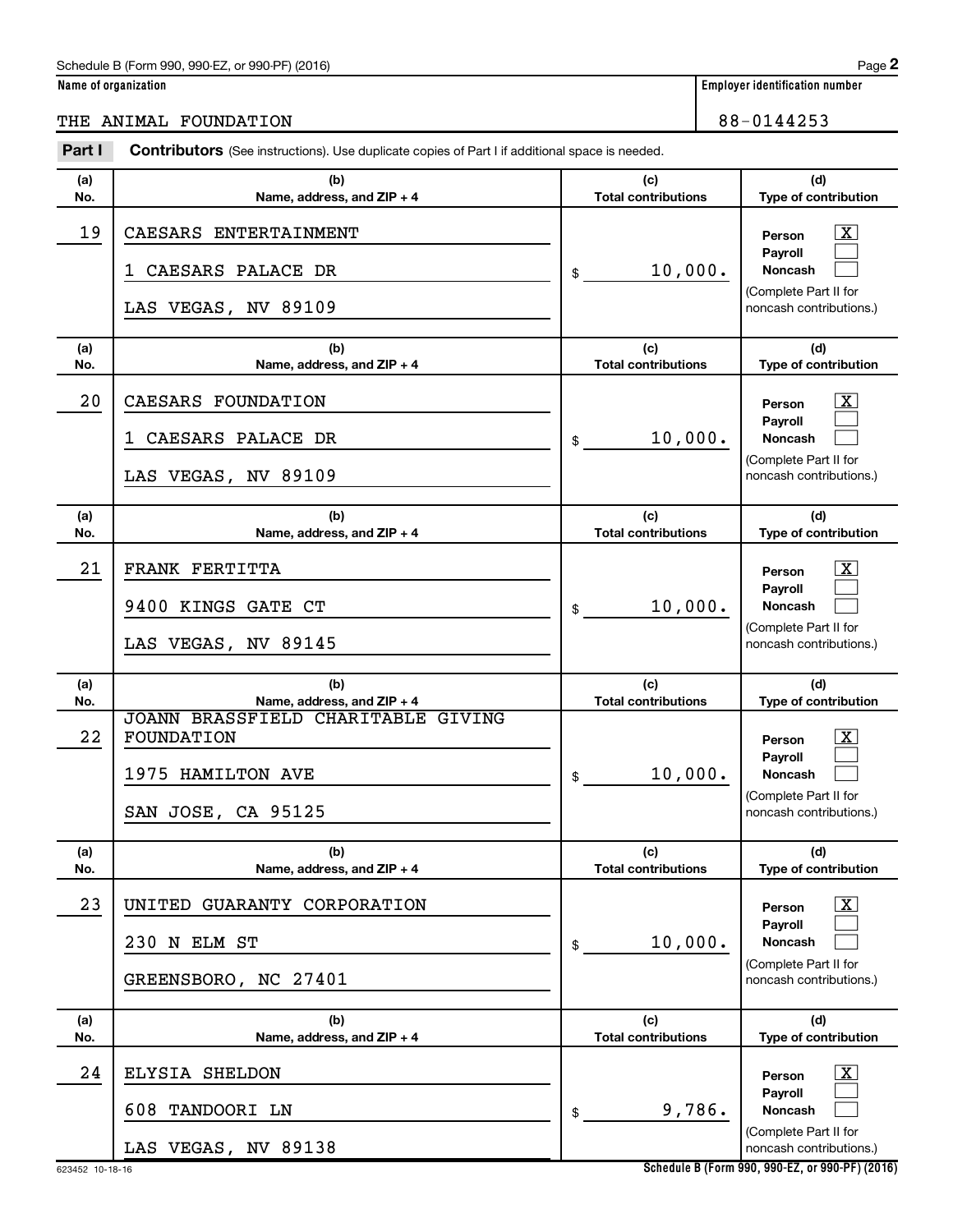**Name of organization Employer identification number**

## THE ANIMAL FOUNDATION 88-0144253

| Part I     | <b>Contributors</b> (See instructions). Use duplicate copies of Part I if additional space is needed. |                                   |                                                                                                                |
|------------|-------------------------------------------------------------------------------------------------------|-----------------------------------|----------------------------------------------------------------------------------------------------------------|
| (a)<br>No. | (b)<br>Name, address, and ZIP + 4                                                                     | (c)<br><b>Total contributions</b> | (d)<br>Type of contribution                                                                                    |
| 25         | <b>GOLDEN NUGGET</b><br>129 FREMONT ST<br>LAS VEGAS, NV 89101                                         | 8,535.<br>\$                      | $\boxed{\text{X}}$<br>Person<br>Payroll<br>Noncash<br>(Complete Part II for<br>noncash contributions.)         |
| (a)<br>No. | (b)<br>Name, address, and ZIP + 4                                                                     | (c)<br><b>Total contributions</b> | (d)<br>Type of contribution                                                                                    |
| 26         | <b>COREY SANDERS</b><br>14 RIDGE BLOSSOM RD<br>LAS VEGAS, NV 89135                                    | 8,460.<br>\$                      | $\boxed{\text{X}}$<br>Person<br>Payroll<br>Noncash<br>(Complete Part II for<br>noncash contributions.)         |
| (a)<br>No. | (b)<br>Name, address, and ZIP + 4                                                                     | (c)<br><b>Total contributions</b> | (d)<br>Type of contribution                                                                                    |
| 27         | <b>JEREMY JOHNSTON</b><br>4631 EL CAMINO CABOS DR<br>LAS VEGAS, NV 89147                              | 8,300.<br>\$                      | $\boxed{\text{X}}$<br>Person<br>Payroll<br>Noncash<br>(Complete Part II for<br>noncash contributions.)         |
| (a)<br>No. | (b)<br>Name, address, and ZIP + 4                                                                     | (c)<br><b>Total contributions</b> | (d)<br>Type of contribution                                                                                    |
| 28         | MARILYNN MACK<br>2881 AUGUSTA DR<br>LAS VEGAS, NV 89109                                               | 7,090.<br>\$                      | $\lfloor x \rfloor$<br>Person<br>Payroll<br><b>Noncash</b><br>(Complete Part II for<br>noncash contributions.) |
| (a)<br>No. | (b)<br>Name, address, and ZIP + 4                                                                     | (c)<br><b>Total contributions</b> | (d)<br>Type of contribution                                                                                    |
| 29         | STRATOSPHERE CASINO<br>2000 LAS VEGAS BLVD S<br>LAS VEGAS, NV 89104                                   | 7,065.<br>\$                      | $\boxed{\text{X}}$<br>Person<br>Payroll<br><b>Noncash</b><br>(Complete Part II for<br>noncash contributions.)  |
| (a)<br>No. | (b)<br>Name, address, and ZIP + 4                                                                     | (c)<br><b>Total contributions</b> | (d)<br>Type of contribution                                                                                    |
| 30         | LINDA MARVIN<br>9057<br>WATERFIELD CT<br>LAS VEGAS, NV 89134                                          | 6,810.<br>\$                      | $\boxed{\text{X}}$<br>Person<br>Payroll<br>Noncash<br>(Complete Part II for<br>noncash contributions.)         |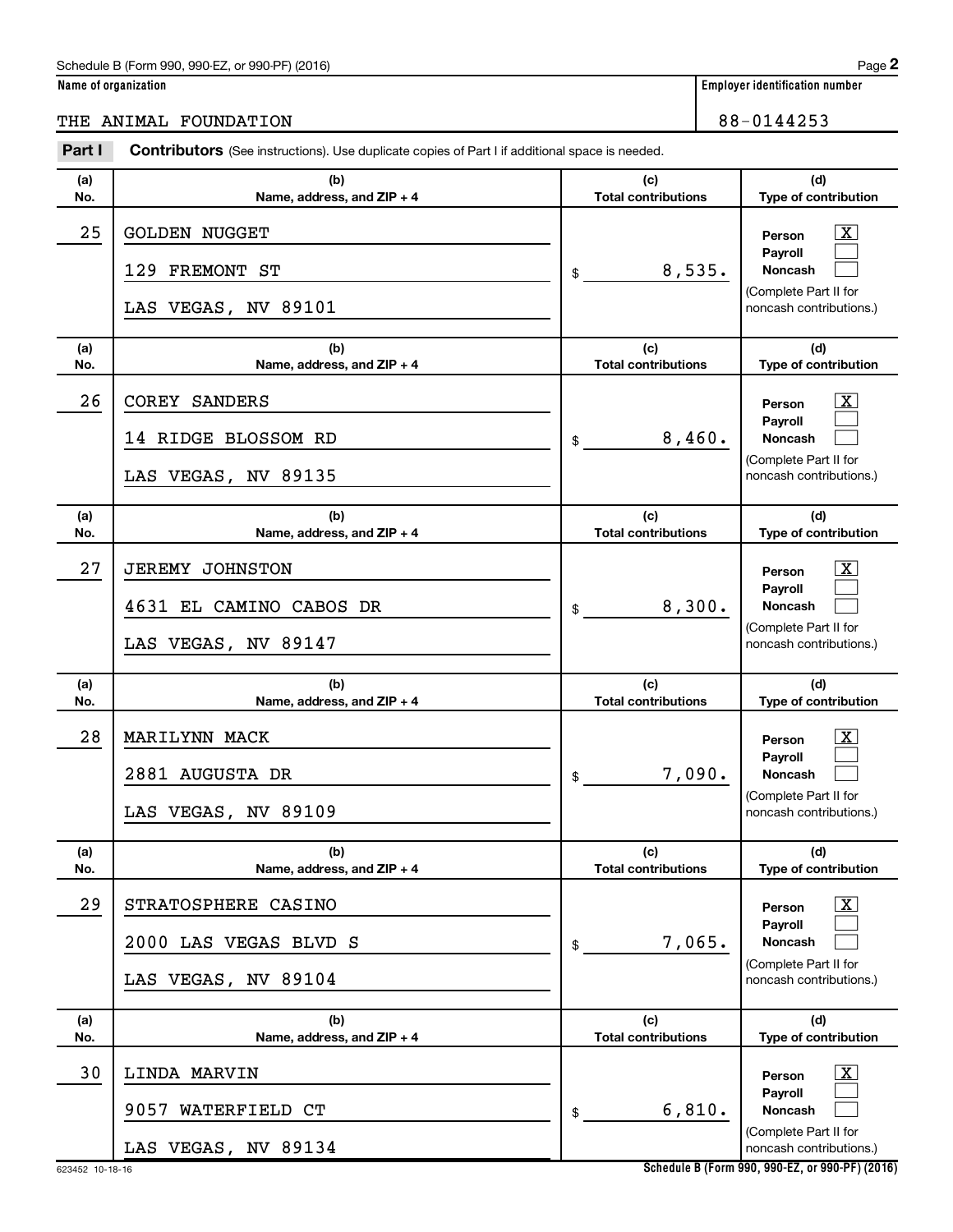**Name of organization** 

## THE ANIMAL FOUNDATION 88-0144253

| Part I     | <b>Contributors</b> (See instructions). Use duplicate copies of Part I if additional space is needed. |                                   |                                                                                                                    |
|------------|-------------------------------------------------------------------------------------------------------|-----------------------------------|--------------------------------------------------------------------------------------------------------------------|
| (a)<br>No. | (b)<br>Name, address, and ZIP + 4                                                                     | (c)<br><b>Total contributions</b> | (d)<br>Type of contribution                                                                                        |
| 31         | PETS FOR THE ELDERLY FOUNDATION<br>530 E HUNT HWY<br>SAN TAN VALLEY, AZ 85143                         | 6,739.<br>\$                      | $\mathbf{X}$<br>Person<br>Payroll<br><b>Noncash</b><br>(Complete Part II for<br>noncash contributions.)            |
| (a)<br>No. | (b)<br>Name, address, and ZIP + 4                                                                     | (c)<br><b>Total contributions</b> | (d)<br>Type of contribution                                                                                        |
| 32         | MADDIE'S FUND<br>6150 STONERIDGE MALL RD<br>PLEASANTON, CA 94588                                      | 5,500.<br>\$                      | $\overline{\mathbf{X}}$<br>Person<br>Payroll<br><b>Noncash</b><br>(Complete Part II for<br>noncash contributions.) |
| (a)<br>No. | (b)<br>Name, address, and ZIP + 4                                                                     | (c)<br><b>Total contributions</b> | (d)<br>Type of contribution                                                                                        |
| 33         | SHOSHANA KUNIN-LEAVITT<br>3551 E BONANZA RD<br>LAS VEGAS, NV 89110                                    | 5,350.<br>\$                      | $\overline{\text{X}}$<br>Person<br>Payroll<br><b>Noncash</b><br>(Complete Part II for<br>noncash contributions.)   |
| (a)<br>No. | (b)<br>Name, address, and ZIP + 4                                                                     | (c)<br><b>Total contributions</b> | (d)<br>Type of contribution                                                                                        |
| 34         | CHRISTINE ROBINSON AND BETSY FRETWELL<br>7960 W ROSADA WAY<br>LAS VEGAS, NV 89149                     | 5,185.<br>\$                      | $\mathbf{X}$<br>Person<br>Payroll<br><b>Noncash</b><br>(Complete Part II for<br>noncash contributions.)            |
| (a)<br>No. | (b)<br>Name, address, and ZIP + 4                                                                     | (c)<br><b>Total contributions</b> | (d)<br>Type of contribution                                                                                        |
| 35         | MGM RESORTS<br>INTERNATIONAL<br>3799 LAS VEGAS BLVD S<br>LAS VEGAS, NV 89109                          | 5,060.<br>\$                      | $\overline{\mathbf{X}}$<br>Person<br>Payroll<br><b>Noncash</b><br>(Complete Part II for<br>noncash contributions.) |
| (a)<br>No. | (b)<br>Name, address, and ZIP + 4                                                                     | (c)<br><b>Total contributions</b> | (d)<br>Type of contribution                                                                                        |
| 36         | MAURICE GALLAGHER<br><b>GOLDEN EAGLE DR</b><br>9117<br>LAS VEGAS, NV 89134                            | 5,000.<br>\$                      | $\overline{\mathbf{X}}$<br>Person<br>Payroll<br>Noncash<br>(Complete Part II for<br>noncash contributions.)        |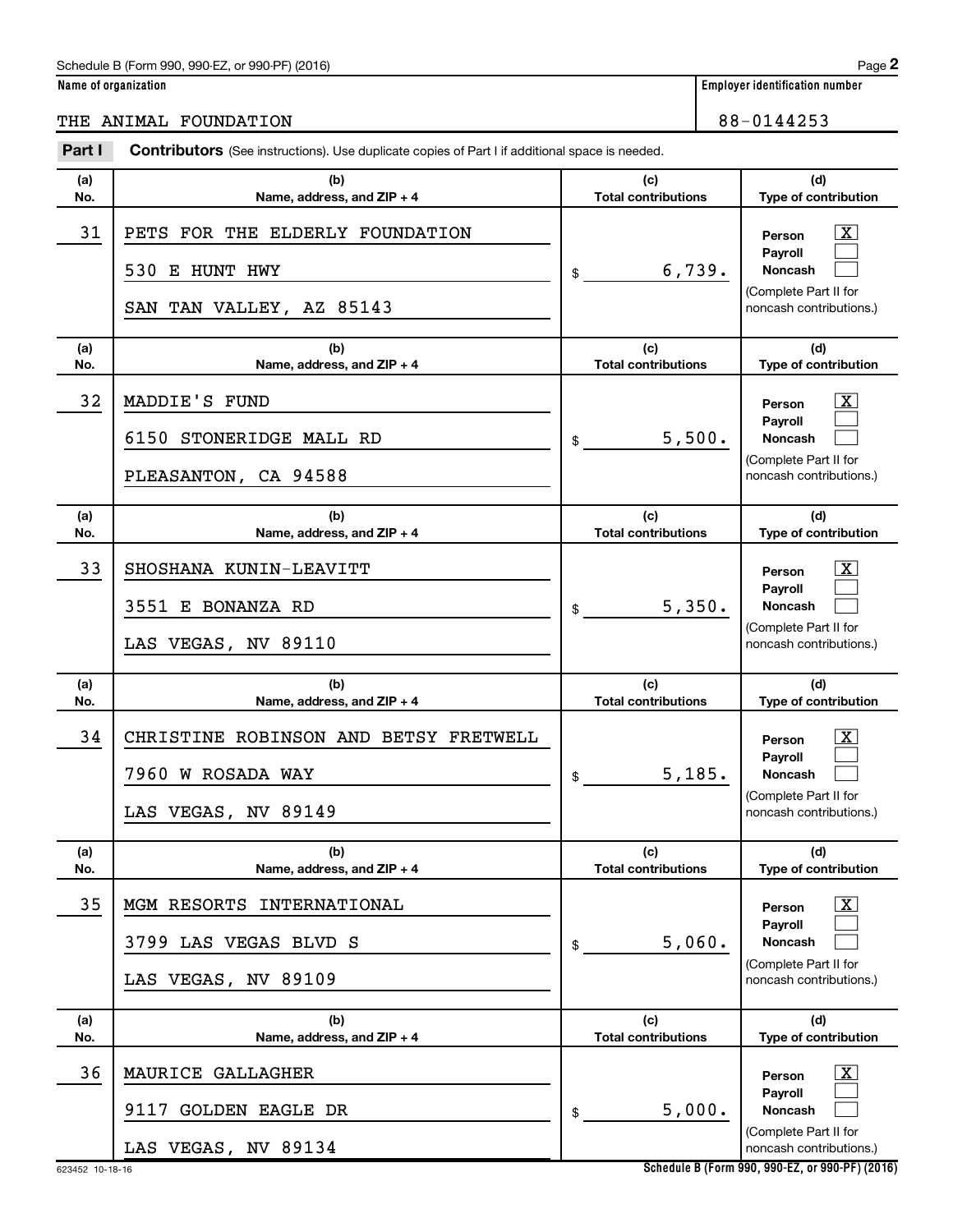| Name of organization |  |  |
|----------------------|--|--|
|                      |  |  |

THE ANIMAL FOUNDATION 88-0144253

#### **(a) No. (b) Name, address, and ZIP + 4 (c) Total contributions (d) Type of contribution Person Payroll Noncash (a) No. (b) Name, address, and ZIP + 4 (c) Total contributions (d) Type of contribution Person Payroll Noncash (a) No. (b) Name, address, and ZIP + 4 (c) Total contributions (d) Type of contribution Person Payroll Noncash (a) No. (b) Name, address, and ZIP + 4 (c) Total contributions (d) Type of contribution Person Payroll Noncash (a) No. (b) Name, address, and ZIP + 4 (c) Total contributions (d) Type of contribution Person Payroll Noncash (a) No. (b) Name, address, and ZIP + 4 (c) Total contributions (d) Type of contribution Person Payroll Noncash Part I** Contributors (See instructions). Use duplicate copies of Part I if additional space is needed. \$ (Complete Part II for noncash contributions.) \$ (Complete Part II for noncash contributions.) \$ (Complete Part II for noncash contributions.) \$ (Complete Part II for noncash contributions.) \$ (Complete Part II for noncash contributions.) \$ (Complete Part II for noncash contributions.) †  $\Box$  $\Box$  $\overline{\mathbf{X}}$  $\Box$  $\Box$  $\boxed{\textbf{X}}$  $\Box$  $\Box$  $\boxed{\textbf{X}}$  $\Box$  $\Box$  $\boxed{\textbf{X}}$  $\Box$  $\Box$  $\Box$  $\Box$  $\Box$ 37 | REBECCA ORNDOFF 612 EDGEBROOK DR  $\vert \text{\$}$  5,000. LAS VEGAS, NV 89145 38 LINDA RICHARDSON X 95 SPANISH GATE DR  $\vert \text{ }$  5,000. LAS VEGAS, NV 89113 39 | THE COSMOPOLITAN OF LAS VEGAS 3708 LAS VEGAS BLVD S  $\vert \text{\$}$  5,000. LAS VEGAS, NV 89109 40 | THE ROADSHOW COMPANY 4326 MICAHS CANYON CT  $\vert \text{\$}$  5,000. LAS VEGAS, NV 89129 41 VCA ANIMAL HOSPITAL X  $12401$  W OLYMPIC BLVD  $\begin{array}{ccc} 1 & 5 & 000 \end{array}$ LOS ANGELES, CA 90064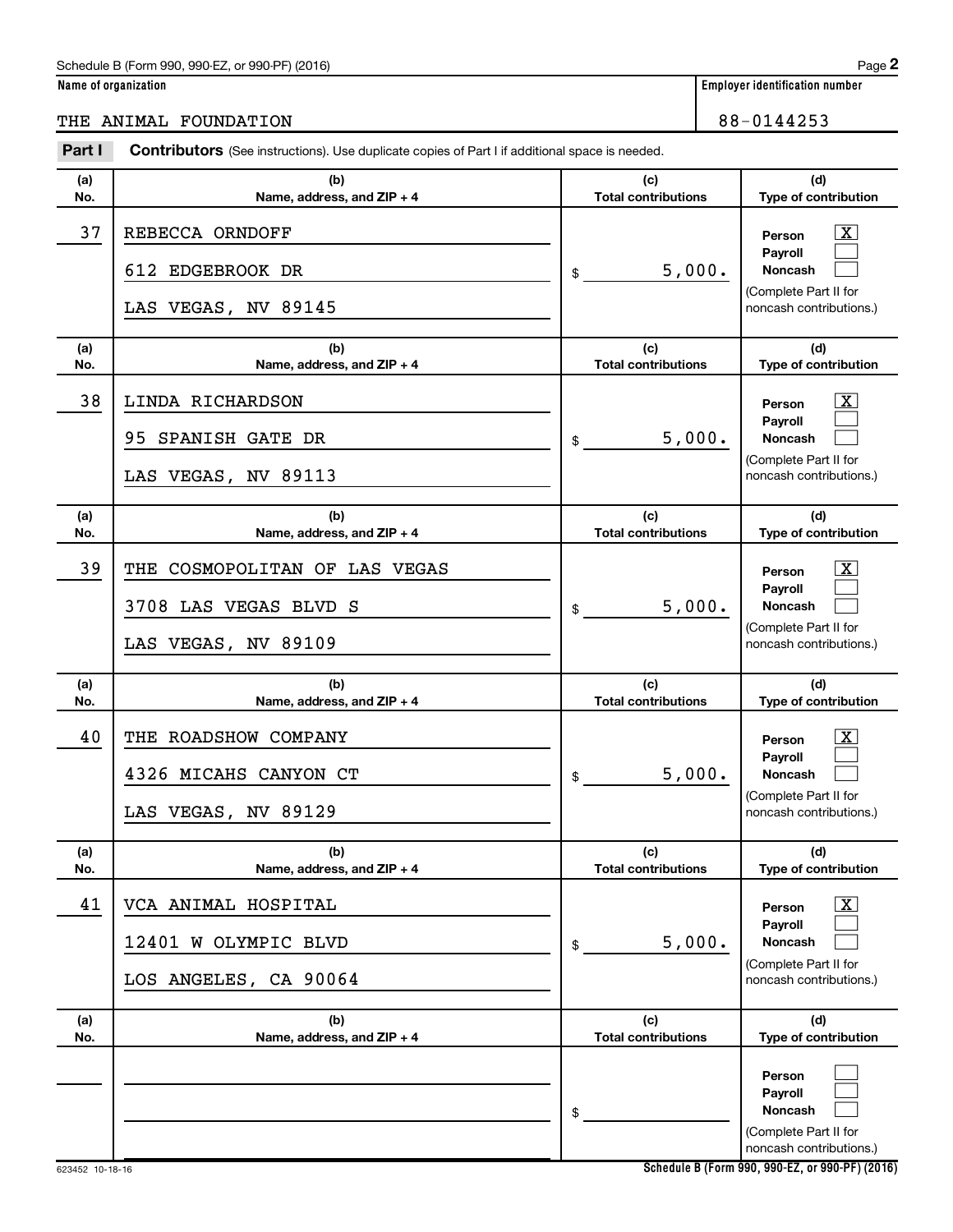### THE ANIMAL FOUNDATION 88-0144253

Part II Noncash Property (See instructions). Use duplicate copies of Part II if additional space is needed.

| (a)<br>No.<br>from<br>Part I | (b)<br>Description of noncash property given         | (c)<br>FMV (or estimate)<br>(See instructions) | (d)<br>Date received |
|------------------------------|------------------------------------------------------|------------------------------------------------|----------------------|
| 14                           | ANIMAL FOOD - RECEIVED WEEKLY<br>THROUGHOUT THE YEAR |                                                |                      |
|                              |                                                      | 98,957.<br>\$                                  | 06/30/16             |
| (a)<br>No.<br>from<br>Part I | (b)<br>Description of noncash property given         | (c)<br>FMV (or estimate)<br>(See instructions) | (d)<br>Date received |
|                              |                                                      | \$                                             |                      |
| (a)<br>No.<br>from<br>Part I | (b)<br>Description of noncash property given         | (c)<br>FMV (or estimate)<br>(See instructions) | (d)<br>Date received |
|                              |                                                      | \$                                             |                      |
| (a)<br>No.<br>from<br>Part I | (b)<br>Description of noncash property given         | (c)<br>FMV (or estimate)<br>(See instructions) | (d)<br>Date received |
|                              |                                                      | \$                                             |                      |
| (a)<br>No.<br>from<br>Part I | (b)<br>Description of noncash property given         | (c)<br>FMV (or estimate)<br>(See instructions) | (d)<br>Date received |
|                              |                                                      | \$                                             |                      |
| (a)<br>No.<br>from<br>Part I | (b)<br>Description of noncash property given         | (c)<br>FMV (or estimate)<br>(See instructions) | (d)<br>Date received |
|                              |                                                      | \$                                             |                      |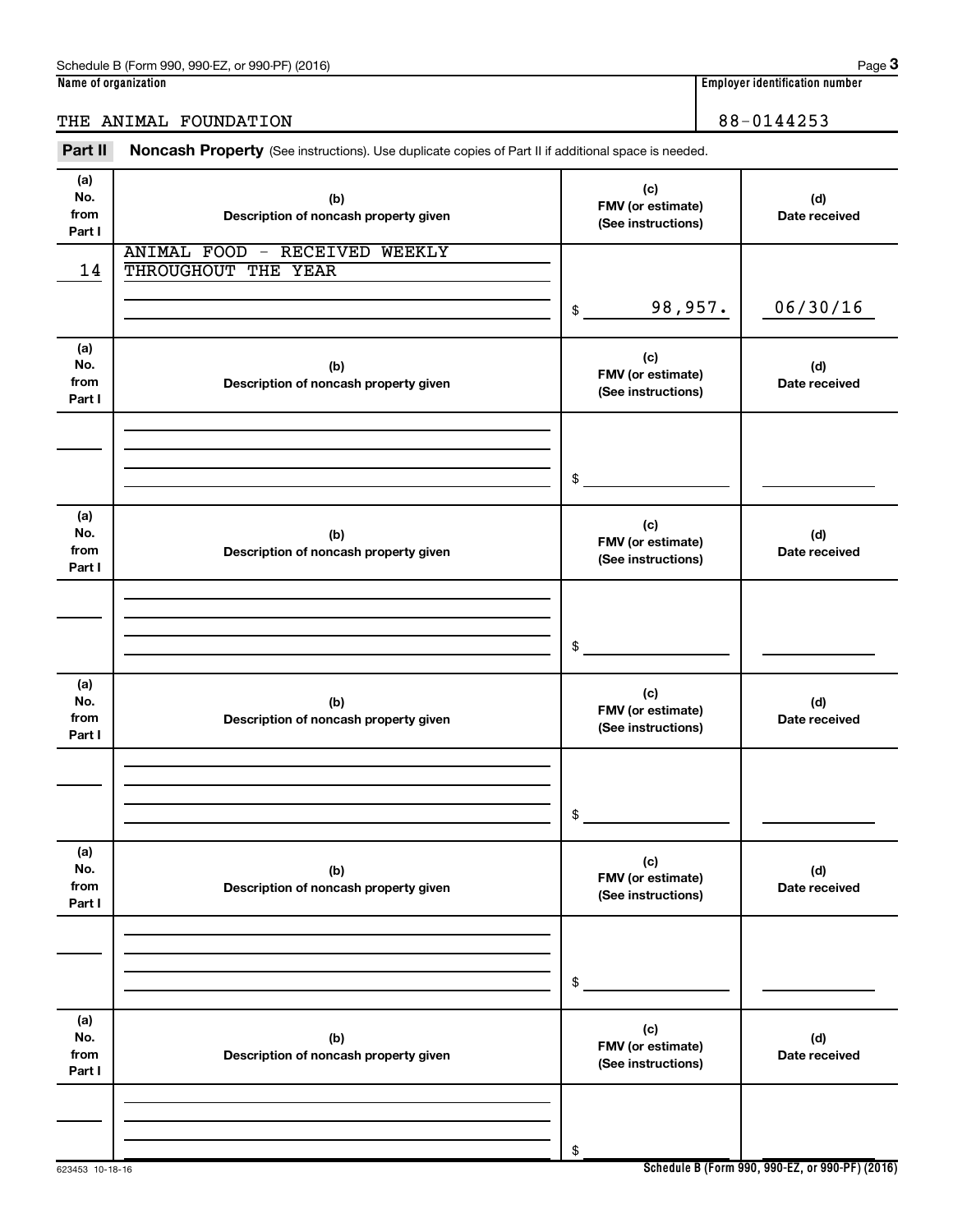| Name of organization |                                                                                                                                                          | <b>Employer identification number</b> |                                                                                                                                                       |  |  |
|----------------------|----------------------------------------------------------------------------------------------------------------------------------------------------------|---------------------------------------|-------------------------------------------------------------------------------------------------------------------------------------------------------|--|--|
|                      | THE ANIMAL FOUNDATION                                                                                                                                    |                                       | 88-0144253                                                                                                                                            |  |  |
| Part III             | the year from any one contributor. Complete columns (a) through (e) and the following line entry. For organizations                                      |                                       | Exclusively religious, charitable, etc., contributions to organizations described in section 501(c)(7), (8), or (10) that total more than \$1,000 for |  |  |
|                      | completing Part III, enter the total of exclusively religious, charitable, etc., contributions of \$1,000 or less for the year. (Enter this info. once.) |                                       | $\blacktriangleright$ \$                                                                                                                              |  |  |
| (a) No.              | Use duplicate copies of Part III if additional space is needed.                                                                                          |                                       |                                                                                                                                                       |  |  |
| from<br>Part I       | (b) Purpose of gift                                                                                                                                      | (c) Use of gift                       | (d) Description of how gift is held                                                                                                                   |  |  |
|                      |                                                                                                                                                          |                                       |                                                                                                                                                       |  |  |
|                      |                                                                                                                                                          |                                       |                                                                                                                                                       |  |  |
|                      |                                                                                                                                                          |                                       |                                                                                                                                                       |  |  |
|                      |                                                                                                                                                          |                                       |                                                                                                                                                       |  |  |
|                      |                                                                                                                                                          | (e) Transfer of gift                  |                                                                                                                                                       |  |  |
|                      | Transferee's name, address, and $ZIP + 4$                                                                                                                |                                       | Relationship of transferor to transferee                                                                                                              |  |  |
|                      |                                                                                                                                                          |                                       |                                                                                                                                                       |  |  |
|                      |                                                                                                                                                          |                                       |                                                                                                                                                       |  |  |
|                      |                                                                                                                                                          |                                       |                                                                                                                                                       |  |  |
| (a) No.              |                                                                                                                                                          |                                       |                                                                                                                                                       |  |  |
| from<br>Part I       | (b) Purpose of gift                                                                                                                                      | (c) Use of gift                       | (d) Description of how gift is held                                                                                                                   |  |  |
|                      |                                                                                                                                                          |                                       |                                                                                                                                                       |  |  |
|                      |                                                                                                                                                          |                                       |                                                                                                                                                       |  |  |
|                      |                                                                                                                                                          |                                       |                                                                                                                                                       |  |  |
|                      |                                                                                                                                                          |                                       |                                                                                                                                                       |  |  |
|                      | (e) Transfer of gift                                                                                                                                     |                                       |                                                                                                                                                       |  |  |
|                      | Transferee's name, address, and ZIP + 4                                                                                                                  |                                       | Relationship of transferor to transferee                                                                                                              |  |  |
|                      |                                                                                                                                                          |                                       |                                                                                                                                                       |  |  |
|                      |                                                                                                                                                          |                                       |                                                                                                                                                       |  |  |
|                      |                                                                                                                                                          |                                       |                                                                                                                                                       |  |  |
| (a) No.<br>from      |                                                                                                                                                          |                                       |                                                                                                                                                       |  |  |
| Part I               | (b) Purpose of gift                                                                                                                                      | (c) Use of gift                       | (d) Description of how gift is held                                                                                                                   |  |  |
|                      |                                                                                                                                                          |                                       |                                                                                                                                                       |  |  |
|                      |                                                                                                                                                          |                                       |                                                                                                                                                       |  |  |
|                      |                                                                                                                                                          |                                       |                                                                                                                                                       |  |  |
|                      | (e) Transfer of gift                                                                                                                                     |                                       |                                                                                                                                                       |  |  |
|                      |                                                                                                                                                          |                                       |                                                                                                                                                       |  |  |
|                      | Transferee's name, address, and ZIP + 4                                                                                                                  |                                       | Relationship of transferor to transferee                                                                                                              |  |  |
|                      |                                                                                                                                                          |                                       |                                                                                                                                                       |  |  |
|                      |                                                                                                                                                          |                                       |                                                                                                                                                       |  |  |
|                      |                                                                                                                                                          |                                       |                                                                                                                                                       |  |  |
| (a) No.<br>from      | (b) Purpose of gift                                                                                                                                      | (c) Use of gift                       | (d) Description of how gift is held                                                                                                                   |  |  |
| Part I               |                                                                                                                                                          |                                       |                                                                                                                                                       |  |  |
|                      |                                                                                                                                                          |                                       |                                                                                                                                                       |  |  |
|                      |                                                                                                                                                          |                                       |                                                                                                                                                       |  |  |
|                      |                                                                                                                                                          |                                       |                                                                                                                                                       |  |  |
|                      |                                                                                                                                                          | (e) Transfer of gift                  |                                                                                                                                                       |  |  |
|                      | Transferee's name, address, and ZIP + 4                                                                                                                  |                                       | Relationship of transferor to transferee                                                                                                              |  |  |
|                      |                                                                                                                                                          |                                       |                                                                                                                                                       |  |  |
|                      |                                                                                                                                                          |                                       |                                                                                                                                                       |  |  |
|                      |                                                                                                                                                          |                                       |                                                                                                                                                       |  |  |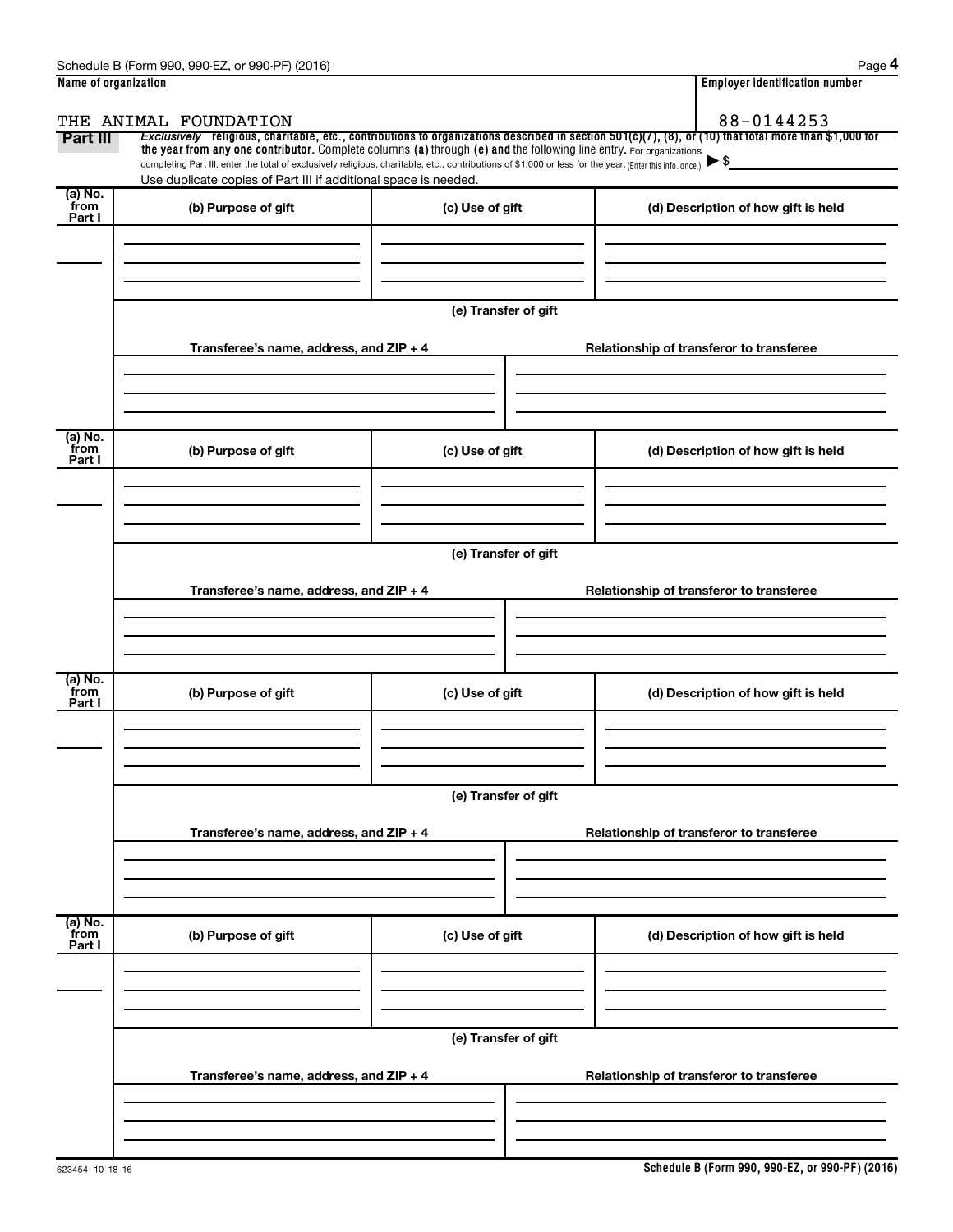|         | <b>SCHEDULE D</b>                                      |                                                                                                        | <b>Supplemental Financial Statements</b>                                                                                                                   |                         | OMB No. 1545-0047                     |
|---------|--------------------------------------------------------|--------------------------------------------------------------------------------------------------------|------------------------------------------------------------------------------------------------------------------------------------------------------------|-------------------------|---------------------------------------|
|         | (Form 990)                                             |                                                                                                        | Complete if the organization answered "Yes" on Form 990,                                                                                                   |                         |                                       |
|         |                                                        |                                                                                                        | Part IV, line 6, 7, 8, 9, 10, 11a, 11b, 11c, 11d, 11e, 11f, 12a, or 12b.                                                                                   |                         | Open to Public                        |
|         | Department of the Treasury<br>Internal Revenue Service |                                                                                                        | Attach to Form 990.<br>Information about Schedule D (Form 990) and its instructions is at www.irs.gov/form990.                                             |                         | <b>Inspection</b>                     |
|         | Name of the organization                               |                                                                                                        |                                                                                                                                                            |                         | <b>Employer identification number</b> |
|         |                                                        | THE ANIMAL FOUNDATION                                                                                  |                                                                                                                                                            |                         | 88-0144253                            |
| Part I  |                                                        |                                                                                                        | Organizations Maintaining Donor Advised Funds or Other Similar Funds or Accounts. Complete if the                                                          |                         |                                       |
|         |                                                        | organization answered "Yes" on Form 990, Part IV, line 6.                                              | (a) Donor advised funds                                                                                                                                    |                         | (b) Funds and other accounts          |
|         |                                                        |                                                                                                        |                                                                                                                                                            |                         |                                       |
| 1       |                                                        |                                                                                                        |                                                                                                                                                            |                         |                                       |
| 2       |                                                        | Aggregate value of contributions to (during year)                                                      |                                                                                                                                                            |                         |                                       |
| З<br>4  |                                                        |                                                                                                        |                                                                                                                                                            |                         |                                       |
| 5       |                                                        |                                                                                                        | Did the organization inform all donors and donor advisors in writing that the assets held in donor advised funds                                           |                         |                                       |
|         |                                                        |                                                                                                        |                                                                                                                                                            |                         | <b>No</b><br>Yes                      |
| 6       |                                                        |                                                                                                        | Did the organization inform all grantees, donors, and donor advisors in writing that grant funds can be used only                                          |                         |                                       |
|         |                                                        |                                                                                                        | for charitable purposes and not for the benefit of the donor or donor advisor, or for any other purpose conferring                                         |                         |                                       |
|         | impermissible private benefit?                         |                                                                                                        |                                                                                                                                                            |                         | No<br>Yes                             |
| Part II |                                                        |                                                                                                        | Conservation Easements. Complete if the organization answered "Yes" on Form 990, Part IV, line 7.                                                          |                         |                                       |
| 1       |                                                        | Purpose(s) of conservation easements held by the organization (check all that apply).                  |                                                                                                                                                            |                         |                                       |
|         |                                                        | Preservation of land for public use (e.g., recreation or education)                                    | Preservation of a historically important land area                                                                                                         |                         |                                       |
|         |                                                        | Protection of natural habitat                                                                          | Preservation of a certified historic structure                                                                                                             |                         |                                       |
|         |                                                        | Preservation of open space                                                                             |                                                                                                                                                            |                         |                                       |
| 2       |                                                        |                                                                                                        | Complete lines 2a through 2d if the organization held a qualified conservation contribution in the form of a conservation easement on the last             |                         |                                       |
|         | day of the tax year.                                   |                                                                                                        |                                                                                                                                                            |                         | Held at the End of the Tax Year       |
| а       |                                                        |                                                                                                        |                                                                                                                                                            | 2a                      |                                       |
| b       |                                                        |                                                                                                        |                                                                                                                                                            | 2 <sub>b</sub>          |                                       |
| с       |                                                        |                                                                                                        | Number of conservation easements on a certified historic structure included in (a) manufacture included in (a)                                             | 2c                      |                                       |
| d       |                                                        |                                                                                                        | Number of conservation easements included in (c) acquired after 8/17/06, and not on a historic structure                                                   |                         |                                       |
|         |                                                        |                                                                                                        |                                                                                                                                                            | 2d                      |                                       |
| 3       |                                                        |                                                                                                        | Number of conservation easements modified, transferred, released, extinguished, or terminated by the organization during the tax                           |                         |                                       |
| 4       | $\vee$ ear $\blacktriangleright$                       | Number of states where property subject to conservation easement is located $\blacktriangleright$      |                                                                                                                                                            |                         |                                       |
| 5       |                                                        | Does the organization have a written policy regarding the periodic monitoring, inspection, handling of |                                                                                                                                                            |                         |                                       |
|         |                                                        | violations, and enforcement of the conservation easements it holds?                                    |                                                                                                                                                            |                         | <b>No</b><br>Yes                      |
| 6       |                                                        |                                                                                                        | Staff and volunteer hours devoted to monitoring, inspecting, handling of violations, and enforcing conservation easements during the year                  |                         |                                       |
|         |                                                        |                                                                                                        |                                                                                                                                                            |                         |                                       |
| 7       |                                                        |                                                                                                        | Amount of expenses incurred in monitoring, inspecting, handling of violations, and enforcing conservation easements during the year                        |                         |                                       |
|         | $\blacktriangleright$ \$                               |                                                                                                        |                                                                                                                                                            |                         |                                       |
| 8       |                                                        |                                                                                                        | Does each conservation easement reported on line 2(d) above satisfy the requirements of section 170(h)(4)(B)(i)                                            |                         |                                       |
|         |                                                        |                                                                                                        |                                                                                                                                                            |                         | Yes<br>No                             |
| 9       |                                                        |                                                                                                        | In Part XIII, describe how the organization reports conservation easements in its revenue and expense statement, and balance sheet, and                    |                         |                                       |
|         |                                                        |                                                                                                        | include, if applicable, the text of the footnote to the organization's financial statements that describes the organization's accounting for               |                         |                                       |
|         | conservation easements.                                |                                                                                                        |                                                                                                                                                            |                         |                                       |
|         | Part III                                               |                                                                                                        | Organizations Maintaining Collections of Art, Historical Treasures, or Other Similar Assets.                                                               |                         |                                       |
|         |                                                        | Complete if the organization answered "Yes" on Form 990, Part IV, line 8.                              |                                                                                                                                                            |                         |                                       |
|         |                                                        |                                                                                                        | 1a If the organization elected, as permitted under SFAS 116 (ASC 958), not to report in its revenue statement and balance sheet works of art,              |                         |                                       |
|         |                                                        |                                                                                                        | historical treasures, or other similar assets held for public exhibition, education, or research in furtherance of public service, provide, in Part XIII,  |                         |                                       |
|         |                                                        | the text of the footnote to its financial statements that describes these items.                       |                                                                                                                                                            |                         |                                       |
|         |                                                        |                                                                                                        | <b>b</b> If the organization elected, as permitted under SFAS 116 (ASC 958), to report in its revenue statement and balance sheet works of art, historical |                         |                                       |
|         |                                                        |                                                                                                        | treasures, or other similar assets held for public exhibition, education, or research in furtherance of public service, provide the following amounts      |                         |                                       |
|         | relating to these items:                               |                                                                                                        |                                                                                                                                                            | -\$                     |                                       |
|         |                                                        | (ii) Assets included in Form 990, Part X                                                               |                                                                                                                                                            | $\blacktriangleright$ s |                                       |
| 2       |                                                        |                                                                                                        | If the organization received or held works of art, historical treasures, or other similar assets for financial gain, provide                               |                         |                                       |
|         |                                                        | the following amounts required to be reported under SFAS 116 (ASC 958) relating to these items:        |                                                                                                                                                            |                         |                                       |
| а       |                                                        |                                                                                                        |                                                                                                                                                            | -\$<br>▸                |                                       |
|         |                                                        |                                                                                                        |                                                                                                                                                            |                         |                                       |

632051 08-29-16 **For Paperwork Reduction Act Notice, see the Instructions for Form 990. Schedule D (Form 990) 2016** LHA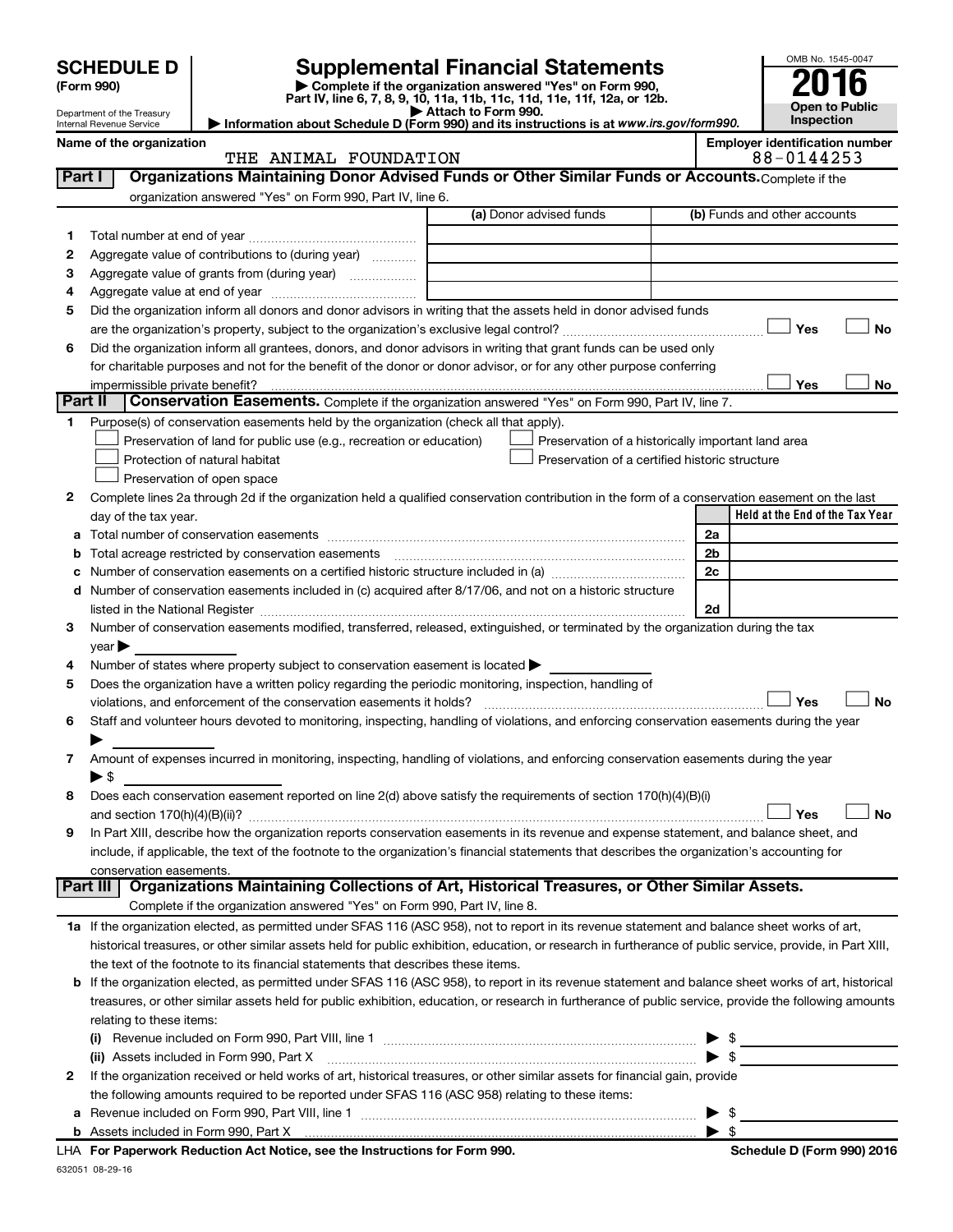|               | Schedule D (Form 990) 2016                                                                                                                                                                                                     | THE ANIMAL FOUNDATION                   |                |                                    |                                 |         | 88-0144253 Page 2   |           |            |
|---------------|--------------------------------------------------------------------------------------------------------------------------------------------------------------------------------------------------------------------------------|-----------------------------------------|----------------|------------------------------------|---------------------------------|---------|---------------------|-----------|------------|
|               | Part III<br>Organizations Maintaining Collections of Art, Historical Treasures, or Other Similar Assets (continued)                                                                                                            |                                         |                |                                    |                                 |         |                     |           |            |
| 3             | Using the organization's acquisition, accession, and other records, check any of the following that are a significant use of its collection items                                                                              |                                         |                |                                    |                                 |         |                     |           |            |
|               | (check all that apply):                                                                                                                                                                                                        |                                         |                |                                    |                                 |         |                     |           |            |
| a             | Public exhibition                                                                                                                                                                                                              | d                                       |                | Loan or exchange programs          |                                 |         |                     |           |            |
| b             | Scholarly research                                                                                                                                                                                                             | e                                       | Other          |                                    |                                 |         |                     |           |            |
| c             | Preservation for future generations                                                                                                                                                                                            |                                         |                |                                    |                                 |         |                     |           |            |
|               | Provide a description of the organization's collections and explain how they further the organization's exempt purpose in Part XIII.                                                                                           |                                         |                |                                    |                                 |         |                     |           |            |
| 5             | During the year, did the organization solicit or receive donations of art, historical treasures, or other similar assets                                                                                                       |                                         |                |                                    |                                 |         |                     |           |            |
|               |                                                                                                                                                                                                                                |                                         |                |                                    |                                 |         | Yes                 |           | No         |
|               | <b>Part IV</b><br>Escrow and Custodial Arrangements. Complete if the organization answered "Yes" on Form 990, Part IV, line 9, or                                                                                              |                                         |                |                                    |                                 |         |                     |           |            |
|               | reported an amount on Form 990, Part X, line 21.                                                                                                                                                                               |                                         |                |                                    |                                 |         |                     |           |            |
|               | 1a Is the organization an agent, trustee, custodian or other intermediary for contributions or other assets not included                                                                                                       |                                         |                |                                    |                                 |         |                     |           |            |
|               |                                                                                                                                                                                                                                |                                         |                |                                    |                                 |         | Yes                 |           | <b>No</b>  |
|               | b If "Yes," explain the arrangement in Part XIII and complete the following table:                                                                                                                                             |                                         |                |                                    |                                 |         |                     |           |            |
|               |                                                                                                                                                                                                                                |                                         |                |                                    |                                 |         | Amount              |           |            |
|               | c Beginning balance                                                                                                                                                                                                            |                                         |                |                                    | 1c                              |         |                     |           |            |
|               |                                                                                                                                                                                                                                |                                         |                |                                    | 1d                              |         |                     |           |            |
|               | Distributions during the year manufactured and an according to the state of the state of the state of the state of the state of the state of the state of the state of the state of the state of the state of the state of the |                                         |                |                                    | 1e                              |         |                     |           |            |
|               |                                                                                                                                                                                                                                |                                         |                |                                    | 1f                              |         |                     |           |            |
|               | 2a Did the organization include an amount on Form 990, Part X, line 21, for escrow or custodial account liability?                                                                                                             |                                         |                |                                    |                                 |         | Yes                 |           | No         |
| <b>Part V</b> | <b>b</b> If "Yes," explain the arrangement in Part XIII. Check here if the explanation has been provided on Part XIII<br>Endowment Funds. Complete if the organization answered "Yes" on Form 990, Part IV, line 10.           |                                         |                |                                    |                                 |         |                     |           |            |
|               |                                                                                                                                                                                                                                |                                         |                |                                    |                                 |         |                     |           |            |
|               |                                                                                                                                                                                                                                | (a) Current year<br>3,944,767.          | (b) Prior year | (c) Two years back<br>4, 194, 816. | $\vert$ (d) Three years back    |         | (e) Four years back |           |            |
|               | 1a Beginning of year balance                                                                                                                                                                                                   | 217,332.                                | 4,519,490.     | 387, 356.                          | 3,708,149.                      | 88,769. | 3,600,000.          |           |            |
| b             |                                                                                                                                                                                                                                | 99,024.                                 | $-30,086$ .    |                                    |                                 | 397,898 | 124,344.            |           |            |
|               | Net investment earnings, gains, and losses                                                                                                                                                                                     |                                         |                |                                    |                                 |         |                     |           |            |
|               | e Other expenditures for facilities                                                                                                                                                                                            |                                         |                |                                    |                                 |         |                     |           |            |
|               |                                                                                                                                                                                                                                | 103,866.                                | 544,637.       | 62,682.                            |                                 |         |                     |           |            |
|               | and programs                                                                                                                                                                                                                   |                                         |                |                                    |                                 |         |                     |           | 16,195.    |
|               | End of year balance                                                                                                                                                                                                            | 4, 157, 257.                            | 3,944,767.     | 4,519,490.                         | 4, 194, 816.                    |         |                     |           | 3,708,149. |
| 2             | Provide the estimated percentage of the current year end balance (line 1g, column (a)) held as:                                                                                                                                |                                         |                |                                    |                                 |         |                     |           |            |
|               | Board designated or quasi-endowment                                                                                                                                                                                            | 100.00                                  | %              |                                    |                                 |         |                     |           |            |
|               | Permanent endowment                                                                                                                                                                                                            | %                                       |                |                                    |                                 |         |                     |           |            |
|               | c Temporarily restricted endowment $\blacktriangleright$                                                                                                                                                                       | %                                       |                |                                    |                                 |         |                     |           |            |
|               | The percentages on lines 2a, 2b, and 2c should equal 100%.                                                                                                                                                                     |                                         |                |                                    |                                 |         |                     |           |            |
|               | 3a Are there endowment funds not in the possession of the organization that are held and administered for the organization                                                                                                     |                                         |                |                                    |                                 |         |                     |           |            |
|               | by:                                                                                                                                                                                                                            |                                         |                |                                    |                                 |         |                     | Yes       | No         |
|               | (i)                                                                                                                                                                                                                            |                                         |                |                                    |                                 |         | 3a(i)               |           | X          |
|               |                                                                                                                                                                                                                                |                                         |                |                                    |                                 |         | 3a(ii)              |           | х          |
|               |                                                                                                                                                                                                                                |                                         |                |                                    |                                 |         | 3b                  |           |            |
|               | Describe in Part XIII the intended uses of the organization's endowment funds.                                                                                                                                                 |                                         |                |                                    |                                 |         |                     |           |            |
|               | Land, Buildings, and Equipment.<br><b>Part VI</b>                                                                                                                                                                              |                                         |                |                                    |                                 |         |                     |           |            |
|               | Complete if the organization answered "Yes" on Form 990, Part IV, line 11a. See Form 990, Part X, line 10.                                                                                                                     |                                         |                |                                    |                                 |         |                     |           |            |
|               | Description of property                                                                                                                                                                                                        | (a) Cost or other<br>basis (investment) |                | (b) Cost or other<br>basis (other) | (c) Accumulated<br>depreciation |         | (d) Book value      |           |            |
|               |                                                                                                                                                                                                                                |                                         |                | 216,940.                           |                                 |         |                     |           | 216,940.   |
|               |                                                                                                                                                                                                                                |                                         |                | 20, 345, 347.                      |                                 |         | 20, 345, 347.       |           |            |
|               |                                                                                                                                                                                                                                |                                         |                | 20,371.                            |                                 |         |                     |           | 20,371.    |
|               |                                                                                                                                                                                                                                |                                         |                | 864,449.                           |                                 |         |                     | 864, 449. |            |
|               |                                                                                                                                                                                                                                |                                         |                |                                    | 6,836,336.                      |         | $-6,836,336.$       |           |            |
|               | Total. Add lines 1a through 1e. (Column (d) must equal Form 990, Part X, column (B), line 10c.)                                                                                                                                |                                         |                |                                    |                                 |         | 14,610,771.         |           |            |
|               |                                                                                                                                                                                                                                |                                         |                |                                    |                                 |         |                     |           |            |

**Schedule D (Form 990) 2016**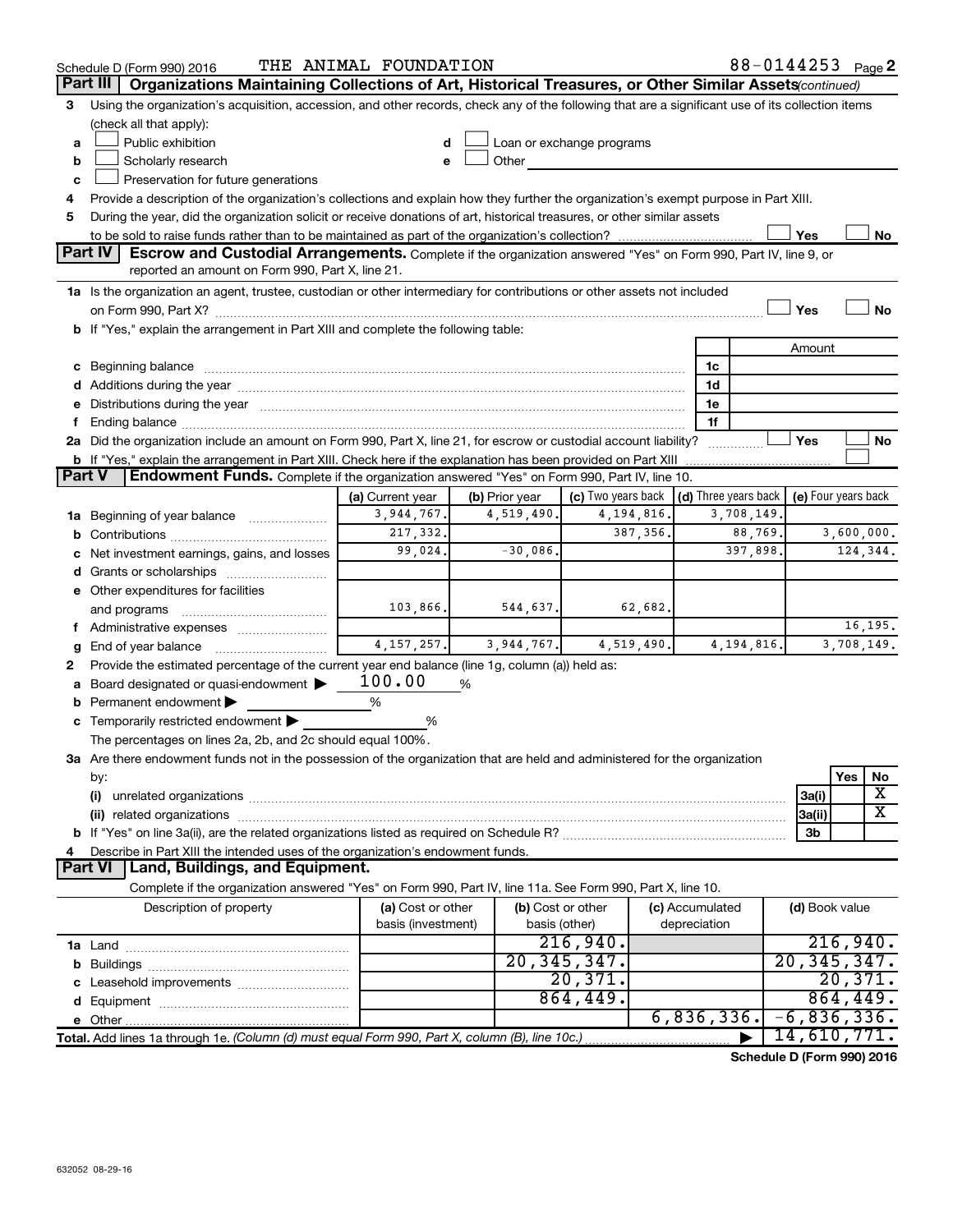| (a) Description of security or category (including name of security)                                                                                                                                                                           | (b) Book value  |                |                                                           | (c) Method of valuation: Cost or end-of-year market value |
|------------------------------------------------------------------------------------------------------------------------------------------------------------------------------------------------------------------------------------------------|-----------------|----------------|-----------------------------------------------------------|-----------------------------------------------------------|
|                                                                                                                                                                                                                                                |                 |                |                                                           |                                                           |
|                                                                                                                                                                                                                                                |                 |                |                                                           |                                                           |
| (3) Other                                                                                                                                                                                                                                      |                 |                |                                                           |                                                           |
| (A)                                                                                                                                                                                                                                            |                 |                |                                                           |                                                           |
| (B)                                                                                                                                                                                                                                            |                 |                |                                                           |                                                           |
| (C)                                                                                                                                                                                                                                            |                 |                |                                                           |                                                           |
| (D)                                                                                                                                                                                                                                            |                 |                |                                                           |                                                           |
| (E)                                                                                                                                                                                                                                            |                 |                |                                                           |                                                           |
| (F)                                                                                                                                                                                                                                            |                 |                |                                                           |                                                           |
|                                                                                                                                                                                                                                                |                 |                |                                                           |                                                           |
| (G)                                                                                                                                                                                                                                            |                 |                |                                                           |                                                           |
| (H)                                                                                                                                                                                                                                            |                 |                |                                                           |                                                           |
| Total. (Col. (b) must equal Form 990, Part X, col. (B) line $12$ .)                                                                                                                                                                            |                 |                |                                                           |                                                           |
| Part VIII Investments - Program Related.                                                                                                                                                                                                       |                 |                |                                                           |                                                           |
| Complete if the organization answered "Yes" on Form 990, Part IV, line 11c. See Form 990, Part X, line 13.                                                                                                                                     |                 |                |                                                           |                                                           |
| (a) Description of investment                                                                                                                                                                                                                  | (b) Book value  |                | (c) Method of valuation: Cost or end-of-year market value |                                                           |
| (1)                                                                                                                                                                                                                                            |                 |                |                                                           |                                                           |
| (2)                                                                                                                                                                                                                                            |                 |                |                                                           |                                                           |
| (3)                                                                                                                                                                                                                                            |                 |                |                                                           |                                                           |
| (4)                                                                                                                                                                                                                                            |                 |                |                                                           |                                                           |
| (5)                                                                                                                                                                                                                                            |                 |                |                                                           |                                                           |
| (6)                                                                                                                                                                                                                                            |                 |                |                                                           |                                                           |
| (7)                                                                                                                                                                                                                                            |                 |                |                                                           |                                                           |
|                                                                                                                                                                                                                                                |                 |                |                                                           |                                                           |
|                                                                                                                                                                                                                                                |                 |                |                                                           |                                                           |
| (8)                                                                                                                                                                                                                                            |                 |                |                                                           |                                                           |
| (9)<br>Total. (Col. (b) must equal Form 990, Part X, col. (B) line 13.) $\blacktriangleright$<br>Part IX<br><b>Other Assets.</b><br>Complete if the organization answered "Yes" on Form 990, Part IV, line 11d. See Form 990, Part X, line 15. |                 |                |                                                           |                                                           |
| BENEFICIAL INT IN TRUSTS HELD BY OTHERS<br>(1)                                                                                                                                                                                                 | (a) Description |                |                                                           | (b) Book value<br>1,930,317.                              |
| CONSTRUCTION IN PROGRESS<br>(2)                                                                                                                                                                                                                |                 |                |                                                           | 1,336,282.                                                |
| UNEMPLOYMENT RESERVE FUND<br>(3)                                                                                                                                                                                                               |                 |                |                                                           |                                                           |
| (4)                                                                                                                                                                                                                                            |                 |                |                                                           |                                                           |
| (5)                                                                                                                                                                                                                                            |                 |                |                                                           |                                                           |
|                                                                                                                                                                                                                                                |                 |                |                                                           |                                                           |
| (6)                                                                                                                                                                                                                                            |                 |                |                                                           |                                                           |
| (7)                                                                                                                                                                                                                                            |                 |                |                                                           |                                                           |
| (8)                                                                                                                                                                                                                                            |                 |                |                                                           | 107,502.                                                  |
| (9)<br>Total. (Column (b) must equal Form 990, Part X, col. (B) line 15.)<br><b>Other Liabilities.</b><br>Part X                                                                                                                               |                 |                |                                                           | 3,374,101.                                                |
| Complete if the organization answered "Yes" on Form 990, Part IV, line 11e or 11f. See Form 990, Part X, line 25.                                                                                                                              |                 |                |                                                           |                                                           |
| (a) Description of liability                                                                                                                                                                                                                   |                 | (b) Book value |                                                           |                                                           |
| Federal income taxes<br>(1)                                                                                                                                                                                                                    |                 |                |                                                           |                                                           |
|                                                                                                                                                                                                                                                |                 |                |                                                           |                                                           |
| (2)                                                                                                                                                                                                                                            |                 |                |                                                           |                                                           |
| (3)                                                                                                                                                                                                                                            |                 |                |                                                           |                                                           |
| (4)                                                                                                                                                                                                                                            |                 |                |                                                           |                                                           |
| (5)                                                                                                                                                                                                                                            |                 |                |                                                           |                                                           |
| (6)                                                                                                                                                                                                                                            |                 |                |                                                           |                                                           |
| (7)                                                                                                                                                                                                                                            |                 |                |                                                           |                                                           |
| 1.<br>(8)                                                                                                                                                                                                                                      |                 |                |                                                           |                                                           |
| (9)                                                                                                                                                                                                                                            |                 |                |                                                           |                                                           |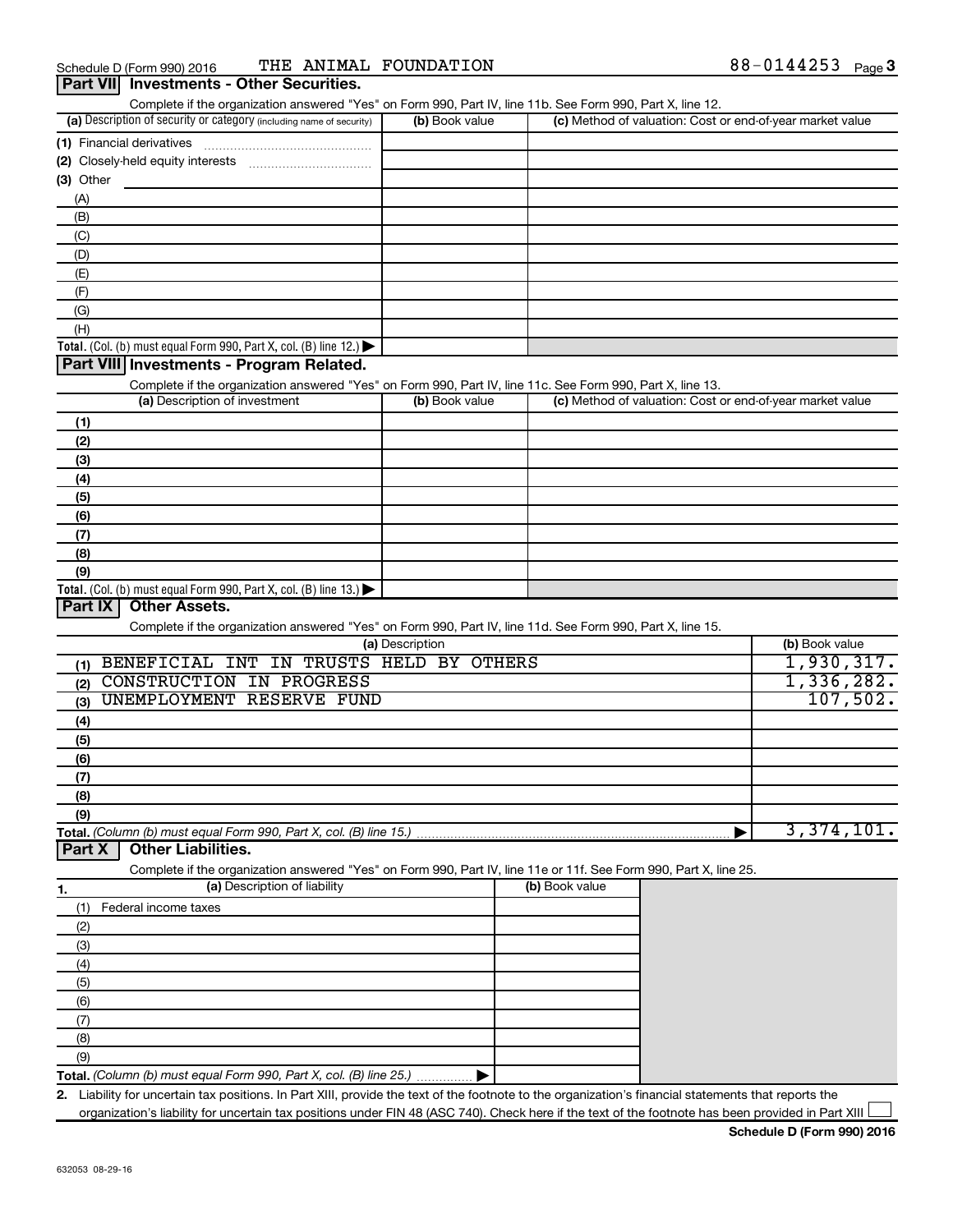|              | THE ANIMAL FOUNDATION<br>Schedule D (Form 990) 2016                                                                                                                                                                                 |                |          |                | 88-0144253 Page 4 |
|--------------|-------------------------------------------------------------------------------------------------------------------------------------------------------------------------------------------------------------------------------------|----------------|----------|----------------|-------------------|
|              | Reconciliation of Revenue per Audited Financial Statements With Revenue per Return.<br><b>Part XI</b>                                                                                                                               |                |          |                |                   |
|              | Complete if the organization answered "Yes" on Form 990, Part IV, line 12a.                                                                                                                                                         |                |          |                |                   |
| 1            | Total revenue, gains, and other support per audited financial statements [[[[[[[[[[[[[[[[[[[[[[[[]]]]]]]]]]]]                                                                                                                       |                |          | $\blacksquare$ | 12,544,300.       |
| $\mathbf{2}$ | Amounts included on line 1 but not on Form 990, Part VIII, line 12:                                                                                                                                                                 |                |          |                |                   |
| a            |                                                                                                                                                                                                                                     | 2a             | 133,776. |                |                   |
| b            |                                                                                                                                                                                                                                     | 2 <sub>h</sub> | 258,564. |                |                   |
| с            |                                                                                                                                                                                                                                     | 2c             |          |                |                   |
| d            |                                                                                                                                                                                                                                     | 2d             |          |                |                   |
| e            | Add lines 2a through 2d                                                                                                                                                                                                             |                |          | 2e             | 392,340.          |
| з            |                                                                                                                                                                                                                                     |                |          | 3              | 12, 151, 960.     |
|              | Amounts included on Form 990, Part VIII, line 12, but not on line 1:                                                                                                                                                                |                |          |                |                   |
| a            |                                                                                                                                                                                                                                     | 4a             |          |                |                   |
| b            |                                                                                                                                                                                                                                     | 4 <sub>b</sub> |          |                |                   |
|              | Add lines 4a and 4b                                                                                                                                                                                                                 |                |          | 4c             |                   |
| 5.           |                                                                                                                                                                                                                                     |                |          | 5              | 12, 151, 960.     |
|              | Part XII   Reconciliation of Expenses per Audited Financial Statements With Expenses per Return.                                                                                                                                    |                |          |                |                   |
|              | Complete if the organization answered "Yes" on Form 990, Part IV, line 12a.                                                                                                                                                         |                |          |                |                   |
| 1            |                                                                                                                                                                                                                                     |                |          | $\blacksquare$ | 9,160,214.        |
| $\mathbf{2}$ | Amounts included on line 1 but not on Form 990, Part IX, line 25:                                                                                                                                                                   |                |          |                |                   |
| a            |                                                                                                                                                                                                                                     | 2a             | 258,564. |                |                   |
| b            |                                                                                                                                                                                                                                     | 2 <sub>b</sub> |          |                |                   |
| c            |                                                                                                                                                                                                                                     | 2c             |          |                |                   |
|              |                                                                                                                                                                                                                                     | 2d             |          |                |                   |
| е            | Add lines 2a through 2d <b>contained a contained a contained a contained a</b> contained a contained a contained a contained a contained a contained a contained a contained a contained a contained a contained a contained a cont |                |          | 2e             | 258,564.          |
| з            |                                                                                                                                                                                                                                     |                |          | $\mathbf{a}$   | 8,901,650.        |
| 4            | Amounts included on Form 990, Part IX, line 25, but not on line 1:                                                                                                                                                                  |                |          |                |                   |
| a            | Investment expenses not included on Form 990, Part VIII, line 7b                                                                                                                                                                    | 4a             |          |                |                   |
| b            |                                                                                                                                                                                                                                     | 4h.            |          |                |                   |
|              | Add lines 4a and 4b                                                                                                                                                                                                                 |                |          | 4с             |                   |
|              |                                                                                                                                                                                                                                     |                |          | 5              | 8,901,650.        |
|              | Part XIII Supplemental Information.                                                                                                                                                                                                 |                |          |                |                   |

Provide the descriptions required for Part II, lines 3, 5, and 9; Part III, lines 1a and 4; Part IV, lines 1b and 2b; Part V, line 4; Part X, line 2; Part XI, lines 2d and 4b; and Part XII, lines 2d and 4b. Also complete this part to provide any additional information.

PART V, LINE 4:

|  |  | THE PRIMARY INVESTMENT GOAL IS TO MINIMIZE THE RISK OF LOSS OF PRINCIPAL |  |  |  |  |  |                                                                            |
|--|--|--------------------------------------------------------------------------|--|--|--|--|--|----------------------------------------------------------------------------|
|  |  | WHILE PROVIDING A REASONABLE LEVEL OF CURRENT AND FUTURE INCOME, AS WELL |  |  |  |  |  |                                                                            |
|  |  | AS PROVIDE FOR A MODEST APPRECIATION OF PRINCIPAL OVER TIME. THE INCOME  |  |  |  |  |  |                                                                            |
|  |  | EARNED DURING THE YEAR IS UNRESTRICTED AND THE PRINCIPAL IS NOT TO BE    |  |  |  |  |  |                                                                            |
|  |  |                                                                          |  |  |  |  |  | SPENT UNLESS IT IS ABSOLUTELY NECESSARY FOR MISSION CRITICAL EXPENDITURES. |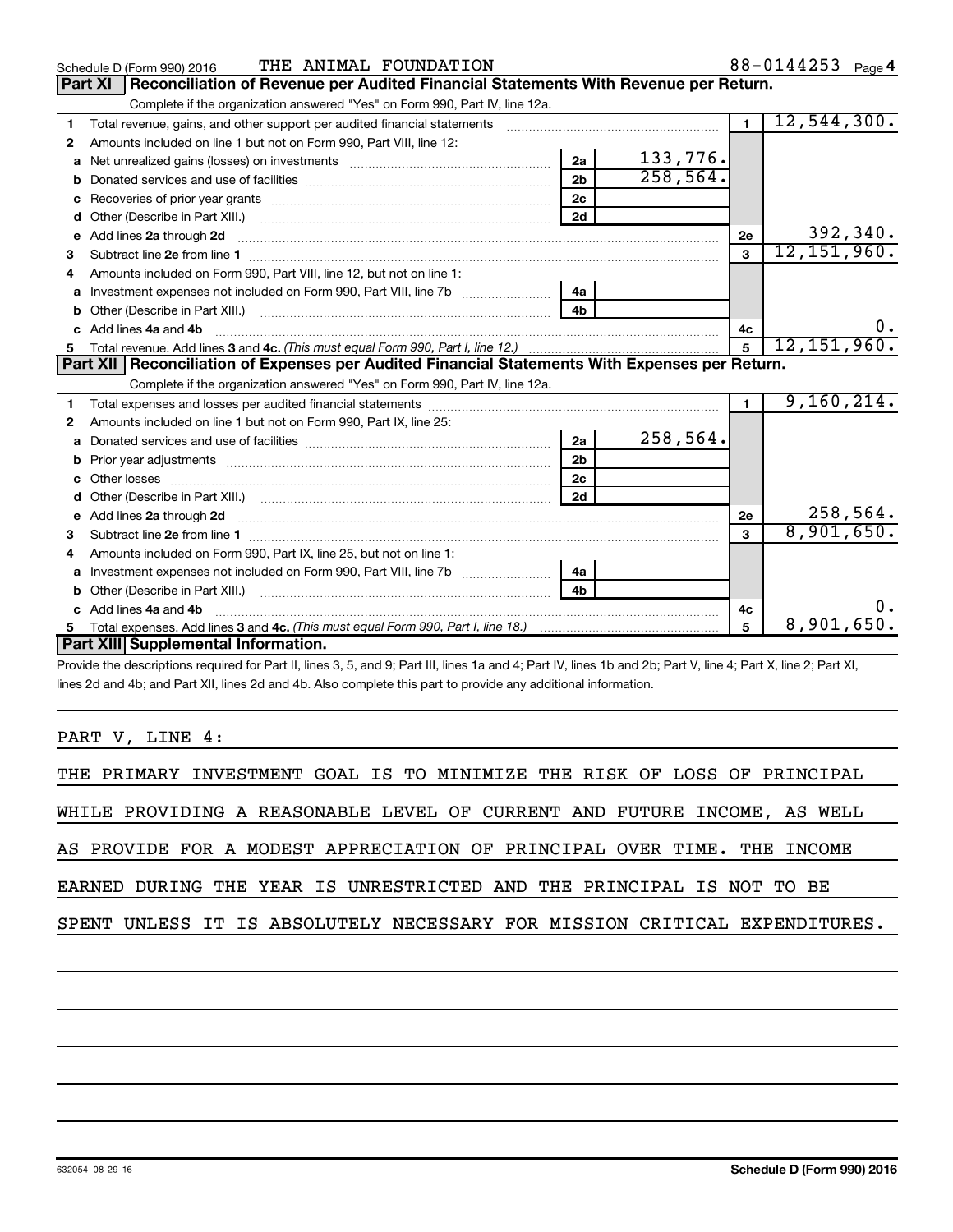| <b>SCHEDULE G</b><br>Supplemental Information Regarding Fundraising or Gaming Activities<br>(Form 990 or 990-EZ)<br>Complete if the organization answered "Yes" on Form 990, Part IV, line 17, 18, or 19, or if the<br>organization entered more than \$15,000 on Form 990-EZ, line 6a.<br>Department of the Treasury<br>Internal Revenue Service                                                                                                                                                                                                                                                                                                                                                   |                                                                                                                                                                                                                   | OMB No. 1545-0047<br><b>Open to Public</b><br>Inspection |    |                                                                                                   |                                                         |            |                                       |  |  |
|-----------------------------------------------------------------------------------------------------------------------------------------------------------------------------------------------------------------------------------------------------------------------------------------------------------------------------------------------------------------------------------------------------------------------------------------------------------------------------------------------------------------------------------------------------------------------------------------------------------------------------------------------------------------------------------------------------|-------------------------------------------------------------------------------------------------------------------------------------------------------------------------------------------------------------------|----------------------------------------------------------|----|---------------------------------------------------------------------------------------------------|---------------------------------------------------------|------------|---------------------------------------|--|--|
| Name of the organization                                                                                                                                                                                                                                                                                                                                                                                                                                                                                                                                                                                                                                                                            | Information about Schedule G (Form 990 or 990-EZ) and its instructions is at WWW.irs.gov/form990.<br>THE ANIMAL FOUNDATION                                                                                        |                                                          |    |                                                                                                   |                                                         | 88-0144253 | <b>Employer identification number</b> |  |  |
| Part I<br>required to complete this part.                                                                                                                                                                                                                                                                                                                                                                                                                                                                                                                                                                                                                                                           | Fundraising Activities. Complete if the organization answered "Yes" on Form 990, Part IV, line 17. Form 990-EZ filers are not                                                                                     |                                                          |    |                                                                                                   |                                                         |            |                                       |  |  |
| 1 Indicate whether the organization raised funds through any of the following activities. Check all that apply.<br>$X$ Mail solicitations<br>Internet and email solicitations<br>b<br>Phone solicitations<br>C<br>$\overline{X}$ In-person solicitations<br>2 a Did the organization have a written or oral agreement with any individual (including officers, directors, trustees, or<br>key employees listed in Form 990, Part VII) or entity in connection with professional fundraising services?<br>b If "Yes," list the 10 highest paid individuals or entities (fundraisers) pursuant to agreements under which the fundraiser is to be<br>compensated at least \$5,000 by the organization. | f<br>$g\left[\overline{X}\right]$ Special fundraising events                                                                                                                                                      |                                                          |    | $e$ $\boxed{\text{X}}$ Solicitation of non-government grants<br>Solicitation of government grants |                                                         |            | $\boxed{\text{X}}$ No<br>Yes          |  |  |
| (i) Name and address of individual<br>or entity (fundraiser)                                                                                                                                                                                                                                                                                                                                                                                                                                                                                                                                                                                                                                        | (v) Amount paid<br>(iii) Did<br>fundraiser<br>(iv) Gross receipts<br>to (or retained by)<br>(ii) Activity<br>have custody<br>fundraiser<br>from activity<br>or control of<br>?contributions<br>listed in col. (i) |                                                          |    |                                                                                                   | (vi) Amount paid<br>to (or retained by)<br>organization |            |                                       |  |  |
|                                                                                                                                                                                                                                                                                                                                                                                                                                                                                                                                                                                                                                                                                                     |                                                                                                                                                                                                                   | Yes                                                      | No |                                                                                                   |                                                         |            |                                       |  |  |
|                                                                                                                                                                                                                                                                                                                                                                                                                                                                                                                                                                                                                                                                                                     |                                                                                                                                                                                                                   |                                                          |    |                                                                                                   |                                                         |            |                                       |  |  |
|                                                                                                                                                                                                                                                                                                                                                                                                                                                                                                                                                                                                                                                                                                     |                                                                                                                                                                                                                   |                                                          |    |                                                                                                   |                                                         |            |                                       |  |  |
|                                                                                                                                                                                                                                                                                                                                                                                                                                                                                                                                                                                                                                                                                                     |                                                                                                                                                                                                                   |                                                          |    |                                                                                                   |                                                         |            |                                       |  |  |
|                                                                                                                                                                                                                                                                                                                                                                                                                                                                                                                                                                                                                                                                                                     |                                                                                                                                                                                                                   |                                                          |    |                                                                                                   |                                                         |            |                                       |  |  |
|                                                                                                                                                                                                                                                                                                                                                                                                                                                                                                                                                                                                                                                                                                     |                                                                                                                                                                                                                   |                                                          |    |                                                                                                   |                                                         |            |                                       |  |  |
|                                                                                                                                                                                                                                                                                                                                                                                                                                                                                                                                                                                                                                                                                                     |                                                                                                                                                                                                                   |                                                          |    |                                                                                                   |                                                         |            |                                       |  |  |
|                                                                                                                                                                                                                                                                                                                                                                                                                                                                                                                                                                                                                                                                                                     |                                                                                                                                                                                                                   |                                                          |    |                                                                                                   |                                                         |            |                                       |  |  |
|                                                                                                                                                                                                                                                                                                                                                                                                                                                                                                                                                                                                                                                                                                     |                                                                                                                                                                                                                   |                                                          |    |                                                                                                   |                                                         |            |                                       |  |  |
|                                                                                                                                                                                                                                                                                                                                                                                                                                                                                                                                                                                                                                                                                                     |                                                                                                                                                                                                                   |                                                          |    |                                                                                                   |                                                         |            |                                       |  |  |
| Total                                                                                                                                                                                                                                                                                                                                                                                                                                                                                                                                                                                                                                                                                               |                                                                                                                                                                                                                   |                                                          |    |                                                                                                   |                                                         |            |                                       |  |  |
| 3 List all states in which the organization is registered or licensed to solicit contributions or has been notified it is exempt from registration<br>or licensing                                                                                                                                                                                                                                                                                                                                                                                                                                                                                                                                  |                                                                                                                                                                                                                   |                                                          |    |                                                                                                   |                                                         |            |                                       |  |  |
|                                                                                                                                                                                                                                                                                                                                                                                                                                                                                                                                                                                                                                                                                                     |                                                                                                                                                                                                                   |                                                          |    |                                                                                                   |                                                         |            |                                       |  |  |
|                                                                                                                                                                                                                                                                                                                                                                                                                                                                                                                                                                                                                                                                                                     |                                                                                                                                                                                                                   |                                                          |    |                                                                                                   |                                                         |            |                                       |  |  |
|                                                                                                                                                                                                                                                                                                                                                                                                                                                                                                                                                                                                                                                                                                     |                                                                                                                                                                                                                   |                                                          |    |                                                                                                   |                                                         |            |                                       |  |  |

**For Paperwork Reduction Act Notice, see the Instructions for Form 990 or 990-EZ. Schedule G (Form 990 or 990-EZ) 2016** LHA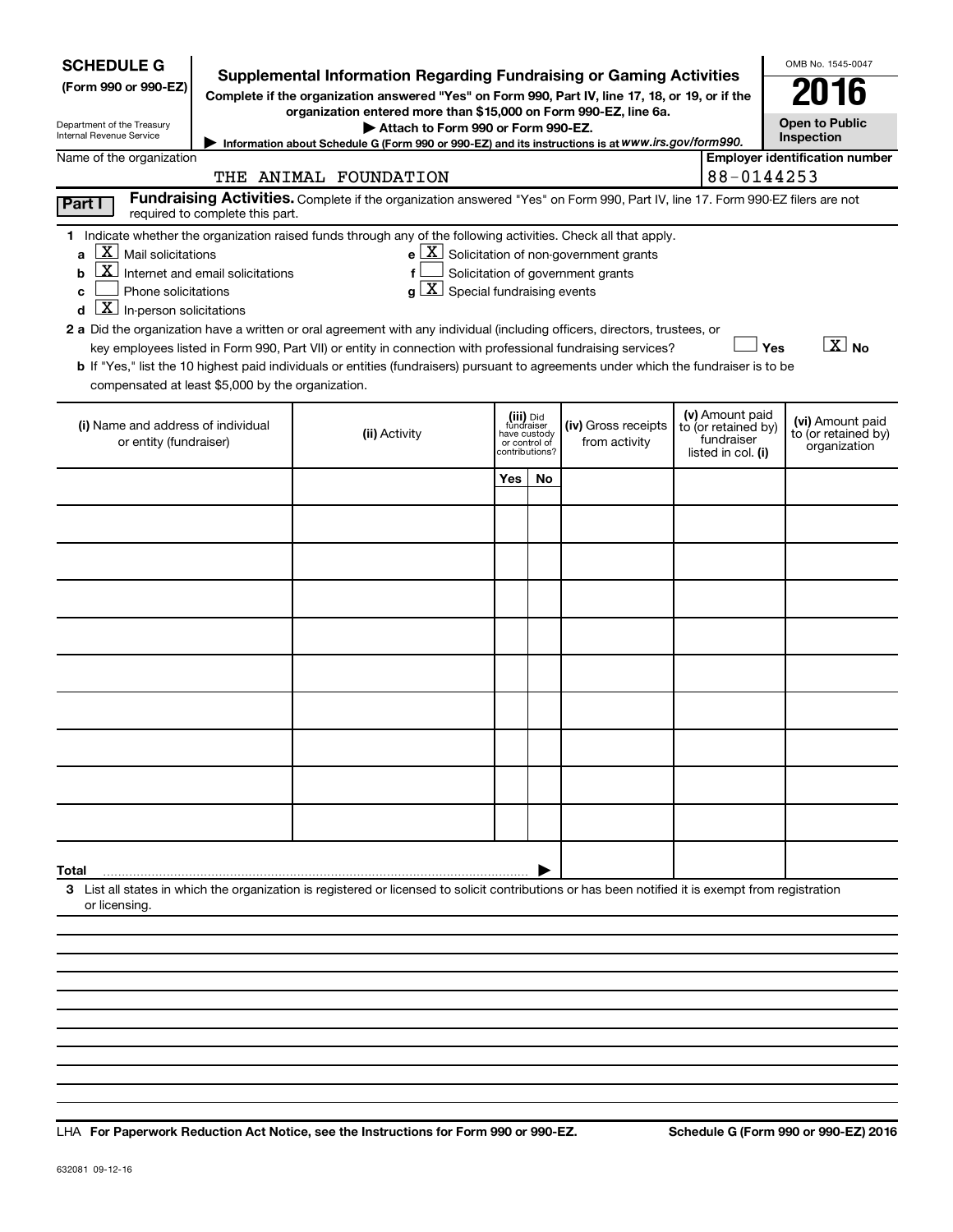#### Schedule G (Form 990 or 990-EZ) 2016 Page THE ANIMAL FOUNDATION 88-0144253

Part II | Fundraising Events. Complete if the organization answered "Yes" on Form 990, Part IV, line 18, or reported more than \$15,000 of fundraising event contributions and gross income on Form 990-EZ, lines 1 and 6b. List events with gross receipts greater than \$5,000.

|                        |    | of fundraising event contributions and gross income on Form 990-EZ, lines T and 6D. List events with gross receipts greater than \$5,000.                                                                                                 |                |                                                  |                                 |                                                     |
|------------------------|----|-------------------------------------------------------------------------------------------------------------------------------------------------------------------------------------------------------------------------------------------|----------------|--------------------------------------------------|---------------------------------|-----------------------------------------------------|
|                        |    |                                                                                                                                                                                                                                           | (a) Event $#1$ | $(b)$ Event #2                                   | (c) Other events<br><b>NONE</b> | (d) Total events<br>(add col. (a) through           |
|                        |    |                                                                                                                                                                                                                                           | BEST IN SHOW   |                                                  |                                 | col. (c)                                            |
|                        |    |                                                                                                                                                                                                                                           | (event type)   | (event type)                                     | (total number)                  |                                                     |
| Revenue                | 1. |                                                                                                                                                                                                                                           | 390,846.       |                                                  |                                 | 390,846.                                            |
|                        |    |                                                                                                                                                                                                                                           | 40,374.        |                                                  |                                 | 40,374.                                             |
|                        | 3  | Gross income (line 1 minus line 2)                                                                                                                                                                                                        | 350,472.       |                                                  |                                 | 350,472.                                            |
|                        |    |                                                                                                                                                                                                                                           |                |                                                  |                                 |                                                     |
|                        |    |                                                                                                                                                                                                                                           |                |                                                  |                                 |                                                     |
|                        | 5  |                                                                                                                                                                                                                                           |                |                                                  |                                 |                                                     |
|                        | 6  |                                                                                                                                                                                                                                           |                |                                                  |                                 |                                                     |
| Direct Expenses        | 7  |                                                                                                                                                                                                                                           |                |                                                  |                                 |                                                     |
|                        |    |                                                                                                                                                                                                                                           |                |                                                  |                                 |                                                     |
|                        | 8  |                                                                                                                                                                                                                                           |                |                                                  |                                 |                                                     |
|                        | 9  |                                                                                                                                                                                                                                           | 84,663.        |                                                  |                                 | 84,663.                                             |
|                        |    | 10 Direct expense summary. Add lines 4 through 9 in column (d)                                                                                                                                                                            |                |                                                  |                                 | 84,663.                                             |
|                        |    |                                                                                                                                                                                                                                           |                |                                                  |                                 | 265,809.                                            |
| <b>Part III</b>        |    | Gaming. Complete if the organization answered "Yes" on Form 990, Part IV, line 19, or reported more than                                                                                                                                  |                |                                                  |                                 |                                                     |
|                        |    | \$15,000 on Form 990-EZ, line 6a.                                                                                                                                                                                                         |                |                                                  |                                 |                                                     |
|                        |    |                                                                                                                                                                                                                                           | (a) Bingo      | (b) Pull tabs/instant<br>bingo/progressive bingo | (c) Other gaming                | (d) Total gaming (add<br>col. (a) through col. (c)) |
| Revenue                |    |                                                                                                                                                                                                                                           |                |                                                  |                                 |                                                     |
|                        |    |                                                                                                                                                                                                                                           |                |                                                  |                                 |                                                     |
|                        | 1. |                                                                                                                                                                                                                                           |                |                                                  |                                 |                                                     |
|                        |    |                                                                                                                                                                                                                                           |                |                                                  |                                 |                                                     |
|                        | 3  |                                                                                                                                                                                                                                           |                |                                                  |                                 |                                                     |
| <b>Direct Expenses</b> |    |                                                                                                                                                                                                                                           |                |                                                  |                                 |                                                     |
|                        | 4  |                                                                                                                                                                                                                                           |                |                                                  |                                 |                                                     |
|                        | 5  |                                                                                                                                                                                                                                           |                |                                                  |                                 |                                                     |
|                        |    |                                                                                                                                                                                                                                           | Yes<br>%       | Yes<br>%                                         | Yes<br>%                        |                                                     |
|                        |    |                                                                                                                                                                                                                                           | No             | No                                               | No                              |                                                     |
|                        | 7  | Direct expense summary. Add lines 2 through 5 in column (d)                                                                                                                                                                               |                |                                                  |                                 |                                                     |
|                        |    |                                                                                                                                                                                                                                           |                |                                                  |                                 |                                                     |
|                        | 8  |                                                                                                                                                                                                                                           |                |                                                  |                                 |                                                     |
|                        |    | 9 Enter the state(s) in which the organization conducts gaming activities:                                                                                                                                                                |                |                                                  |                                 |                                                     |
|                        |    |                                                                                                                                                                                                                                           |                |                                                  |                                 | Yes<br>No                                           |
|                        |    |                                                                                                                                                                                                                                           |                |                                                  |                                 |                                                     |
|                        |    |                                                                                                                                                                                                                                           |                |                                                  |                                 |                                                     |
|                        |    |                                                                                                                                                                                                                                           |                |                                                  |                                 |                                                     |
|                        |    |                                                                                                                                                                                                                                           |                |                                                  |                                 | Yes<br>No                                           |
|                        |    | <b>b</b> If "Yes," explain: <u>contract and a set of the set of the set of the set of the set of the set of the set of the set of the set of the set of the set of the set of the set of the set of the set of the set of the set of </u> |                |                                                  |                                 |                                                     |
|                        |    |                                                                                                                                                                                                                                           |                |                                                  |                                 |                                                     |
|                        |    |                                                                                                                                                                                                                                           |                |                                                  |                                 |                                                     |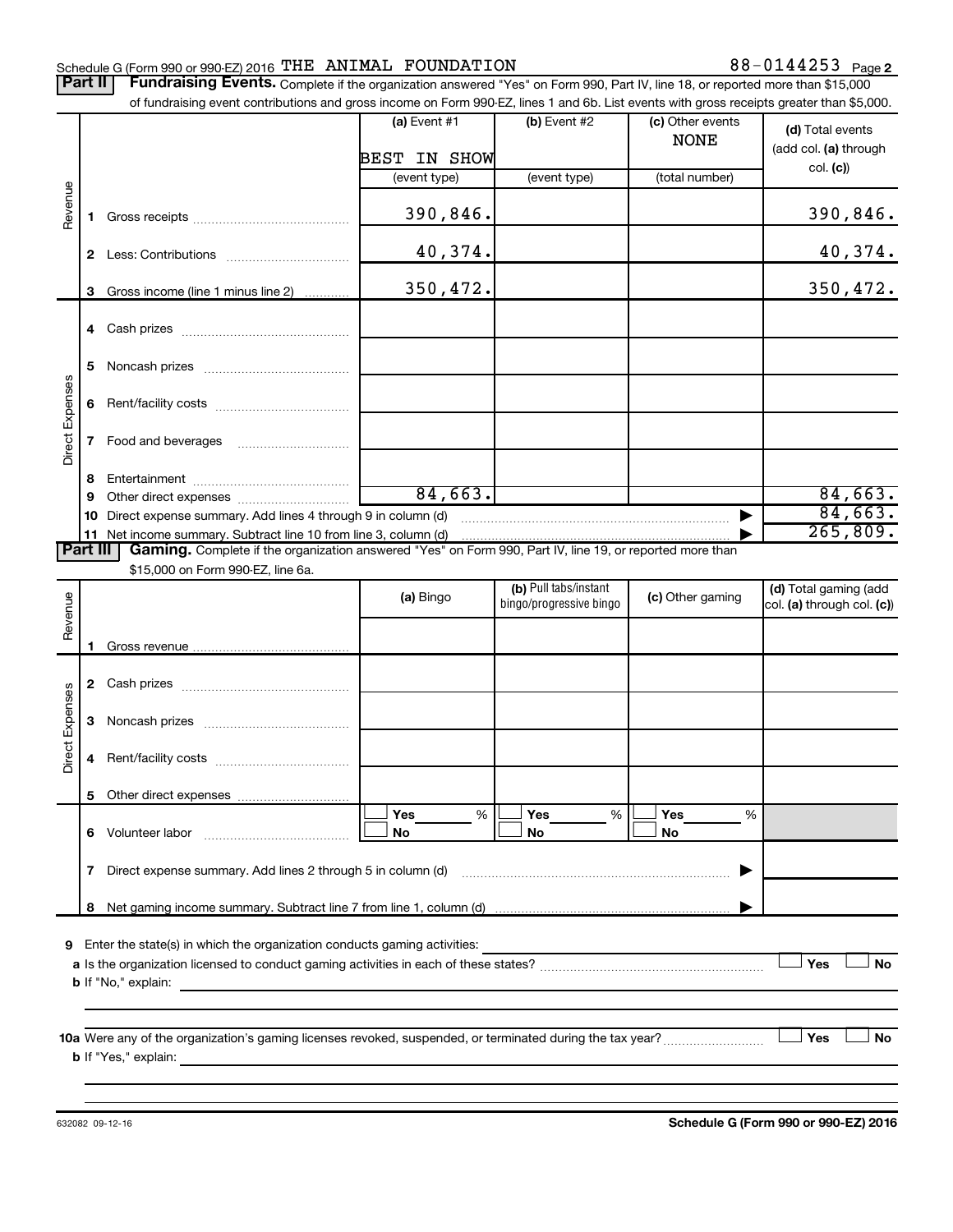|    | Schedule G (Form 990 or 990-EZ) 2016 THE ANIMAL FOUNDATION                                                                                                                                                                                | 88-0144253 |       |     | Page 3               |
|----|-------------------------------------------------------------------------------------------------------------------------------------------------------------------------------------------------------------------------------------------|------------|-------|-----|----------------------|
|    |                                                                                                                                                                                                                                           |            |       | Yes | <b>No</b>            |
|    | 12 Is the organization a grantor, beneficiary or trustee of a trust, or a member of a partnership or other entity formed                                                                                                                  |            |       |     |                      |
|    |                                                                                                                                                                                                                                           |            |       | Yes | No                   |
|    | 13 Indicate the percentage of gaming activity conducted in:                                                                                                                                                                               |            |       |     |                      |
|    | a The organization's facility <i>measurement assemble to the companion of the companisation</i> in the state of the companion of the companion of the companion of the companion of the companion of the companion of the companion       |            |       |     | %                    |
|    | <b>b</b> An outside facility <i>www.communically.communically.communically.communically.communically.communically.communically.communically.communically.communically.communically.communically.communically.communically.communicall</i> |            | 13b l |     | %                    |
|    | 14 Enter the name and address of the person who prepares the organization's gaming/special events books and records:                                                                                                                      |            |       |     |                      |
|    | Name $\blacktriangleright$<br><u> 1989 - Johann Barbara, marka a shekara tsa 1989 - An tsa 1989 - An tsa 1989 - An tsa 1989 - An tsa 1989 - An</u>                                                                                        |            |       |     |                      |
|    |                                                                                                                                                                                                                                           |            |       |     |                      |
|    |                                                                                                                                                                                                                                           |            |       |     | ∣ No                 |
|    |                                                                                                                                                                                                                                           |            |       |     |                      |
|    | of gaming revenue retained by the third party $\triangleright$ \$                                                                                                                                                                         |            |       |     |                      |
|    | c If "Yes," enter name and address of the third party:                                                                                                                                                                                    |            |       |     |                      |
|    | Name $\blacktriangleright$<br><u> 1980 - Johann Barbara, martin amerikan basal dan berasal dan berasal dalam basal dan berasal dan berasal dan</u>                                                                                        |            |       |     |                      |
|    |                                                                                                                                                                                                                                           |            |       |     |                      |
|    | 16 Gaming manager information:                                                                                                                                                                                                            |            |       |     |                      |
|    | Name $\triangleright$                                                                                                                                                                                                                     |            |       |     |                      |
|    | Gaming manager compensation > \$                                                                                                                                                                                                          |            |       |     |                      |
|    |                                                                                                                                                                                                                                           |            |       |     |                      |
|    |                                                                                                                                                                                                                                           |            |       |     |                      |
|    |                                                                                                                                                                                                                                           |            |       |     |                      |
|    |                                                                                                                                                                                                                                           |            |       |     |                      |
|    |                                                                                                                                                                                                                                           |            |       |     |                      |
|    | Director/officer<br>Employee<br>Independent contractor                                                                                                                                                                                    |            |       |     |                      |
| 17 | Mandatory distributions:                                                                                                                                                                                                                  |            |       |     |                      |
|    | a Is the organization required under state law to make charitable distributions from the gaming proceeds to                                                                                                                               |            |       |     |                      |
|    |                                                                                                                                                                                                                                           |            |       |     | $\Box$ Yes $\Box$ No |
|    | <b>b</b> Enter the amount of distributions required under state law to be distributed to other exempt organizations or spent in the                                                                                                       |            |       |     |                      |
|    | organization's own exempt activities during the tax year $\triangleright$ \$                                                                                                                                                              |            |       |     |                      |
|    | <b>Part IV</b><br>Supplemental Information. Provide the explanations required by Part I, line 2b, columns (iii) and (v); and Part III, lines 9, 9b, 10b, 15b,                                                                             |            |       |     |                      |
|    | 15c, 16, and 17b, as applicable. Also provide any additional information. See instructions                                                                                                                                                |            |       |     |                      |
|    |                                                                                                                                                                                                                                           |            |       |     |                      |
|    |                                                                                                                                                                                                                                           |            |       |     |                      |
|    |                                                                                                                                                                                                                                           |            |       |     |                      |
|    |                                                                                                                                                                                                                                           |            |       |     |                      |
|    |                                                                                                                                                                                                                                           |            |       |     |                      |
|    |                                                                                                                                                                                                                                           |            |       |     |                      |
|    |                                                                                                                                                                                                                                           |            |       |     |                      |
|    |                                                                                                                                                                                                                                           |            |       |     |                      |
|    |                                                                                                                                                                                                                                           |            |       |     |                      |
|    |                                                                                                                                                                                                                                           |            |       |     |                      |
|    |                                                                                                                                                                                                                                           |            |       |     |                      |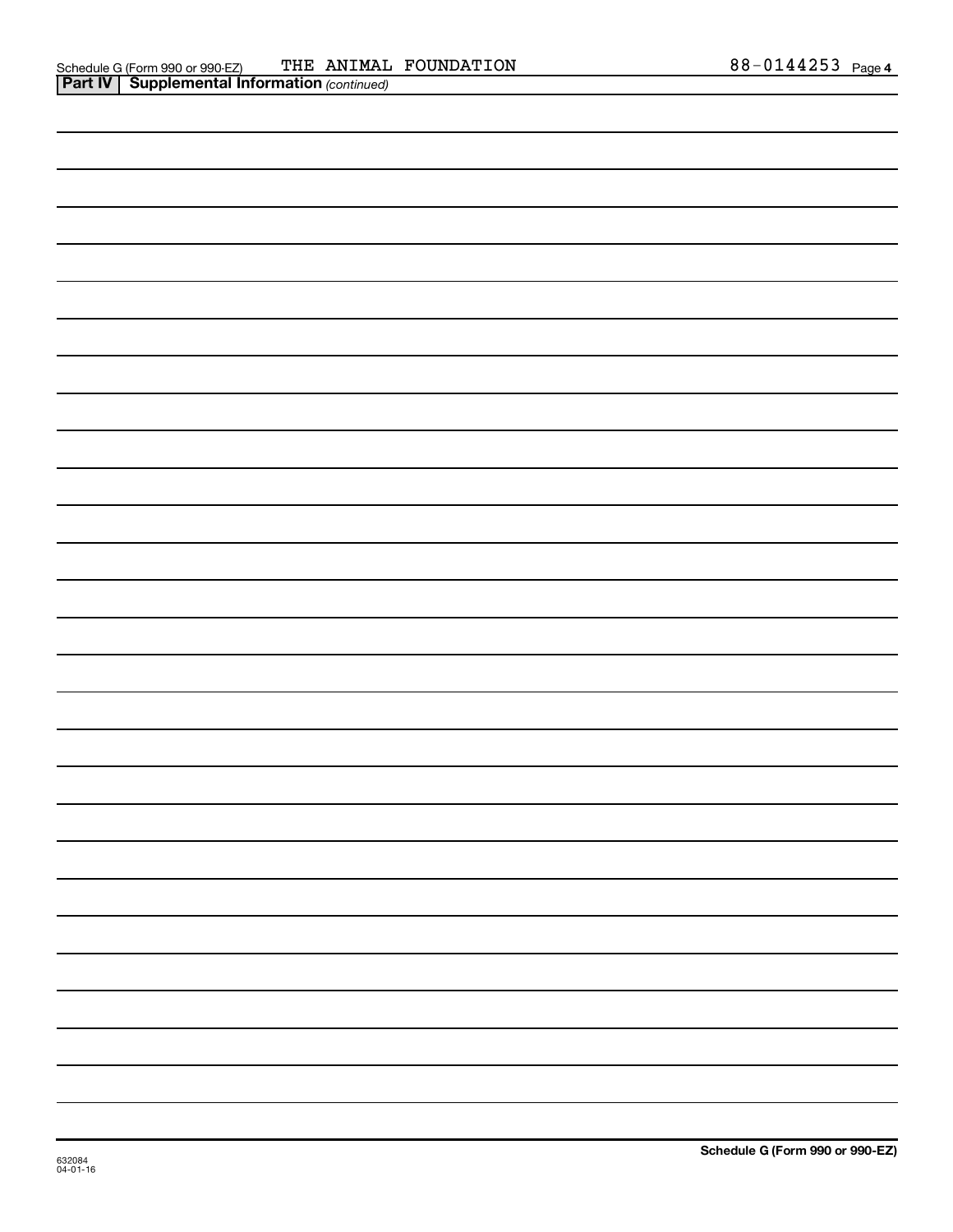|                                     | <b>SCHEDULE J</b>                                                                                               | <b>Compensation Information</b>                                                                                           |                                       | OMB No. 1545-0047     |     |                         |  |
|-------------------------------------|-----------------------------------------------------------------------------------------------------------------|---------------------------------------------------------------------------------------------------------------------------|---------------------------------------|-----------------------|-----|-------------------------|--|
|                                     | (Form 990)                                                                                                      | For certain Officers, Directors, Trustees, Key Employees, and Highest                                                     |                                       | 2016                  |     |                         |  |
|                                     |                                                                                                                 | <b>Compensated Employees</b>                                                                                              |                                       |                       |     |                         |  |
|                                     | Department of the Treasury                                                                                      | Complete if the organization answered "Yes" on Form 990, Part IV, line 23.<br>Attach to Form 990.                         |                                       | <b>Open to Public</b> |     |                         |  |
|                                     | <b>Internal Revenue Service</b>                                                                                 | Information about Schedule J (Form 990) and its instructions is at www.irs.gov/form990.                                   |                                       | Inspection            |     |                         |  |
|                                     | Name of the organization                                                                                        |                                                                                                                           | <b>Employer identification number</b> |                       |     |                         |  |
| 88-0144253<br>THE ANIMAL FOUNDATION |                                                                                                                 |                                                                                                                           |                                       |                       |     |                         |  |
| Part I                              |                                                                                                                 | <b>Questions Regarding Compensation</b>                                                                                   |                                       |                       |     |                         |  |
|                                     |                                                                                                                 |                                                                                                                           |                                       |                       | Yes | No                      |  |
| 1a                                  |                                                                                                                 | Check the appropriate box(es) if the organization provided any of the following to or for a person listed on Form 990,    |                                       |                       |     |                         |  |
|                                     |                                                                                                                 | Part VII, Section A, line 1a. Complete Part III to provide any relevant information regarding these items.                |                                       |                       |     |                         |  |
|                                     | First-class or charter travel                                                                                   | Housing allowance or residence for personal use                                                                           |                                       |                       |     |                         |  |
|                                     | Travel for companions                                                                                           | Payments for business use of personal residence                                                                           |                                       |                       |     |                         |  |
|                                     |                                                                                                                 | Health or social club dues or initiation fees<br>Tax indemnification and gross-up payments                                |                                       |                       |     |                         |  |
|                                     |                                                                                                                 | Discretionary spending account<br>Personal services (such as, maid, chauffeur, chef)                                      |                                       |                       |     |                         |  |
|                                     |                                                                                                                 |                                                                                                                           |                                       |                       |     |                         |  |
|                                     |                                                                                                                 | <b>b</b> If any of the boxes on line 1a are checked, did the organization follow a written policy regarding payment or    |                                       |                       |     |                         |  |
|                                     |                                                                                                                 |                                                                                                                           |                                       | 1b                    |     |                         |  |
| 2                                   |                                                                                                                 | Did the organization require substantiation prior to reimbursing or allowing expenses incurred by all directors,          |                                       |                       |     |                         |  |
|                                     |                                                                                                                 | trustees, and officers, including the CEO/Executive Director, regarding the items checked on line 1a?                     |                                       | $\mathbf{2}$          |     |                         |  |
|                                     |                                                                                                                 |                                                                                                                           |                                       |                       |     |                         |  |
| з                                   |                                                                                                                 | Indicate which, if any, of the following the filing organization used to establish the compensation of the organization's |                                       |                       |     |                         |  |
|                                     |                                                                                                                 | CEO/Executive Director. Check all that apply. Do not check any boxes for methods used by a related organization to        |                                       |                       |     |                         |  |
|                                     | establish compensation of the CEO/Executive Director, but explain in Part III.<br> X <br>Compensation committee |                                                                                                                           |                                       |                       |     |                         |  |
|                                     |                                                                                                                 | $\underline{\mathbf{X}}$ Written employment contract<br>$\underline{\mathbf{X}}$ Compensation survey or study             |                                       |                       |     |                         |  |
|                                     |                                                                                                                 | Independent compensation consultant<br>$\mathbf{X}$ Approval by the board or compensation committee                       |                                       |                       |     |                         |  |
|                                     |                                                                                                                 | Form 990 of other organizations                                                                                           |                                       |                       |     |                         |  |
| 4                                   |                                                                                                                 | During the year, did any person listed on Form 990, Part VII, Section A, line 1a, with respect to the filing              |                                       |                       |     |                         |  |
|                                     | organization or a related organization:                                                                         |                                                                                                                           |                                       |                       |     |                         |  |
| а                                   |                                                                                                                 | Receive a severance payment or change-of-control payment?                                                                 |                                       | 4a                    |     | х                       |  |
| b                                   |                                                                                                                 |                                                                                                                           |                                       | 4b                    |     | $\overline{\mathbf{x}}$ |  |
| с                                   |                                                                                                                 |                                                                                                                           |                                       | 4c                    |     | X                       |  |
|                                     |                                                                                                                 | If "Yes" to any of lines 4a-c, list the persons and provide the applicable amounts for each item in Part III.             |                                       |                       |     |                         |  |
|                                     |                                                                                                                 |                                                                                                                           |                                       |                       |     |                         |  |
|                                     |                                                                                                                 | Only section 501(c)(3), 501(c)(4), and 501(c)(29) organizations must complete lines 5-9.                                  |                                       |                       |     |                         |  |
|                                     |                                                                                                                 | 5 For persons listed on Form 990, Part VII, Section A, line 1a, did the organization pay or accrue any compensation       |                                       |                       |     |                         |  |
|                                     | contingent on the revenues of:                                                                                  |                                                                                                                           |                                       |                       |     |                         |  |
|                                     |                                                                                                                 |                                                                                                                           |                                       | 5a                    |     | х                       |  |
|                                     |                                                                                                                 |                                                                                                                           |                                       | 5b                    |     | $\overline{\mathbf{X}}$ |  |
|                                     |                                                                                                                 | If "Yes" on line 5a or 5b, describe in Part III.                                                                          |                                       |                       |     |                         |  |
| 6                                   |                                                                                                                 | For persons listed on Form 990, Part VII, Section A, line 1a, did the organization pay or accrue any compensation         |                                       |                       |     |                         |  |
|                                     | contingent on the net earnings of:                                                                              |                                                                                                                           |                                       |                       |     |                         |  |
| a                                   |                                                                                                                 |                                                                                                                           |                                       |                       |     | х                       |  |
|                                     |                                                                                                                 |                                                                                                                           |                                       | 6b                    |     | х                       |  |
|                                     |                                                                                                                 | If "Yes" on line 6a or 6b, describe in Part III.                                                                          |                                       |                       |     |                         |  |
|                                     |                                                                                                                 | 7 For persons listed on Form 990, Part VII, Section A, line 1a, did the organization provide any nonfixed payments        |                                       |                       |     |                         |  |
|                                     |                                                                                                                 |                                                                                                                           |                                       | 7                     |     | х                       |  |
| 8                                   |                                                                                                                 | Were any amounts reported on Form 990, Part VII, paid or accrued pursuant to a contract that was subject to the           |                                       |                       |     |                         |  |
|                                     |                                                                                                                 |                                                                                                                           |                                       | 8                     |     | х                       |  |
| 9                                   |                                                                                                                 | If "Yes" on line 8, did the organization also follow the rebuttable presumption procedure described in                    |                                       |                       |     |                         |  |
|                                     |                                                                                                                 | Departually Deduction Act Notice, and the Instructions for Form 000                                                       | Cabadule <i>LIFarm 000)</i> 0046      | 9                     |     |                         |  |

**For Paperwork Reduction Act Notice, see the Instructions for Form 990. Schedule J (Form 990) 2016** LHA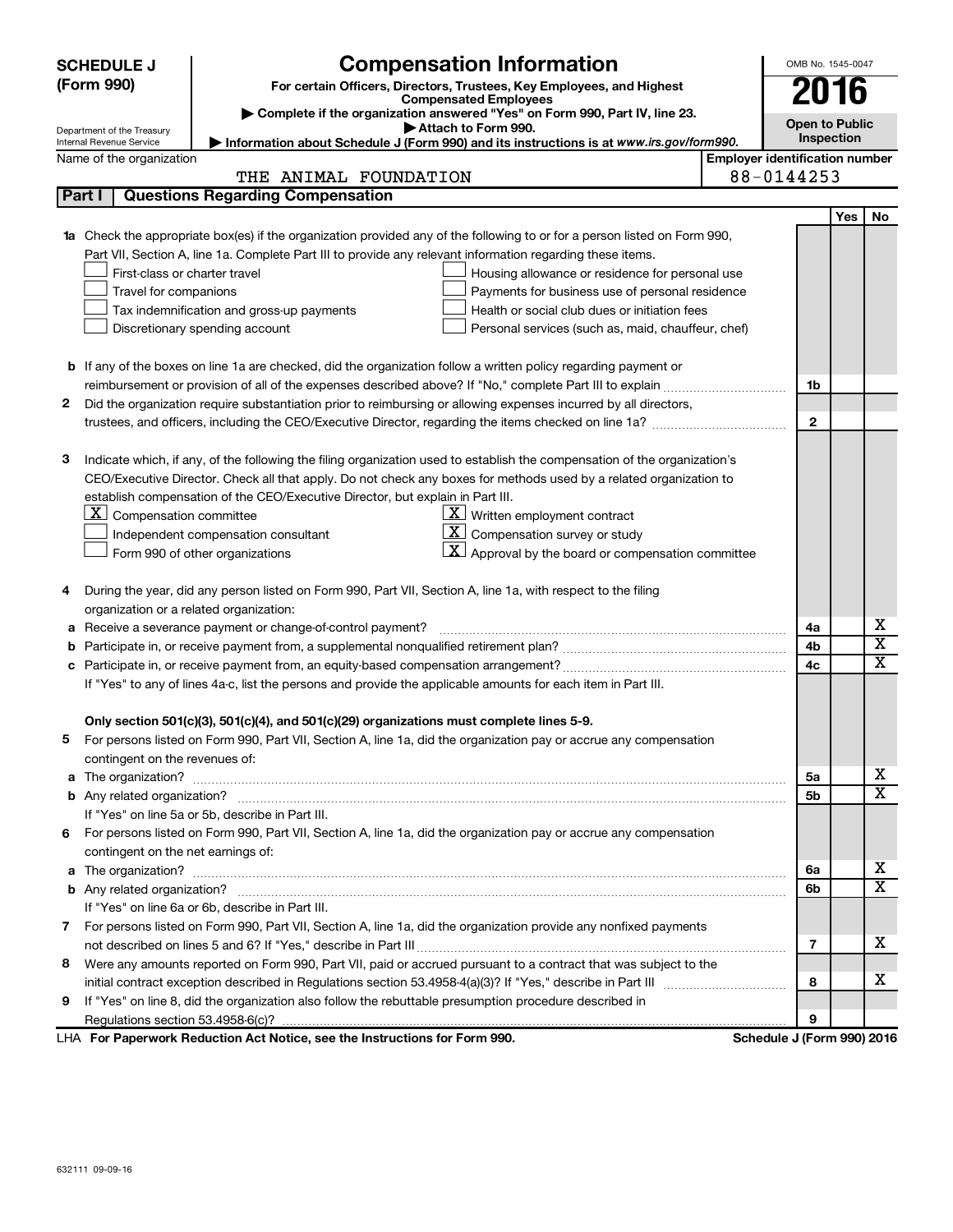#### Part II | Officers, Directors, Trustees, Key Employees, and Highest Compensated Employees. Use duplicate copies if additional space is needed.

For each individual whose compensation must be reported on Schedule J, report compensation from the organization on row (i) and from related organizations, described in the instructions, on row (ii). Do not list any individuals that aren't listed on Form 990, Part VII.

Note: The sum of columns (B)(i)-(iii) for each listed individual must equal the total amount of Form 990, Part VII, Section A, line 1a, applicable column (D) and (E) amounts for that individual.

|                                  |                          | (B) Breakdown of W-2 and/or 1099-MISC compensation |                                           | (C) Retirement and             | (D) Nontaxable              | (E) Total of columns        | (F) Compensation                                           |  |
|----------------------------------|--------------------------|----------------------------------------------------|-------------------------------------------|--------------------------------|-----------------------------|-----------------------------|------------------------------------------------------------|--|
| (A) Name and Title               | (i) Base<br>compensation | (ii) Bonus &<br>incentive<br>compensation          | (iii) Other<br>reportable<br>compensation | other deferred<br>compensation | benefits                    | $(B)(i)-(D)$                | in column (B)<br>reported as deferred<br>on prior Form 990 |  |
| CHRISTINE ROBINSON<br>(1)<br>(i) | 194,032.                 | $\overline{0}$ .                                   | $\overline{0}$ .                          | $\overline{0}$ .               | $\overline{\mathfrak{o}}$ . | 194,032.                    | $\overline{\mathbf{0}}$ .                                  |  |
| CHIEF EXECUTIVE OFFICER<br>(ii)  | $\overline{0}$ .         | $\overline{0}$ .                                   | $\overline{0}$ .                          | $\overline{0}$ .               | $\overline{0}$              | $\overline{\mathfrak{o}}$ . | $\overline{0}$ .                                           |  |
| (i)                              |                          |                                                    |                                           |                                |                             |                             |                                                            |  |
| (ii)                             |                          |                                                    |                                           |                                |                             |                             |                                                            |  |
| (i)                              |                          |                                                    |                                           |                                |                             |                             |                                                            |  |
| (ii)                             |                          |                                                    |                                           |                                |                             |                             |                                                            |  |
| (i)                              |                          |                                                    |                                           |                                |                             |                             |                                                            |  |
| (ii)                             |                          |                                                    |                                           |                                |                             |                             |                                                            |  |
| $(\sf{i})$                       |                          |                                                    |                                           |                                |                             |                             |                                                            |  |
| (ii)                             |                          |                                                    |                                           |                                |                             |                             |                                                            |  |
| (i)<br>(ii)                      |                          |                                                    |                                           |                                |                             |                             |                                                            |  |
| (i)                              |                          |                                                    |                                           |                                |                             |                             |                                                            |  |
| (ii)                             |                          |                                                    |                                           |                                |                             |                             |                                                            |  |
| (i)                              |                          |                                                    |                                           |                                |                             |                             |                                                            |  |
| (ii)                             |                          |                                                    |                                           |                                |                             |                             |                                                            |  |
| (i)                              |                          |                                                    |                                           |                                |                             |                             |                                                            |  |
| (ii)                             |                          |                                                    |                                           |                                |                             |                             |                                                            |  |
| (i)                              |                          |                                                    |                                           |                                |                             |                             |                                                            |  |
| (ii)                             |                          |                                                    |                                           |                                |                             |                             |                                                            |  |
| (i)                              |                          |                                                    |                                           |                                |                             |                             |                                                            |  |
| (ii)                             |                          |                                                    |                                           |                                |                             |                             |                                                            |  |
| (i)                              |                          |                                                    |                                           |                                |                             |                             |                                                            |  |
| (ii)                             |                          |                                                    |                                           |                                |                             |                             |                                                            |  |
| (i)                              |                          |                                                    |                                           |                                |                             |                             |                                                            |  |
| (ii)<br>(i)                      |                          |                                                    |                                           |                                |                             |                             |                                                            |  |
| (ii)                             |                          |                                                    |                                           |                                |                             |                             |                                                            |  |
| (i)                              |                          |                                                    |                                           |                                |                             |                             |                                                            |  |
| (ii)                             |                          |                                                    |                                           |                                |                             |                             |                                                            |  |
| $(\sf{i})$                       |                          |                                                    |                                           |                                |                             |                             |                                                            |  |
| (ii)                             |                          |                                                    |                                           |                                |                             |                             |                                                            |  |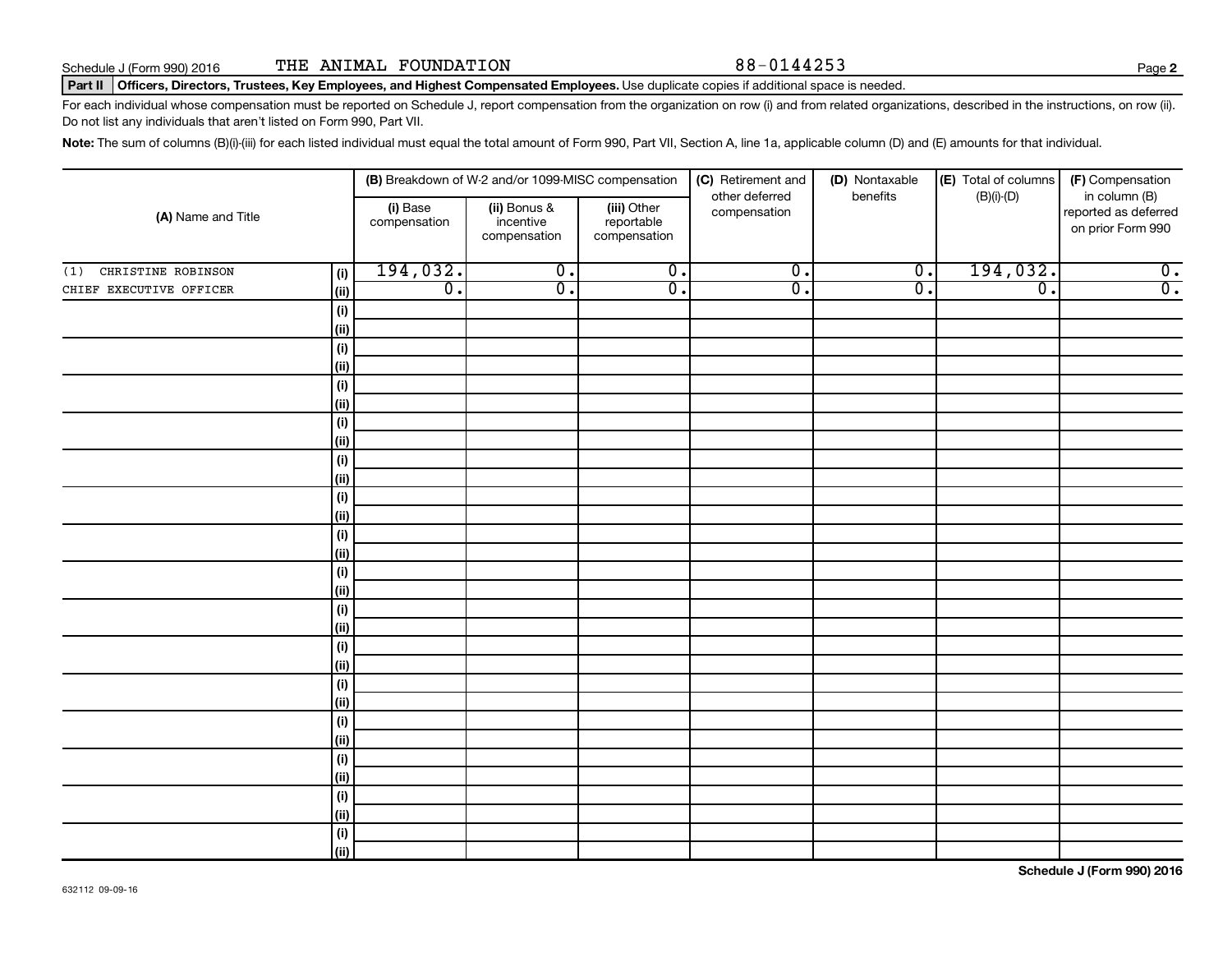**Part III Supplemental Information**

Provide the information, explanation, or descriptions required for Part I, lines 1a, 1b, 3, 4a, 4b, 4c, 5a, 5b, 6a, 6b, 7, and 8, and for Part II. Also complete this part for any additional information.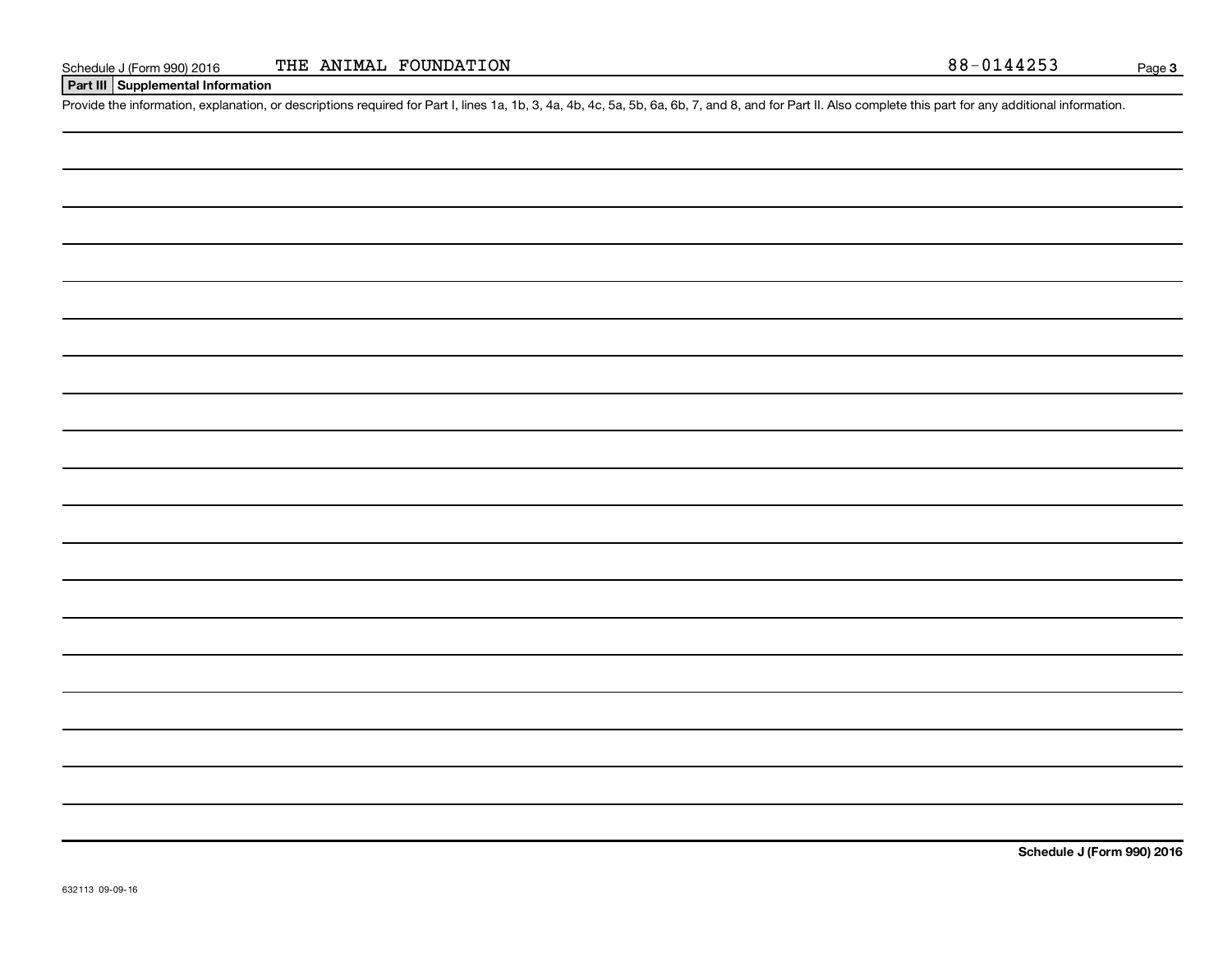#### **SCHEDULE M (Form 990)**

# **Noncash Contributions**

OMB No. 1545-0047

| Department of the Treasury |
|----------------------------|
| Internal Revenue Service   |

◆ Complete if the organizations answered "Yes" on Form 990, Part IV, lines 29 or 30.<br>● Complete if the organizations answered "Yes" on Form 990, Part IV, lines 29 or 30. **Attach to Form 990.**  $\blacktriangleright$ 

**Open To Public Inspection**

|  | Name of the organization |
|--|--------------------------|
|  |                          |
|  |                          |

**Information about Schedule M (Form 990) and its instructions is at www.irs.gov/form990.** 

| THE ANIMAL FOUNDA |  |
|-------------------|--|

|              | <b>Employer identification number</b> |
|--------------|---------------------------------------|
| <b>ATION</b> | 88-0144253                            |

| Part I | <b>Types of Property</b>                                                                                                       |                               |                                      |                                                                                                      |                                                              |     |     |    |
|--------|--------------------------------------------------------------------------------------------------------------------------------|-------------------------------|--------------------------------------|------------------------------------------------------------------------------------------------------|--------------------------------------------------------------|-----|-----|----|
|        |                                                                                                                                | (a)<br>Check if<br>applicable | (b)<br>Number of<br>contributions or | (c)<br>Noncash contribution<br>amounts reported on<br>items contributed Form 990, Part VIII, line 1g | (d)<br>Method of determining<br>noncash contribution amounts |     |     |    |
| 1      |                                                                                                                                |                               |                                      |                                                                                                      |                                                              |     |     |    |
| 2      | Art - Historical treasures                                                                                                     |                               |                                      |                                                                                                      |                                                              |     |     |    |
| З      | Art - Fractional interests                                                                                                     |                               |                                      |                                                                                                      |                                                              |     |     |    |
| 4      | Books and publications                                                                                                         |                               |                                      |                                                                                                      |                                                              |     |     |    |
| 5      | Clothing and household goods                                                                                                   |                               |                                      |                                                                                                      |                                                              |     |     |    |
| 6      |                                                                                                                                |                               |                                      |                                                                                                      |                                                              |     |     |    |
| 7      |                                                                                                                                |                               |                                      |                                                                                                      |                                                              |     |     |    |
| 8      |                                                                                                                                |                               |                                      |                                                                                                      |                                                              |     |     |    |
| 9      | Securities - Publicly traded                                                                                                   |                               |                                      |                                                                                                      |                                                              |     |     |    |
| 10     | Securities - Closely held stock                                                                                                |                               |                                      |                                                                                                      |                                                              |     |     |    |
| 11     | Securities - Partnership, LLC, or                                                                                              |                               |                                      |                                                                                                      |                                                              |     |     |    |
|        | trust interests                                                                                                                |                               |                                      |                                                                                                      |                                                              |     |     |    |
| 12     | Securities - Miscellaneous                                                                                                     |                               |                                      |                                                                                                      |                                                              |     |     |    |
| 13     | Qualified conservation contribution -                                                                                          |                               |                                      |                                                                                                      |                                                              |     |     |    |
|        |                                                                                                                                |                               |                                      |                                                                                                      |                                                              |     |     |    |
| 14     | Qualified conservation contribution - Other                                                                                    |                               |                                      |                                                                                                      |                                                              |     |     |    |
| 15     |                                                                                                                                |                               |                                      |                                                                                                      |                                                              |     |     |    |
| 16     | Real estate - Commercial                                                                                                       |                               |                                      |                                                                                                      |                                                              |     |     |    |
| 17     |                                                                                                                                |                               |                                      |                                                                                                      |                                                              |     |     |    |
| 18     |                                                                                                                                |                               |                                      |                                                                                                      |                                                              |     |     |    |
| 19     |                                                                                                                                |                               |                                      |                                                                                                      |                                                              |     |     |    |
| 20     | Drugs and medical supplies                                                                                                     |                               |                                      |                                                                                                      |                                                              |     |     |    |
| 21     |                                                                                                                                |                               |                                      |                                                                                                      |                                                              |     |     |    |
| 22     |                                                                                                                                |                               |                                      |                                                                                                      |                                                              |     |     |    |
| 23     |                                                                                                                                |                               |                                      |                                                                                                      |                                                              |     |     |    |
| 24     |                                                                                                                                |                               |                                      |                                                                                                      |                                                              |     |     |    |
| 25     | $(ANIMAL$ SUPPLI $)$<br>Other $\blacktriangleright$                                                                            | х                             | $\overline{12}$                      |                                                                                                      | 98,957.FAIR MARKET VALUE                                     |     |     |    |
| 26     | Other $\blacktriangleright$                                                                                                    |                               |                                      |                                                                                                      |                                                              |     |     |    |
| 27     | Other $\blacktriangleright$                                                                                                    |                               |                                      |                                                                                                      |                                                              |     |     |    |
| 28     | Other                                                                                                                          |                               |                                      |                                                                                                      |                                                              |     |     |    |
| 29     | Number of Forms 8283 received by the organization during the tax year for contributions                                        |                               |                                      |                                                                                                      |                                                              |     |     |    |
|        | for which the organization completed Form 8283, Part IV, Donee Acknowledgement                                                 |                               |                                      | 29                                                                                                   |                                                              |     |     |    |
|        |                                                                                                                                |                               |                                      |                                                                                                      |                                                              |     | Yes | No |
|        | 30a During the year, did the organization receive by contribution any property reported in Part I, lines 1 through 28, that it |                               |                                      |                                                                                                      |                                                              |     |     |    |
|        | must hold for at least three years from the date of the initial contribution, and which isn't required to be used for          |                               |                                      |                                                                                                      |                                                              |     |     |    |
|        |                                                                                                                                |                               |                                      |                                                                                                      |                                                              | 30a |     | х  |
|        | <b>b</b> If "Yes," describe the arrangement in Part II.                                                                        |                               |                                      |                                                                                                      |                                                              |     |     |    |
| 31     | Does the organization have a gift acceptance policy that requires the review of any nonstandard contributions?                 |                               |                                      | 31                                                                                                   | х                                                            |     |     |    |
|        | 32a Does the organization hire or use third parties or related organizations to solicit, process, or sell noncash              |                               |                                      |                                                                                                      |                                                              |     |     |    |
|        | contributions?                                                                                                                 |                               |                                      |                                                                                                      |                                                              | 32a | х   |    |
|        | <b>b</b> If "Yes," describe in Part II.                                                                                        |                               |                                      |                                                                                                      |                                                              |     |     |    |
| 33     | If the organization didn't report an amount in column (c) for a type of property for which column (a) is checked,              |                               |                                      |                                                                                                      |                                                              |     |     |    |
|        | describe in Part II.                                                                                                           |                               |                                      |                                                                                                      |                                                              |     |     |    |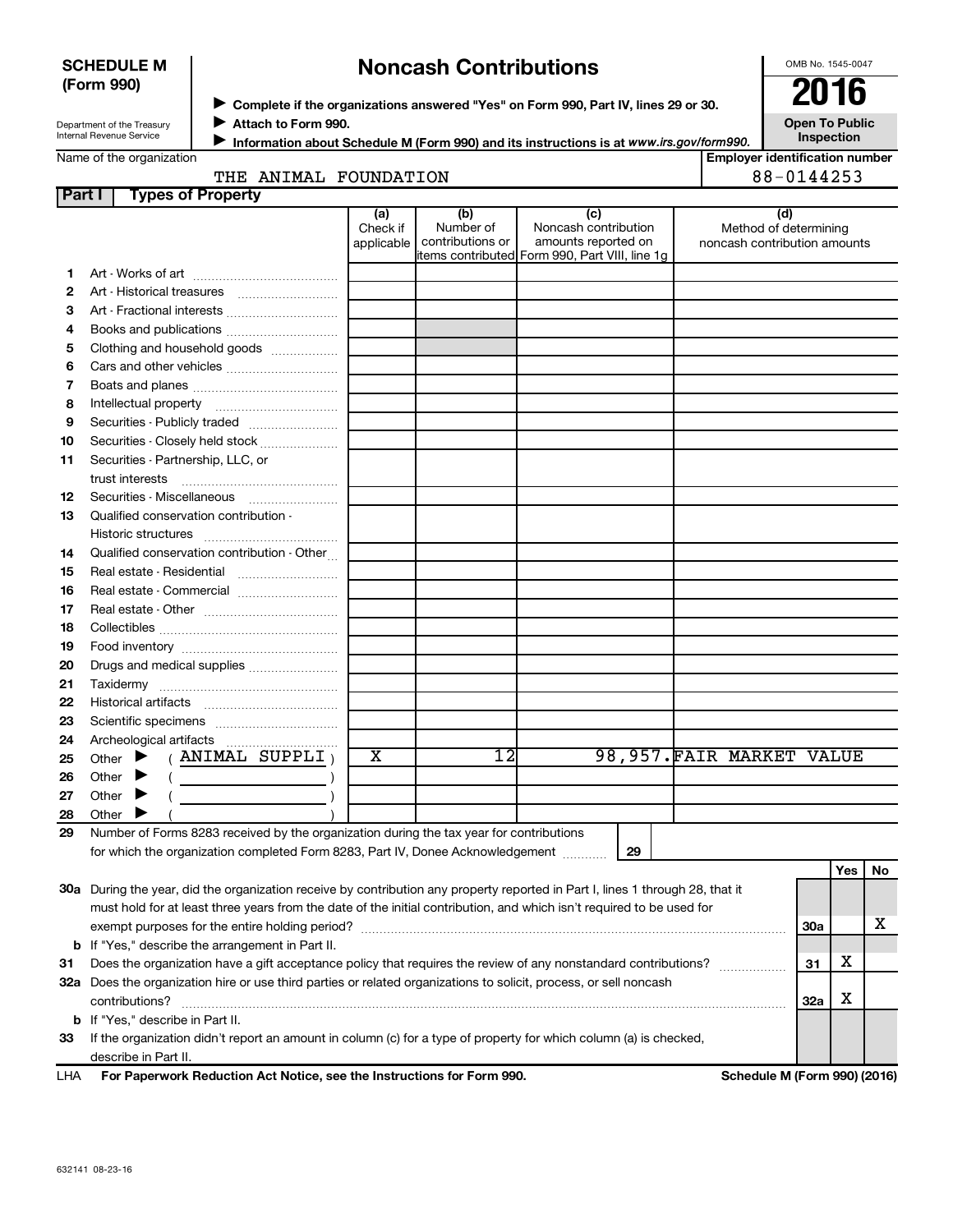#### Schedule M (Form 990) (2016)  $\sqrt{THE}$  ANIMAL FOUNDATION  $88-0144253$  Page

Part II | Supplemental Information. Provide the information required by Part I, lines 30b, 32b, and 33, and whether the organization is reporting in Part I, column (b), the number of contributions, the number of items received, or a combination of both. Also complete this part for any additional information.

### SCHEDULE M, LINE 32B:

#### CHARITY CAR DONATIONS IS THE THIRD PARTY HIRED TO SOLICIT VEHICLES FOR

DONATION AND SALE ON BEHALF OF THE ANIMAL FOUNDATION.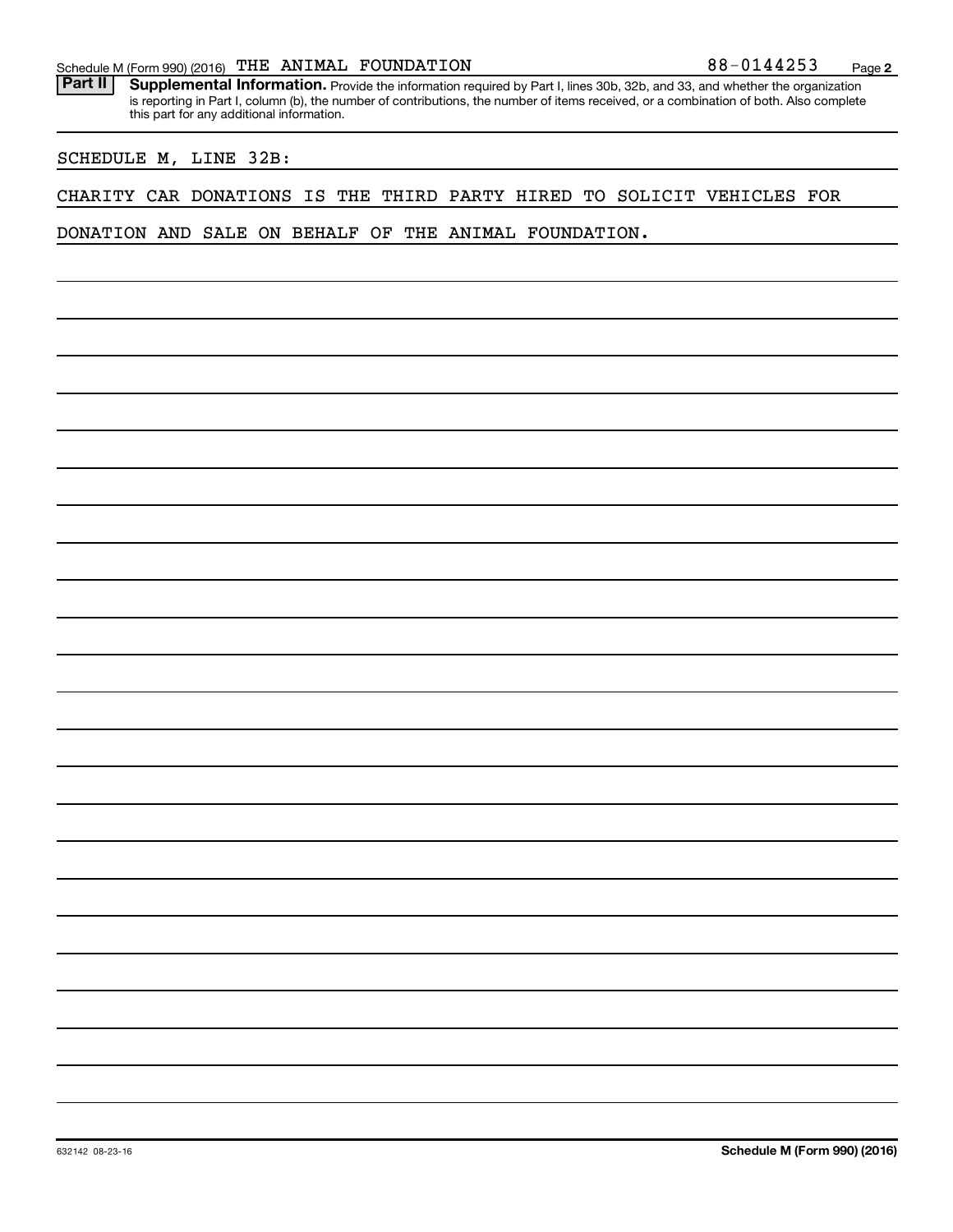| OMB No. 1545-0047<br>Supplemental Information to Form 990 or 990-EZ<br><b>SCHEDULE O</b><br>Complete to provide information for responses to specific questions on<br>(Form 990 or 990-EZ)<br>Form 990 or 990-EZ or to provide any additional information.<br><b>Open to Public</b><br>Attach to Form 990 or 990-EZ.<br>Department of the Treasury<br><b>Inspection</b><br>Information about Schedule O (Form 990 or 990-EZ) and its instructions is at WWW.irs.gov/form990.<br><b>Internal Revenue Service</b> |  |  |  |  |
|-----------------------------------------------------------------------------------------------------------------------------------------------------------------------------------------------------------------------------------------------------------------------------------------------------------------------------------------------------------------------------------------------------------------------------------------------------------------------------------------------------------------|--|--|--|--|
| <b>Employer identification number</b><br>Name of the organization<br>88-0144253<br>THE ANIMAL FOUNDATION                                                                                                                                                                                                                                                                                                                                                                                                        |  |  |  |  |
| FORM 990, PART I, LINE 1, DESCRIPTION OF ORGANIZATION MISSION:                                                                                                                                                                                                                                                                                                                                                                                                                                                  |  |  |  |  |
| PROVIDING LOST AND FOUND SERVICES, RABIES OBSERVATION, FOSTER AND                                                                                                                                                                                                                                                                                                                                                                                                                                               |  |  |  |  |
| ADOPTION SERVICES, AFFORDABLE VACCINATION CLINIC, LOW COST SPAY AND                                                                                                                                                                                                                                                                                                                                                                                                                                             |  |  |  |  |
| NEUTER, COMMUNITY EDUCATION, AND HUMANE AND SENSITIVE EUTHANASIA.                                                                                                                                                                                                                                                                                                                                                                                                                                               |  |  |  |  |
| FORM 990, PART III, LINE 1, DESCRIPTION OF ORGANIZATION MISSION:                                                                                                                                                                                                                                                                                                                                                                                                                                                |  |  |  |  |
| SENSITIVE EUTHANASIA.                                                                                                                                                                                                                                                                                                                                                                                                                                                                                           |  |  |  |  |
|                                                                                                                                                                                                                                                                                                                                                                                                                                                                                                                 |  |  |  |  |
| FORM 990, PART VI, SECTION B, LINE 11B:                                                                                                                                                                                                                                                                                                                                                                                                                                                                         |  |  |  |  |
| A DRAFT OF FORM 990 IS PROVIDED TO BOARD MEMBERS PRIOR TO FILING FOR REVIEW                                                                                                                                                                                                                                                                                                                                                                                                                                     |  |  |  |  |
| AND COMMENT.                                                                                                                                                                                                                                                                                                                                                                                                                                                                                                    |  |  |  |  |
|                                                                                                                                                                                                                                                                                                                                                                                                                                                                                                                 |  |  |  |  |
| FORM 990, PART VI, SECTION B, LINE 12C:                                                                                                                                                                                                                                                                                                                                                                                                                                                                         |  |  |  |  |
| OFFICERS, DIRECTORS, TRUSTEES AND KEY EMPLOYEES ARE REQUIRED TO SIGN A                                                                                                                                                                                                                                                                                                                                                                                                                                          |  |  |  |  |
| DISCLOSURE STATEMENT EVERY YEAR THAT THEY DO NOT HAVE A CONFLICT OF                                                                                                                                                                                                                                                                                                                                                                                                                                             |  |  |  |  |
| INTEREST WITH THE FOUNDATION.                                                                                                                                                                                                                                                                                                                                                                                                                                                                                   |  |  |  |  |
|                                                                                                                                                                                                                                                                                                                                                                                                                                                                                                                 |  |  |  |  |
| FORM 990, PART VI, SECTION B, LINE 15:                                                                                                                                                                                                                                                                                                                                                                                                                                                                          |  |  |  |  |
| COMPENSATION WITHIN THE FOUNDATION IS DETERMINED BY COMPARING THE ANIMAL                                                                                                                                                                                                                                                                                                                                                                                                                                        |  |  |  |  |
| WELFARE INDUSTRY WAGE INFORMATION OBTAINED THROUGH THE SOCIETY OF<br>THE                                                                                                                                                                                                                                                                                                                                                                                                                                        |  |  |  |  |
| ANIMAL WELFARE ADMINISTRATORS (SAWA), WITH THE LOCAL WAGE INFORMATION IN                                                                                                                                                                                                                                                                                                                                                                                                                                        |  |  |  |  |
| LAS VEGAS, NEVADA. THE DATA CONTAINED IN THE SAWA REPORTS INCLUDED WEIGHTED                                                                                                                                                                                                                                                                                                                                                                                                                                     |  |  |  |  |
| AVERAGE AND ANNUAL INCENTIVE DATA FOR EACH JOB CLASSIFICATION. COMPARABLE                                                                                                                                                                                                                                                                                                                                                                                                                                       |  |  |  |  |
| DATA IS THEN PRESENTED TO THE BOARD MEMBERS FOR REVIEW AND APPROVAL.                                                                                                                                                                                                                                                                                                                                                                                                                                            |  |  |  |  |
|                                                                                                                                                                                                                                                                                                                                                                                                                                                                                                                 |  |  |  |  |

FORM 990, PART VI, SECTION C, LINE 19: